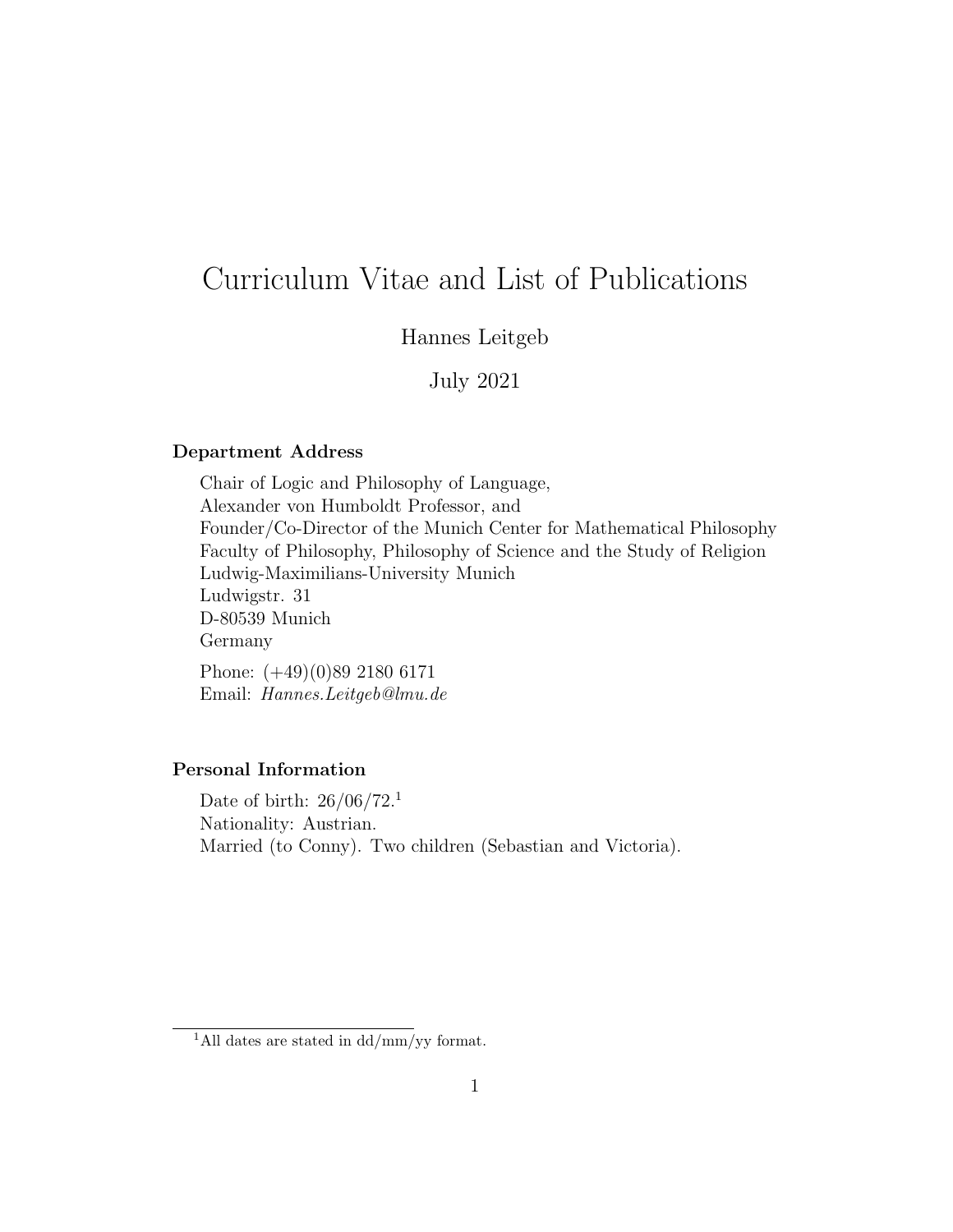# Areas of Specialization

Logic, Epistemology, Philosophy of Language, Philosophy of Science, Philosophy of Mathematics, Metaphysics, Cognitive Science.

### Areas of Competence

History of Logical Empiricism, Carnap, Quine.

#### Education

Ph.D. (with distinction), Philosophy, University of Salzburg, 02/07/01 Dissertation: Inference on the Low Level

Committee: Gerhard Schurz (Düsseldorf/Salzburg), Georg Dorn (Salzburg).

- Ph.D. (with distinction), Mathematics, University of Salzburg, 09/07/98 Dissertation: Truth as Translation
	- Committee: Johannes Czermak (Salzburg), Peter Woodruff (UC Irvine).
- M.Sc. (with distinction), Mathematics, University of Salzburg, 20/02/97 Thesis: Another Approach to Many-Valued Logic Supervisor: Johannes Czermak (Salzburg).

#### Academic Positions and Offers

Offers from the Department of Philosophy, Rutgers University, and from the Department of Philosophy, University of California at Davis, November 2017. Declined.

Chair of Logic and Philosophy of Language, and Alexander von Humboldt Professor, Faculty of Philosophy, Ludwig-Maximilians University Munich. Founder & (Co-)Director of Munich Center for Mathematical Philosophy  $(01/10/10)$ .

Offers from the Department of Philosophy, Stanford University, and from the Faculty of Philosophy, University of Groningen, (both Full Professorships), November 2009. Declined.

Offer from the Logic and Philosophy of Science Department, University of California at Irvine (Full Professorship), February 2009. Declined.

Professor, Departments of Philosophy & Mathematics, Univ. of Bristol  $(01/08/07-30/09/10).$ 

Reader, Departments of Philosophy & Mathematics, University of Bristol  $(01/09/05-31/07/07)$ .

Offers from Stanford University (tenure-track Associate Professorship), declined, and the University of Bristol (tenured Readership), March 2005.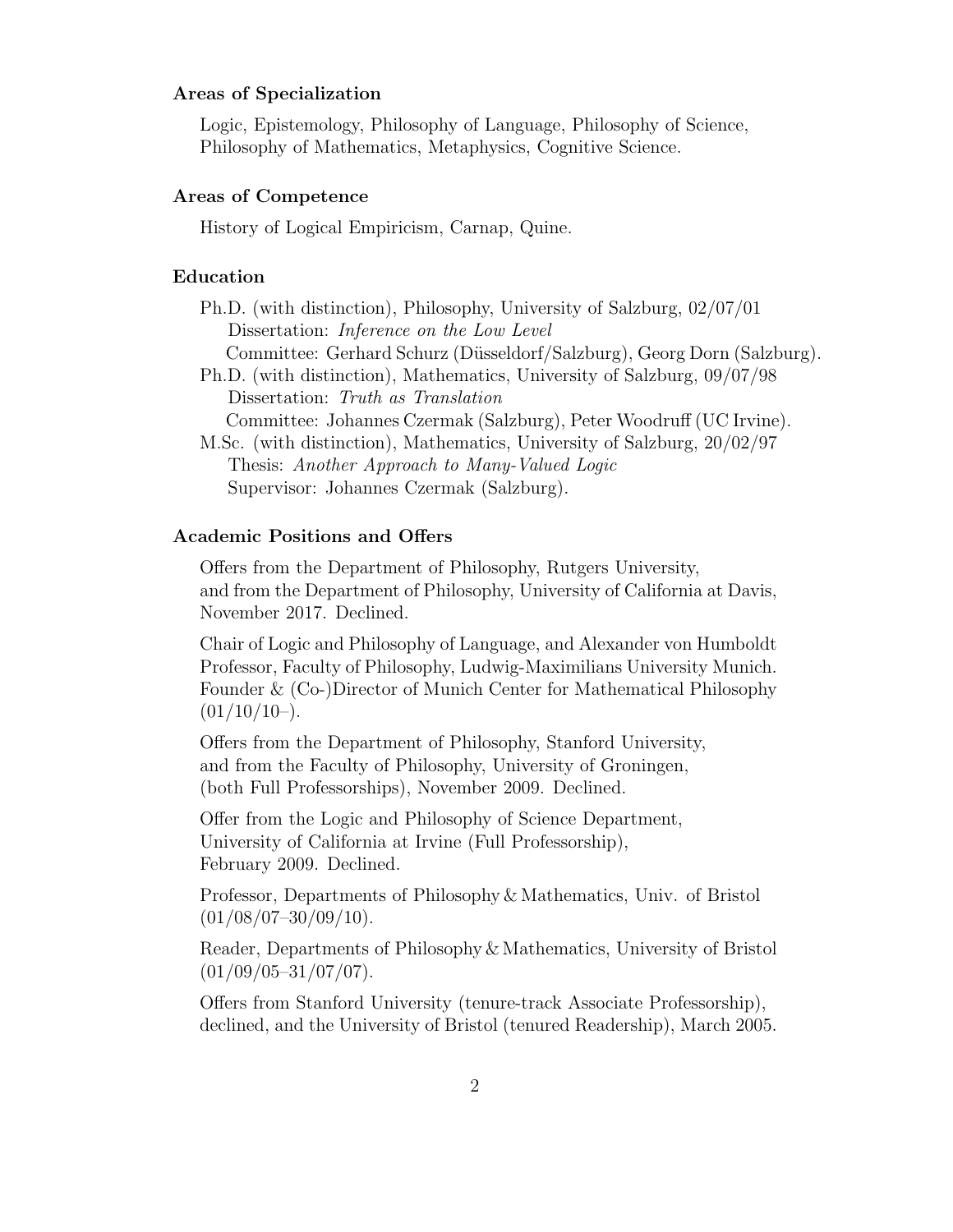Assistant Professor, Department of Philosophy, University of Salzburg  $(13/10/02-31/08/05)$ .

Post-doctoral scholar, Department of Philosophy, University of Salzburg. Project: *Logic and Cognitive Science* (May 1999–August 2002).

Post-doctoral scholar, Department of Mathematics, University of Salzburg. Project: Formal Theories of Truth (February 1999–April 1999).

Research Assistant, Department of Forensic Neuropsychiatry, University of Salzburg. Project: Logical Methods in Biocybernetic Brain Research (1995–1997).

#### Visiting Appointments

Visiting Professor, Department of Philosophy, University of Düsseldorf (February 2009–July 2009).

Visiting scholar, Department of Philosophy & CSLI, Stanford University (September 2004–August 2005).

# Honors and Awards

Philosophy Students' Award for Excellence in Teaching, Faculty of Philosophy, Philosophy of Science and Study of Religion, LMU Munich, July 2020.

Philosophy Students' Award for Excellence in Teaching, Faculty of Philosophy, Philosophy of Science and Study of Religion, LMU Munich, July 2018.

Member of Leopoldina, Deutsche Akademie der Naturforscher, 2016.

Philosophy Students' Award for Excellence in Teaching, Faculty of Philosophy, Philosophy of Science and Study of Religion, LMU Munich, July 2015.

Article "A Lottery Paradox for Counterfactuals Without Agglomeration" chosen for The Philosopher's Annual Vol. 34, 2014.

Member of Academia Europaea, 2014.

Philosophy Students' Award for Excellence in Teaching, Faculty of Philosophy, Philosophy of Science and Study of Religion, LMU Munich, July 2012.

Member of Académie Internationale de Philosophie des Sciences, 2011.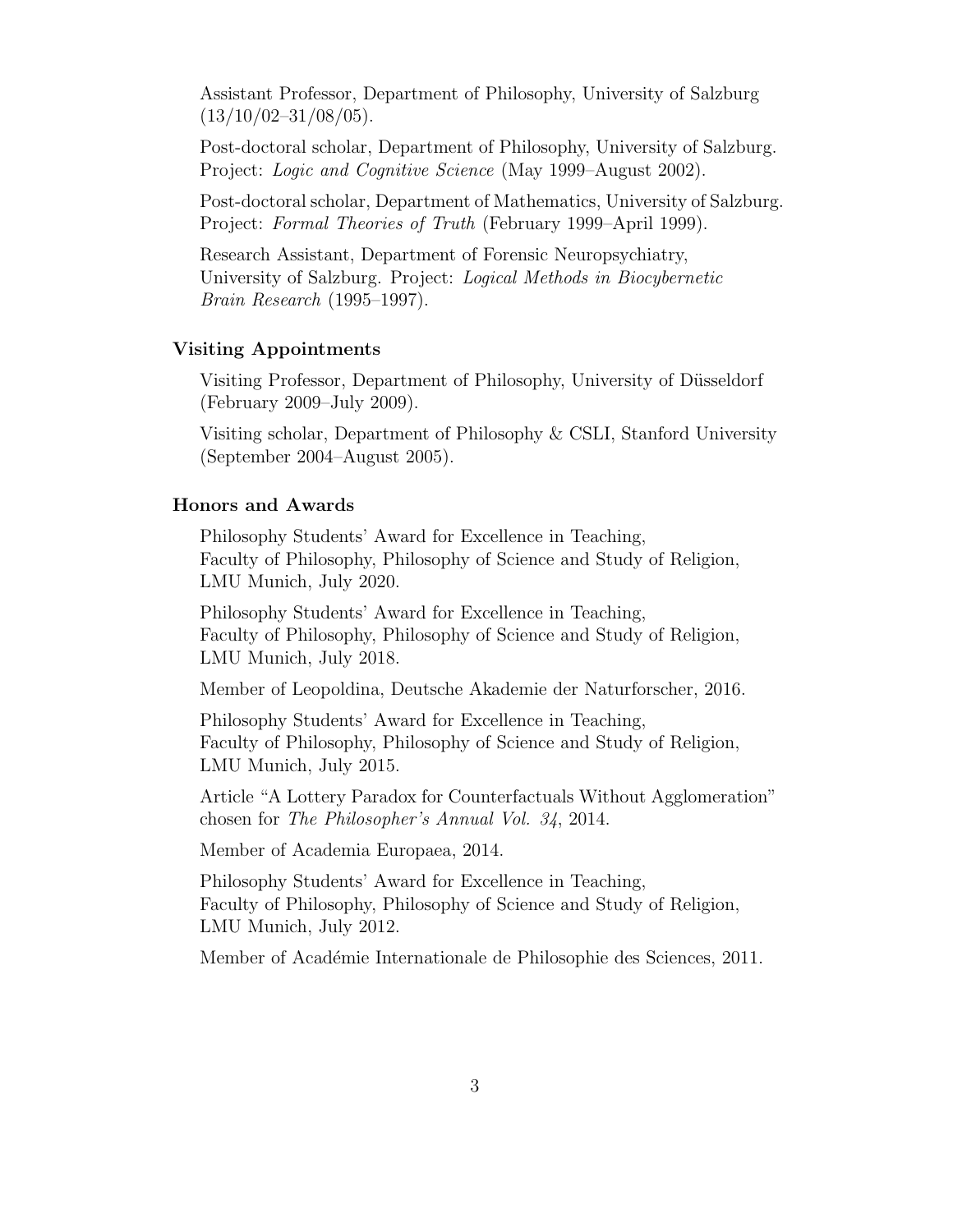Article "An Objective Justification of Bayesianism II" (with R. Pettigrew) chosen for The Philosopher's Annual Vol. 30, 2010.

Alexander von Humboldt Professorship (EUR 3,500,000), Alexander von Humboldt Foundation, Germany, February 2010.

Friedrich Wilhelm Bessel Research Award (EUR 45,000), Alexander von Humboldt Foundation, Germany, November 2007.

Philip Leverhulme Prize (£70,000), Leverhulme Trust, UK, October 2007.

University of Bristol candidate for the Leverhulme Research Leadership Award Competition 2007, Leverhulme Trust, UK.

Finalist of the *Gödel Centenary Young Scholars Competition* (organized) and sponsored by the Kurt Gödel Society and the John Templeton Foundation), Vienna, April 2006.

Erwin Schrödinger Fellowship (\$36,200), Project: "Carnap's Logischer Aufbau Revived", Austrian Research Fund (J2344-G03), September 2004–August 2005.

Austrian Research Fund Post-Doctoral Fellowship, in the Special Research Project "Theorien- und Paradigmenpluralismus" (SFB F012), May 1999–August 2002.

Austrian Research Fund Post-Doctoral Fellowship (P13431-MAT), February 1999–April 1999.

Research Scholarship of the Medical Research Society Salzburg, 1995–1997.

*M.Sc. Thesis Research Prize* ("Förderungspreis"), Department of Mathematics, University of Salzburg, December 1994.

# Publications

# Books:

- 1. In preparation: Reviving Logical Empiricism.
- 2. In preparation: Logik für Philosophen: Eine Einführung in die klassische Aussagen- und Prädikatenlogik (with A. Hieke). 334 pp. I use the draft for my Logic 1 lecture in Munich.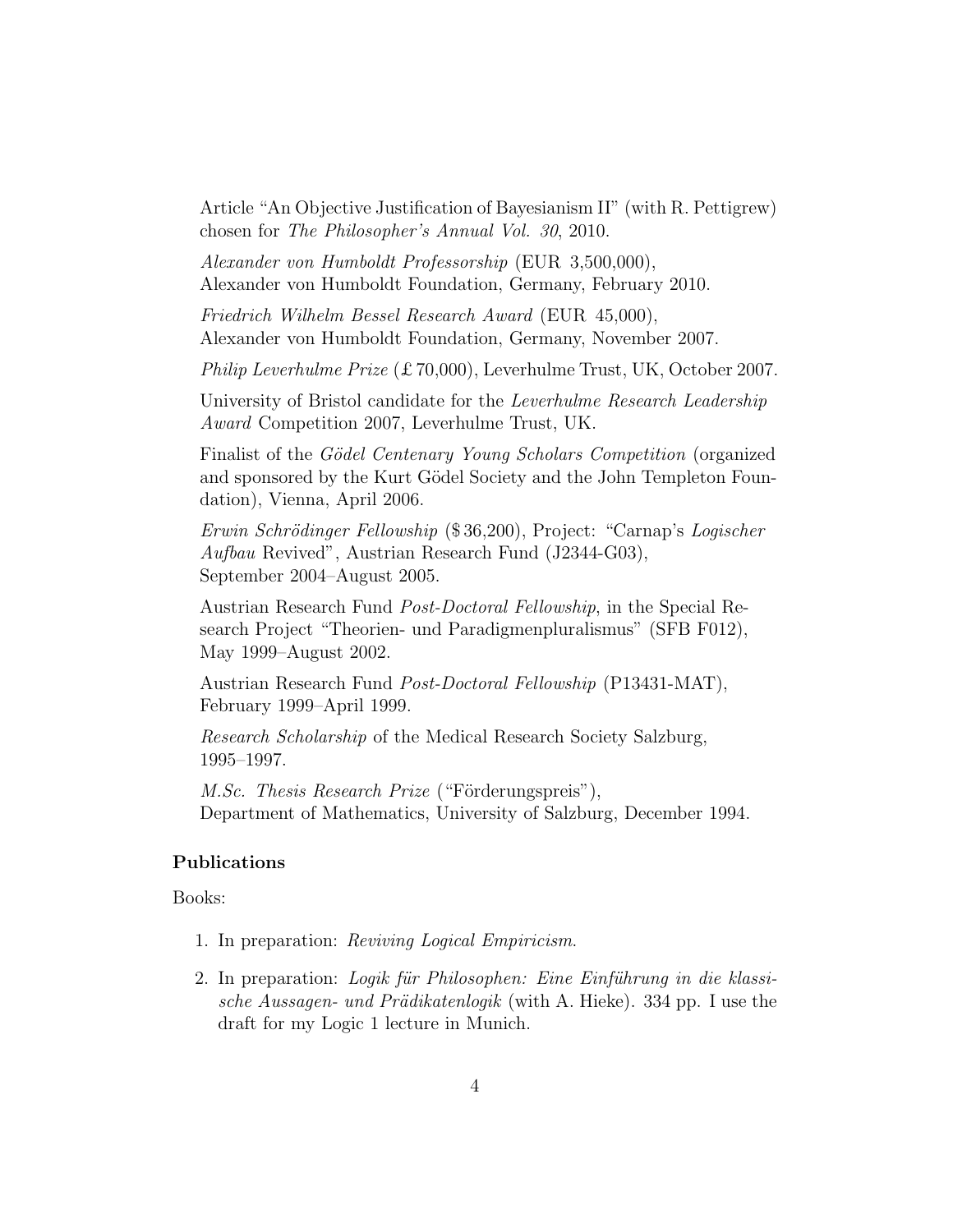- 3. The Stability of Belief. How Rational Belief Coheres with Probability. Oxford: Oxford University Press, 2017, 384 pp.
- 4. Reduction Abstraction Analysis (edited, with A. Hieke), Frankfurt a. M.: Ontos Press, 2009, 414 pp.
- 5. Reduction. Between the Mind and the Brain (edited, with A. Hieke), Frankfurt a. M.: Ontos Press, 2009, 216 pp.
- 6. Philosophy of Mathematics: 5 Questions (edited, with V. Hendricks), Automatic Press, 2007, 342 pp.
- 7. Inference on the Low Level. An Investigation into Deduction, Nonmonotonic Reasoning, and the Philosophy of Cognition, Dordrecht: Kluwer, Applied Logic Series, 2004, 384 pp.
- 8. Logik und Grundlagen der Mathematik, Salzburg: Österreichische Hochschülerschaft, 2004, 83 pp. (based on lectures given to the Department of Mathematics, University of Salzburg, in the summer semester 2002).

Journal Articles:

- 1. "On Non-Eliminative Structuralism. Unlabeled Graphs as a Case Study (Part B)", to appear in Philosophia Mathematica, 31 pages.
- 2. "A Structural Justification of Probabilism: From Partition Invariance to Subjective Probability", Philosophy of Science 88/2 (2021), 341–365.
- 3. "On Non-Eliminative Structuralism. Unlabeled Graphs as a Case Study (Part A)", Philosophia Mathematica 28/3 (2020), 317–346.
- 4. "Why Pure Mathematical Truths Are Metaphysically Necessary: A Set-theoretic Explanation", textitSynthese 197 (2020), 3113–3120.
- 5. "HYPE: A System of Hyperintensional Logic (With an Application to Semantic Paradoxes)", Journal of Philosophical Logic 48/2 (2019), 305–405.
- 6. "Probability for the Revision Theory of Truth" (with C. Campbell-Moore and L. Horsten), Journal of Philosophical Logic 48 (2019), 87– 112.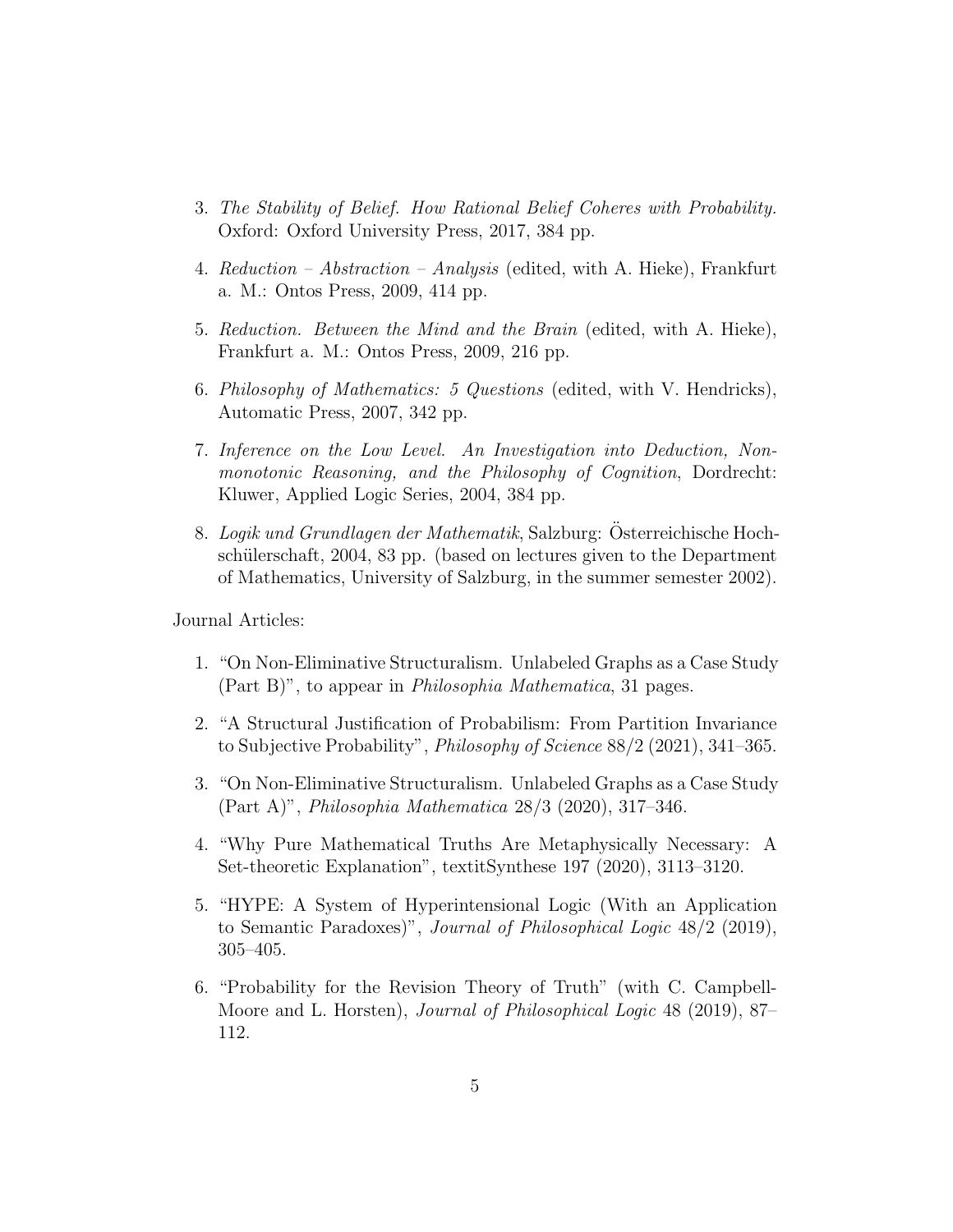- 7. "Imaging All the People", Episteme 14/4 (2017), 463–479.
- 8. "The Humean Thesis on Belief", Proceedings of the Aristotelian Society of Philosophy 89/1 (2015), 143–185.
- 9. "A Lottery Paradox for Counterfactuals Without Agglomeration", Philosophy and Phenomenological Research 89/3 (2014), 605–636.
- 10. "The Review Paradox. A Note on the Diachronic Costs of Not Closing Rational Belief Under Conjunction", Nous 48/4 (2014), 781–793.
- 11. "A Way Out of the Preface Paradox?", Analysis 74/1 (2014), 11–15.
- 12. "The Stability Theory of Belief", The Philosophical Review 123/2 (2014), 131–171.
- 13. "Reducing Belief Simpliciter to Degrees of Belief", Annals of Pure and Applied Logic 164 (2013), 1338–1389.
- 14. "Scientific Philosophy, Mathematical Philosophy, and All That", Metaphi $losophy$  44/3 (2013), 267–275.
- 15. "Criteria of Identity, Strong and Wrong", British Journal for the Philosophy of Science 64/1 (2013), 61–68.
- 16. "Revision Revisited" (with L. Horsten, G. Leigh, P. Welch), Review of Symbolic Logic 5/4 (2012), 642–664.
- 17. "How Serious is the Paradox of Serious Possibility?" (with S. Duca), Mind 121/481 (2012), 1–36.
- 18. "A Probabilistic Semantics for Counterfactuals. Part B", Review of Symbolic Logic 5 (2012), 85–121.
- 19. "A Probabilistic Semantics for Counterfactuals. Part A", Review of Symbolic Logic 5 (2012), 16–84.
- 20. "God − Moore = Ramsey. (A Reply to Chalmers and Hájek)", Topoi 30/1 (2011), 47–51.
- 21. "New Life for Carnap's Aufbau?", Synthese 180/2 (2011), 265–299.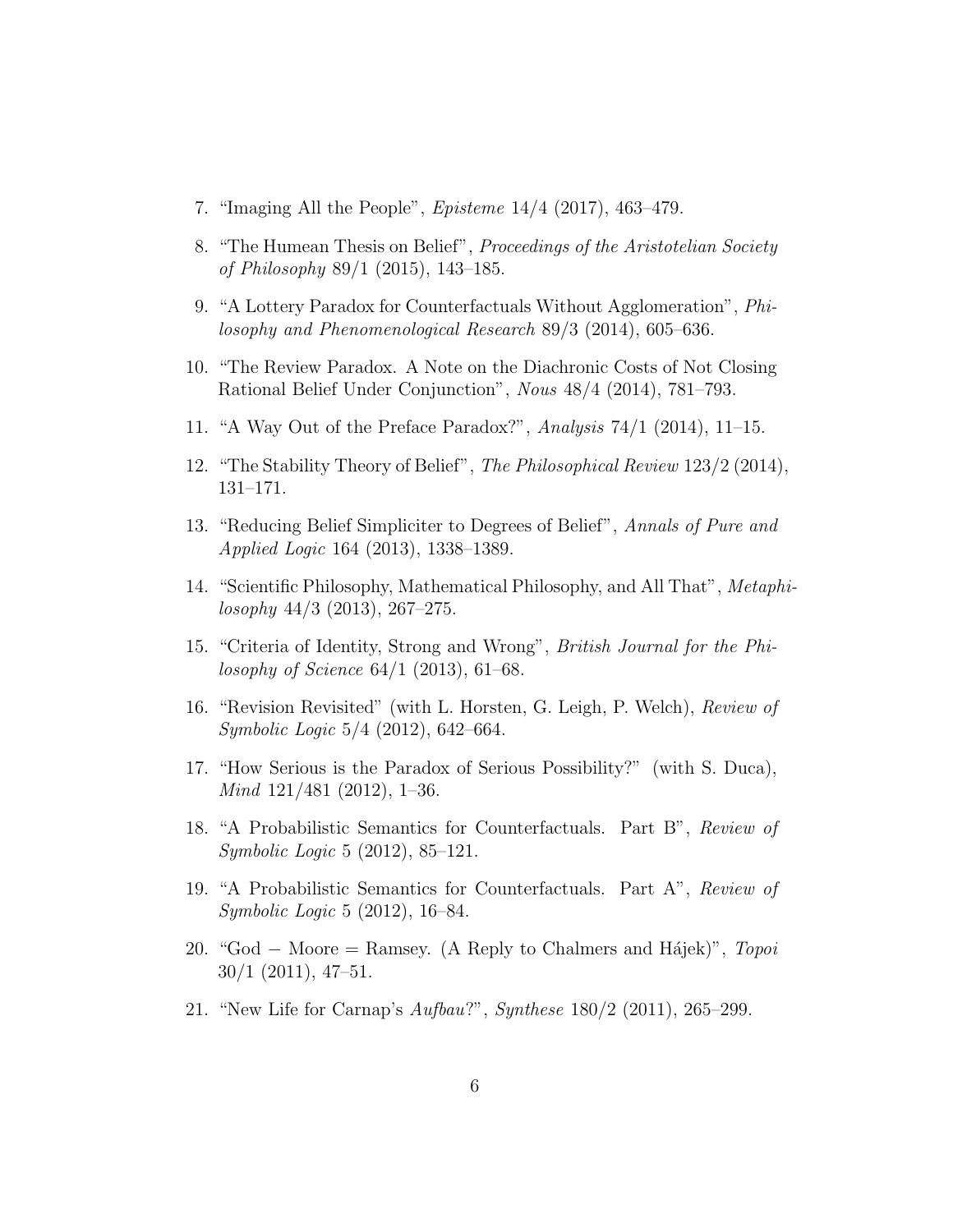22. "Logic in General Philosophy of Science: Old Things and New Things", Synthese (2011) 179/2, 339–350.

(The paper will also appear in: V. Hendricks et al. (eds.), PHIBOOK, Yearbook of Philosophical Logic, Copenhagen: Automatic Press.)

- 23. "On the Ramsey Test Without Triviality", Notre Dame Journal of Formal Logic 51/1 (2010), 21–54.
- 24. "Logic and Philosophy of Mathematics", Journal of the Indian Council of Philosophical Research 27/2 (2010), special issue on Logic and Philosophy Today, A. Gupta and J. van Benthem (eds.), 129–154.
- 25. "Sleeping Beauty and Eternal Recurrence", Analysis 70/2 (2010), 203– 205.
- 26. "An Objective Justification of Bayesianism II: The Consequences of Minimizing Inaccuracy" (with R. Pettigrew), Philosophy of Science 77/2 (2010), 236–272.
- 27. "An Objective Justification of Bayesianism I: Measuring Inaccuracy" (with R. Pettigrew), *Philosophy of Science*  $77/2$  (2010), 201–235.
- 28. "Criteria of Identity and Structuralist Ontology" (with J. Ladyman), Philosophia Mathematica 16/3 (2008), 388–396.
- 29. "On the Probabilistic Convention T", Review of Symbolic Logic 1/2 (2008), 218–224.
- 30. "Finitistic and Frequentistic Approximation of Probability Measures with or without  $\sigma$ -Additivity" (with G. Schurz), Studia Logica 89/2 (2008), 257–283.
- 31. "An Impossibility Result on Semantic Resemblance", dialectica 62/3 (2008), 293–306.
- 32. "Beliefs in Conditionals vs. Conditional Beliefs", Topoi 26/1 (2007), 115–132.
- 33. "Dynamic Doxastic Logic: Why, How, and Where to?" (with K. Segerberg), Synthese KRA 155/2 (2007), 167–190.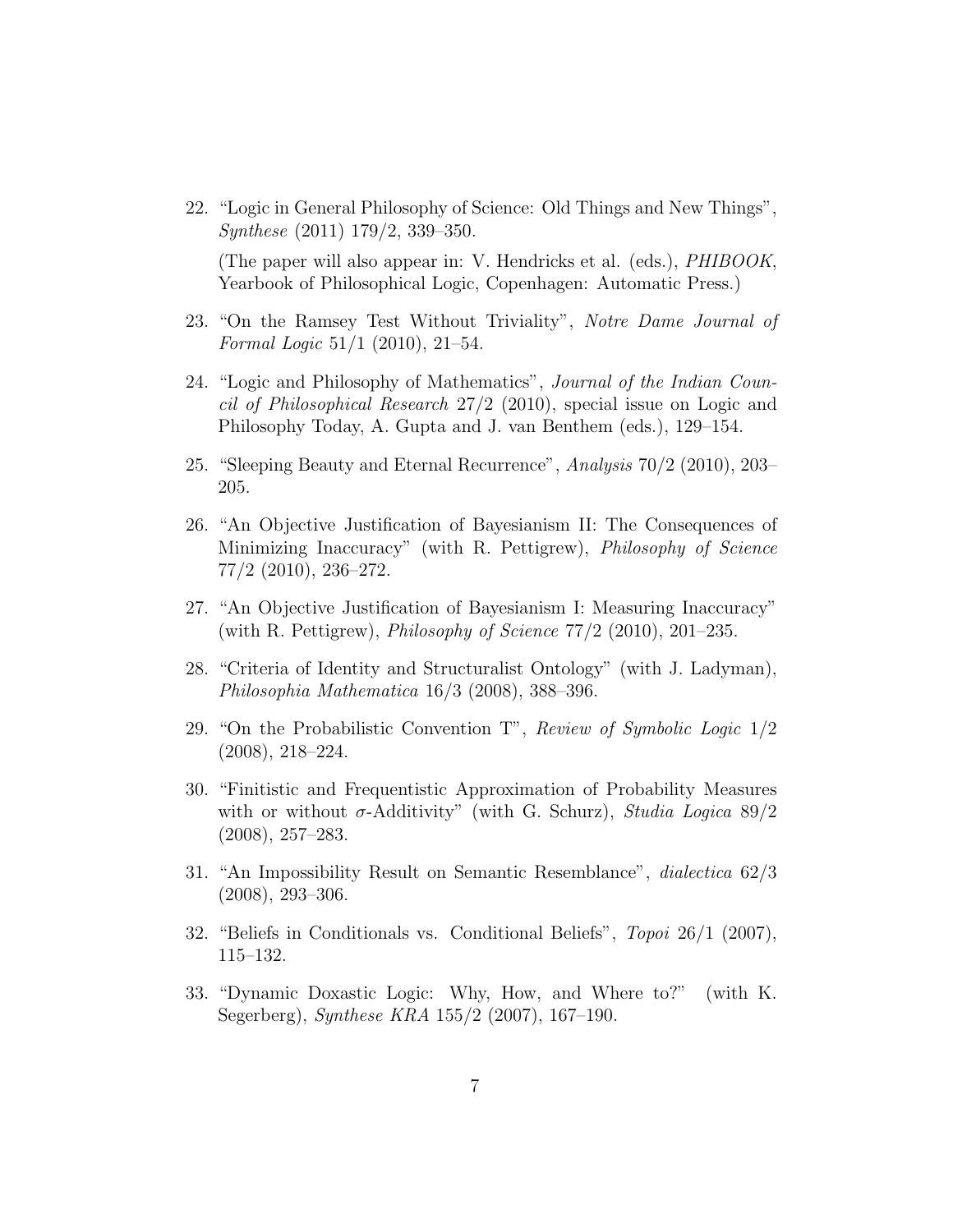- 34. "A New Analysis of Quasianalysis", Journal of Philosophical Logic 36/2 (2007), 181–226.
- 35. "What Theories of Truth Should Be Like (But Cannot Be)", Blackwell Philosophy Compass 2/2 (2007), 276–290.
- 36. "When Betting Odds and Credences Come Apart: More Worries for Dutch Book Arguments" (with D. Bradley), Analysis 66.2 (2006), 119– 127. The article is reprinted in: A. Eagle (ed.), Philosophy of Probability: Contemporary Readings, Routledge, 2009.
- 37. "Paradox by (Non-Wellfounded) Definition", Analysis 65.4 (2005), 275– 278. (Translated into Serbo-Croatian by Sandro Skansi for the journal Scopus, X/22, 2006, 96–103.)
- 38. "Hodges' Theorem Does Not Account for Determinacy of Translation. A Reply to Werning", Erkenntnis 62 (2005), 411–425.
- 39. Introduction to special issue of Synthese on "Non-monotonic and Uncertain Reasoning in the Focus of Paradigms of Cognition" (with G. Schurz), Synthese 146 (2005), 1–5.
- 40. "Interpreted Dynamical Systems and Qualitative Laws: From Inhibition Networks to Evolutionary Systems", Synthese 146 (2005), 189–202.
- 41. "What Truth Depends On", Journal of Philosophical Logic 34/2 (2005), 155–192.
- 42. "Circular Languages" (with A. Hieke), The Journal of Logic, Language and Information 13 (2004), 341–371.
- 43. "Was ist ein wissenschaftliches Paradigma? Zur Explikation des Paradigmenbegriffes" (with N. Gratzl), *Conceptus*  $36/89-90$  (2004), 1-42.
- 44. "Possible Worlds Semantics for Modal Notions Conceived as Predicates" (with V. Halbach, P.D. Welch), Journal of Philosophical Logic 32/2 (2003), 179–223.
- 45. "Nonmonotonic Reasoning by Inhibition Nets II", International Journal of Uncertainty, Fuzziness and Knowledge-Based Systems 11, suppl. issue 2 (2003), 105–135.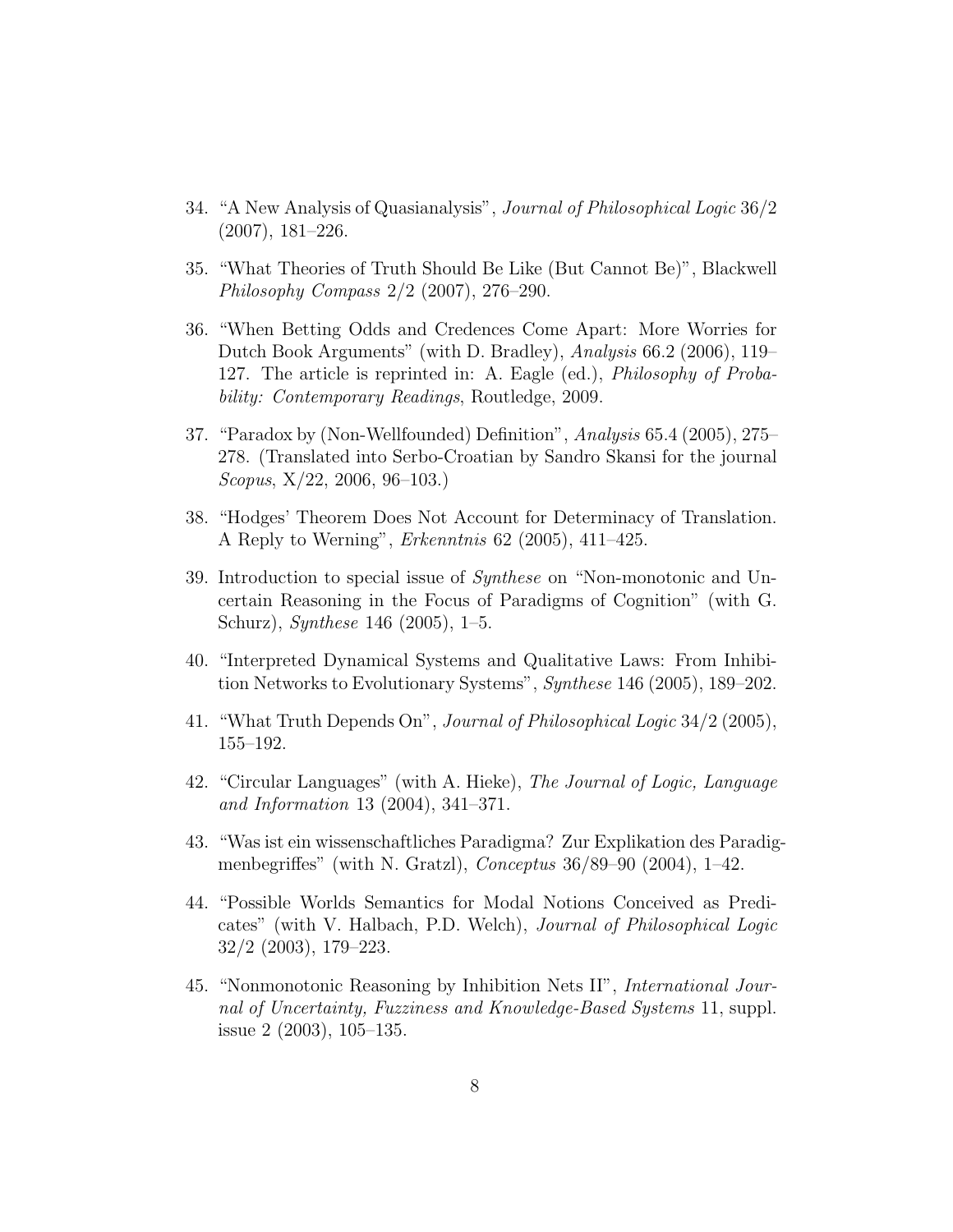- 46. "What is a Self-Referential Sentence? Critical Remarks on the Alleged (Non-)Circularity of Yablo's Paradox", Logique et Analyse 177– 178 (2002), 3–14.
- 47. "Truth as Translation (Part B)", Journal of Philosophical Logic 30/4 (2001), 309–328.
- 48. "Truth as Translation (Part A)", Journal of Philosophical Logic 30/4 (2001), 281–307.
- 49. "No Future" (with L. Horsten), Journal of Philosophical Logic 30/3 (2001), 259–265.
- 50. "Theories of Truth which have no Standard Models", Studia Logica  $68/1$  (2001), 69–87.
- 51. "Nonmonotonic Reasoning by Inhibition Nets", Artificial Intelligence 128/1-2 (2001), 161–201.
- 52. "New Results on the Network Semantics for Cumulative Systems of Nonmonotonic Reasoning", Informatikberichte 287-8/2001 (2001), 37– 52.
- 53. "Truth and the Liar in De Morgan-Valued Models", Notre Dame Journal of Formal Logic 40/4 (1999), 496–514.
- 54. "The Neuro-Glial Synchronisation Hypothesis" (with B. Mitterauer, H. Reitböck), Recent Res. Dev. in Biological Cybernetics 1 (1996), 137– 155.
- 55. "A Class of n-Valued Statement Calculi: Many Universes Statement Calculus", Kriterion 11 (1996), 3–15.

Articles in Books and Conference Volumes:

- 1. "On Potential Infinity in Arithmetic" (with A. Hieke), to appear in a volume edited by N. Gratzl and S. Huttegger.
- 2. "Stability and the Lottery Paradox", in: I. Douven (Ed.), Lotteries, Knowledge, and Rational Belief. Essays on the Lottery Paradox, Cambridge: Cambridge University Press, 2021, 147–170.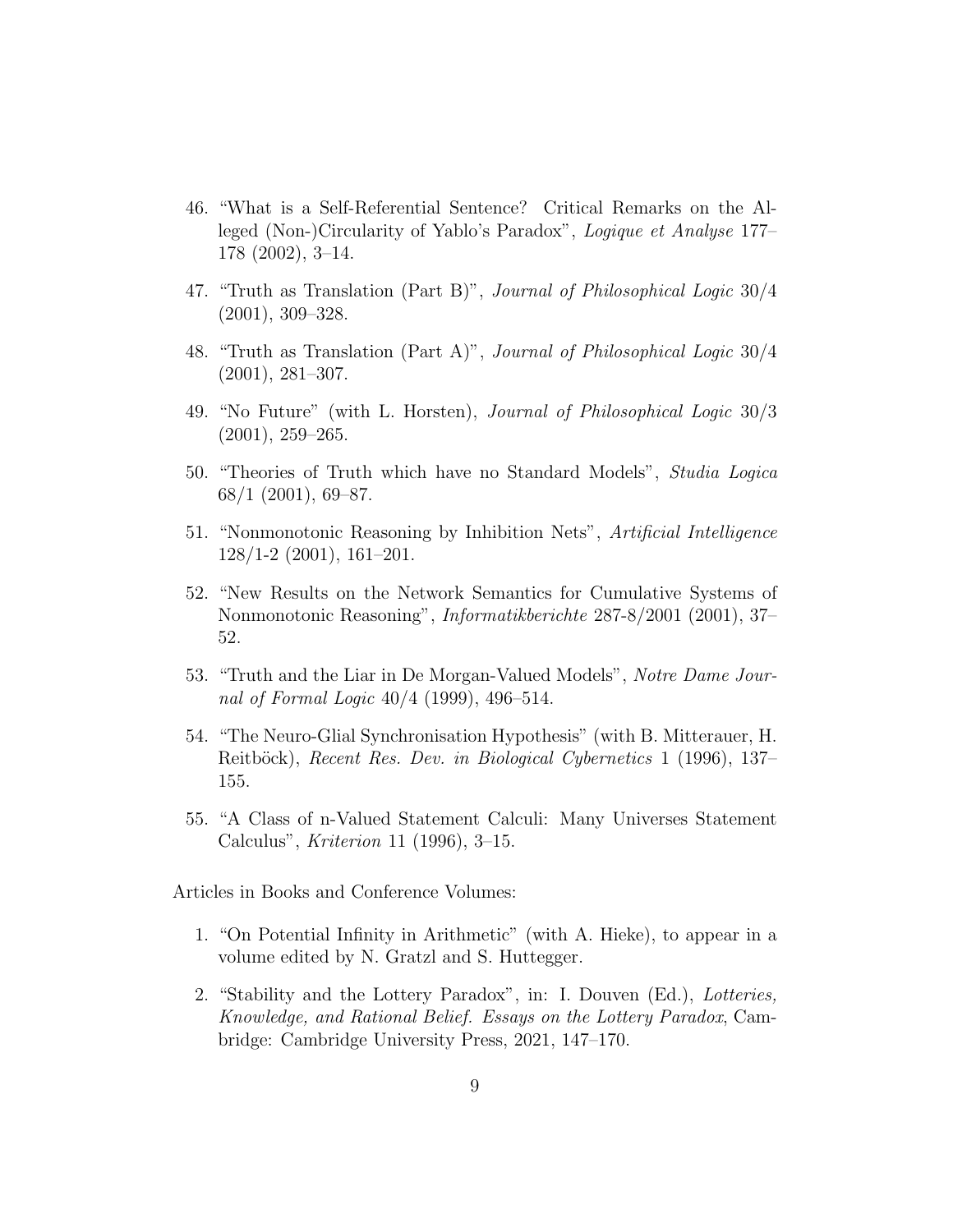- 3. "Exact Truthmaking as Inexact Truthmaking by Minimal Totality Facts", in: A.Giordani and J. Malinowski (Eds.), Logic in High Definition. Trends in Logical Semantics, Trends in Logic 56, Cham: Springer, 2021 67–75.
- 4. "Neural Network Models of Conditionals", in: S.O. Hansson and V.F. Hendricks (eds.), Introduction to Formal Philosophy, Berlin: Springer, 2018, 147–176.
- 5. "Abstraction Grounded. A Note on Abstraction and Truth", in: P. Ebert and M. Rossberg (eds.), Abstractionism: Essays in Philosophy of Mathematics, Oxford: Oxford University Press, 2017, 269–282.
- 6. "A Bridge Principle for Ranking Functions and Subjective Probability", in: W. Freitag et al. (eds.), Von Rang und Namen. Essays in Honour of Wolfgang Spohn, Münster: Mentis, 2017, 243–253.
- 7. "Probability in Logic", in: A. Hájek and C. Hitchcock (eds.), The Oxford Handbook of Probability and Philosophy, Oxford: Oxford University Press, 2016, 681–704.
- 8. "Belief as Qualitative Probability", in: C.E. Crangle, A. García de la Sienra, H.E. Longino (eds.), Foundations and Methods from Mathematics to Neuroscience. Essays Inspired by Patrick Suppes, Stanford: CSLI Publications, 2014, 119–130.
- 9. "Belief as a Simplification of Probability, and What This Entails", in: A. Baltag and S. Smets (eds.), Johan van Benthem on Logical and Information Dynamics, Outstanding Contributions to Logic 5, Berlin: Springer, 2014, 405–417.
- 10. "The Stability Theory of Belief. A Summary" (extended abstract), in: J. van Benthem and F. Liu (eds.), Logic Across the University: Foundations and Applications, Proceedings of the Tsinghua Logic Conference at Beijing 2013, Volume 47: Studies in Logic, London: College Publications, 2013, 47–54.
- 11. "Comments on Feng Ye, 'Introduction to a Naturalistic Philosophy of Mathematics' ", in: J. van Benthem and F. Liu (eds.), *Logic Across the* University: Foundations and Applications, Proceedings of the Tsinghua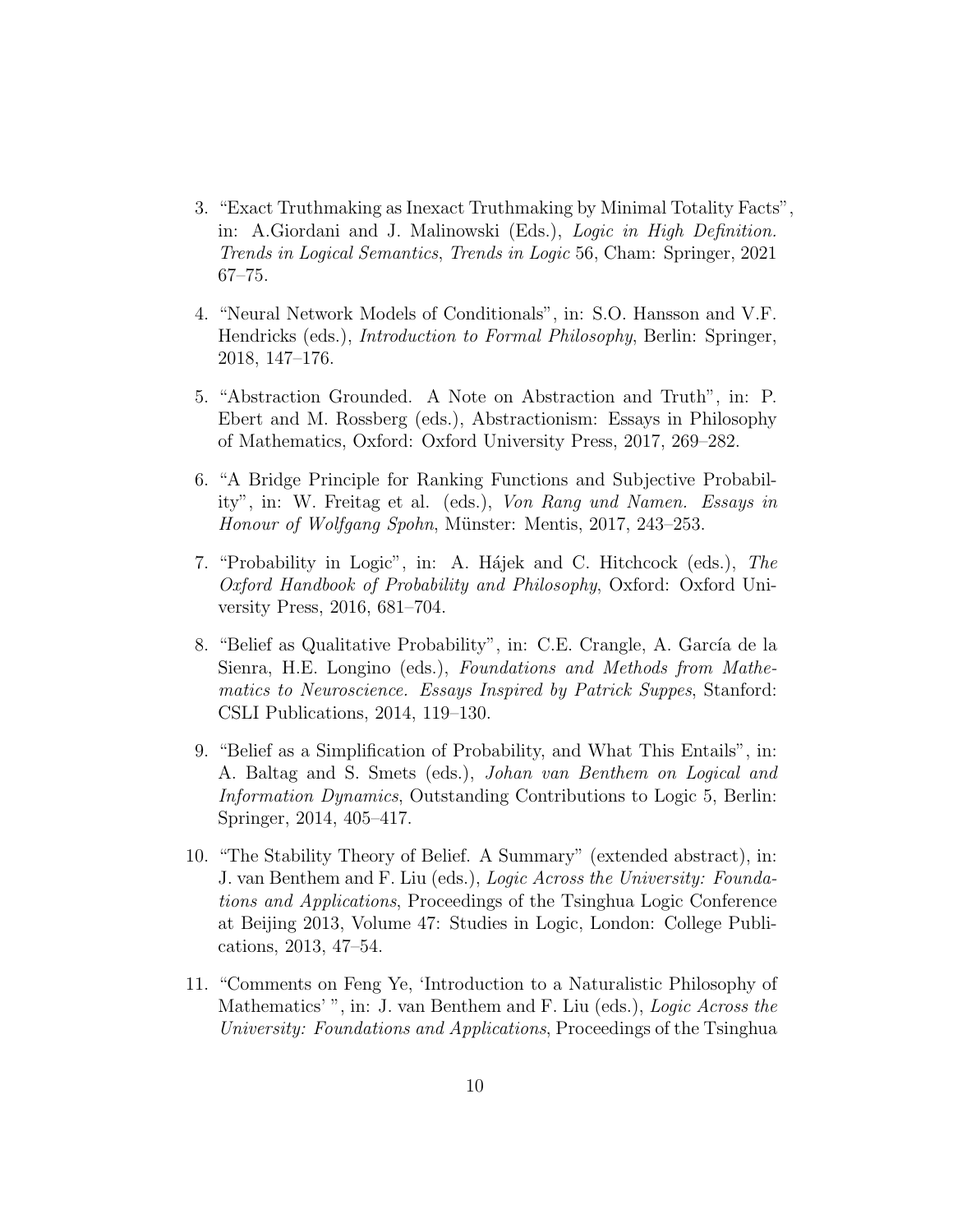Logic Conference at Beijing 2013, Volume 47: Studies in Logic, London: College Publications, 123–127.

- 12. "Metacognition and Indicative Conditionals: A Précis", in: M.J. Beran, J. Brandl, J. Perner, and J. Proust (eds.), Foundations of Metacognition, Oxford: Oxford University Press, 2012, 252–266.
- 13. "From Type-Free Truth to Type-Free Probability", in: G. Restall and G. Russell (eds.), New Waves in Philosophical Logic, New York: Palgrave Macmillan, 2012, 84–93.
- 14. "Mechanizing Induction" (with R. Ortner), in: D. Gabbay, S. Hartmann, and J. Woods (eds.), *Handbook of the History of Logic*, Vol. 10: Inductive Logic, Oxford: North Holland (Elsevier), 2011, 719–772.
- 15. "Mengers Logik für Ethik und Moral: Nichts von Sollen, nichts von Güte, nichts von Sinnlosigkeit" (with A. Siegetsleitner), in: A. Siegetsleitner (ed.), Logischer Empirismus, Werte und Moral. Eine Neubewertung, Vienna/New York: Springer, 2010, 197–218.
- 16. "On Formal and Informal Provability", in: Ø. Linnebo and O. Bueno (eds.), New Waves in Philosophy of Mathematics, New York: Palgrave Macmillan, 2009, 263–299.
- 17. "How Abstraction Works" (with L. Horsten), in: A. Hieke and H. Leitgeb (eds.), Reduction – Abstraction – Analysis, Frankfurt a. M.: Ontos Press, 2009, 217–226.
- 18. "Towards a Logic of Type-Free Modality and Truth", in: C. Dimitracopoulos et al. (eds.), Logic Colloquium 05, Lecture Notes in Logic, Cambridge: Cambridge University Press, 2008, 68–84.
- 19. "On the Metatheory of Field's 'Solving the Paradoxes, Escaping Revenge", in: Jc Beall (ed.), The Revenge of the Liar. New Essays on the Paradox, Oxford: Oxford University Press, 2007, 159–183.
- 20. "Neural Network Models of Conditionals: An Introduction", in: X. Arrazola, J. M. Larrazabal et al. (eds.), LogKCA-07, Proceedings of the First ILCLI International Workshop on Logic and Philosophy of Knowledge, Communication and Action, Bilbao: University of the Basque Country Press, 2007, 191–223.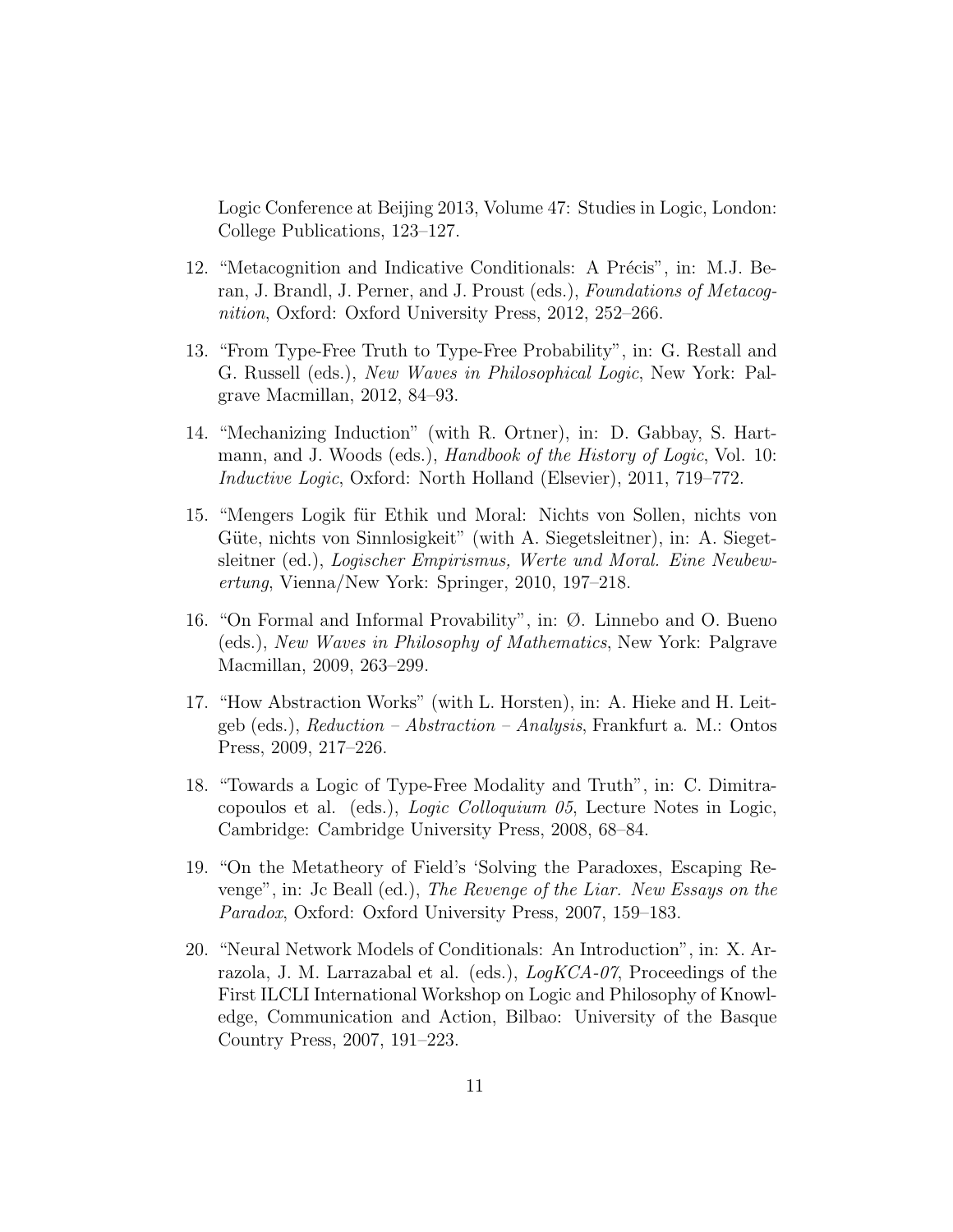- 21. "Struktur und Symbol", in: H. Schmidinger and C. Sedmak (eds.), Der Mensch – ein animal symbolicum?, Topologien des Menschlichen IV, Darmstadt: Wissenschaftliche Buchgesellschaft, 2007, 131–147.
- 22. "Argument und Beweis", in: G. Kreuzbauer and G. Dorn (eds.), Argumentation in Theorie und Praxis: Philosophie und Didaktik des Argumentierens, Wien: Lit-Verlag 2006, 31–39.
- 23. "How to Parry Goodman's Seven Strictures on Similarity", in: O. Neumaier, C. Sedmak, and M. Zichy, Gerechtigkeit. Auf der Suche nach einem Gleichgewicht, Proceedings of the 7th Congress of the Austrian Society for Philosophy, Frankfurt: Ontos Press, 2005, 364–370.
- 24. "How Similarities Compose", in: M. Werning, E. Machery, and G. Schurz (eds.), The Compositionality of Meaning and Content I: Foundational Issues, Frankfurt: Ontos Press, 2005, 147–167.
- 25. "Possible Worlds Semantics for Predicates" (with V. Halbach, P.D. Welch), R. Kahle (ed.), Intensionality, Lecture Notes in Logic, ASL, 2005, 20–41.
- 26. "Der formale Kalk¨ul SK samt Semantik" and "Die alternative Formalisierung SK2 samt Semantik" (with E. Morscher), in: E. Morscher (ed.), Was heißt es, ein Recht auf etwas zu haben? Stig und Helle Kangers Analyse der Menschenrechte, Sankt Augustin: Academia, 2004, 57–70 and 77–83.
- 27. "A Proxy-Function Argument for the Indeterminacy of Meaning", in: A. Hieke and O. Neumaier (eds.), Philosophie im Geiste Bolzanos, Sankt Augustin: Academia, 2003, 293–300.
- 28. "Metaphysical Modalities in Scientific Language: A Roadmap of (Im-) Possibilities", in: H. Rott, V. Horak (eds.), Possibility and Reality – Metaphysics and Logic, Frankfurt a.M.: Ontos Press, 2003, 187–219.
- 29. "Poppers Wahrheitstheorie $(n)$ ", in: E. Morscher (ed.), Was wir Karl R. Popper und seiner Philosophie verdanken. Zu seinem 100. Geburtstag, Sankt Augustin: Academia, 2002, 185–217.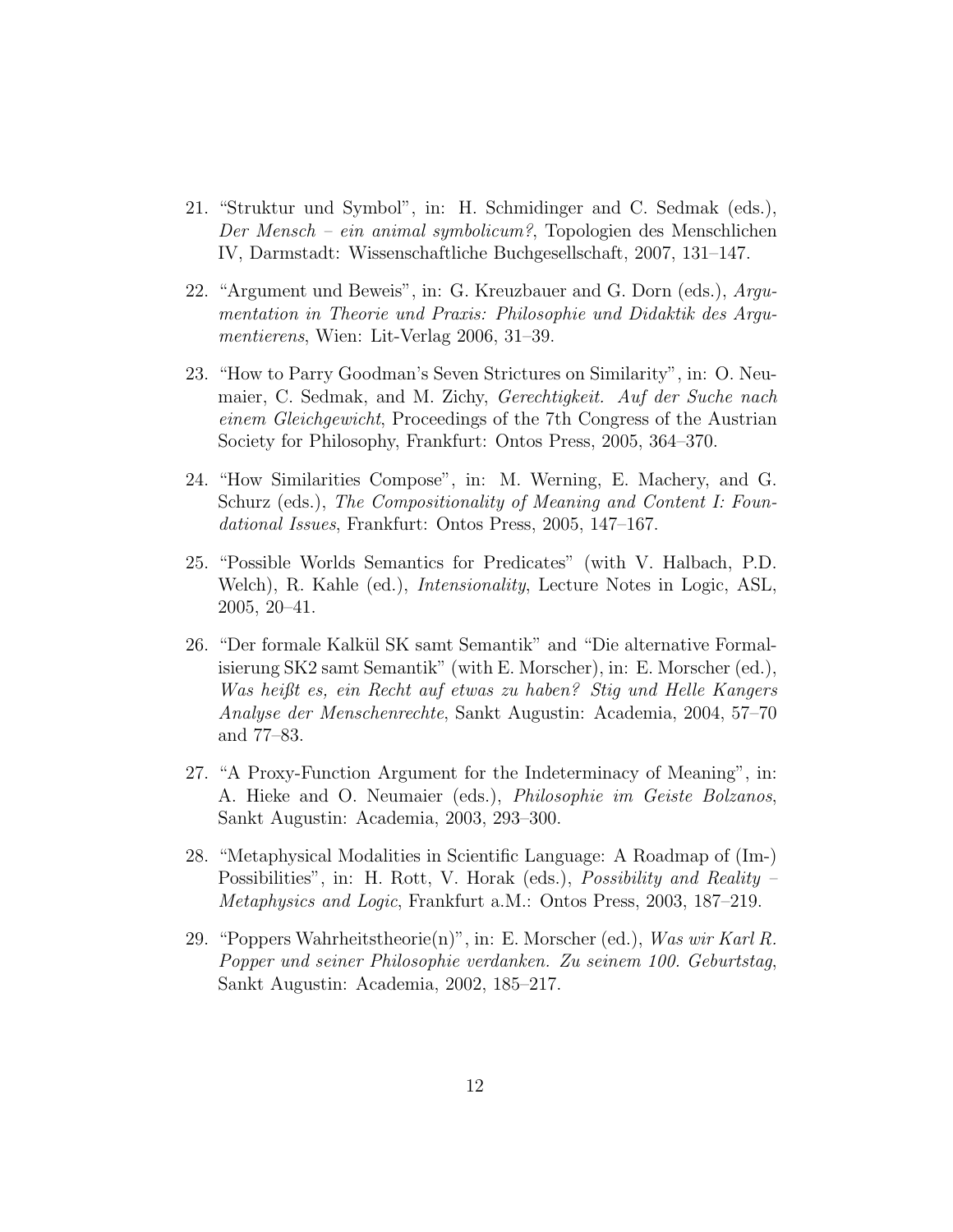- 30. "Metaworlds: A Possible Worlds Semantics of Truth", in: V. Halbach, L. Horsten (eds.), Principles of Truth, Epistemische Studien, Frankfurt a.M.: Hänsel-Hohenhausen, 2002, 129–151.
- 31. "Nonmonotonic Reasoning as a Section of a Theory of Rationality", in: B. Brogaard (ed.), Rationality and Irrationality, Kirchberg: Austrian Ludwig Wittgenstein Society, 2000, 252–258.

In Preparation or Under Review:

- 1. "Modal HYPE".
- 2. "A Defense of Logicism" (with E. Zalta and U. Nodelman).
- 3. "A Theory of Propositions and Truth" (with P. Welch).
- 4. "A Unified Theory of Semantic and Pragmatic Meaning".
- 5. "Logical Rules as Definitions".
- 6. "On Merely Expressive Devices".
- 7. "Ramsification and Semantic Indeterminacy".
- 8. "A Note on the Logic of Machine Learning".
- 9. "Logic for Vector Space Models".
- 10. "Primary Knowledge First".
- 11. "The Relationship(s) between Logic and Philosophy".

# Reviews:

- 1. Review of: R. Carnap, Der logische Aufbau der Welt, Berlin: Weltkreis, 1928, in: Topoi 28/2 (2009), 163–165.
- 2. Review of: N. Unwin, Aiming at Truth, New York: Palgrave MacMillan, 2007, in: Philosophical Books 49/4 (2008), Basil Blackwell Publishing, 384–386.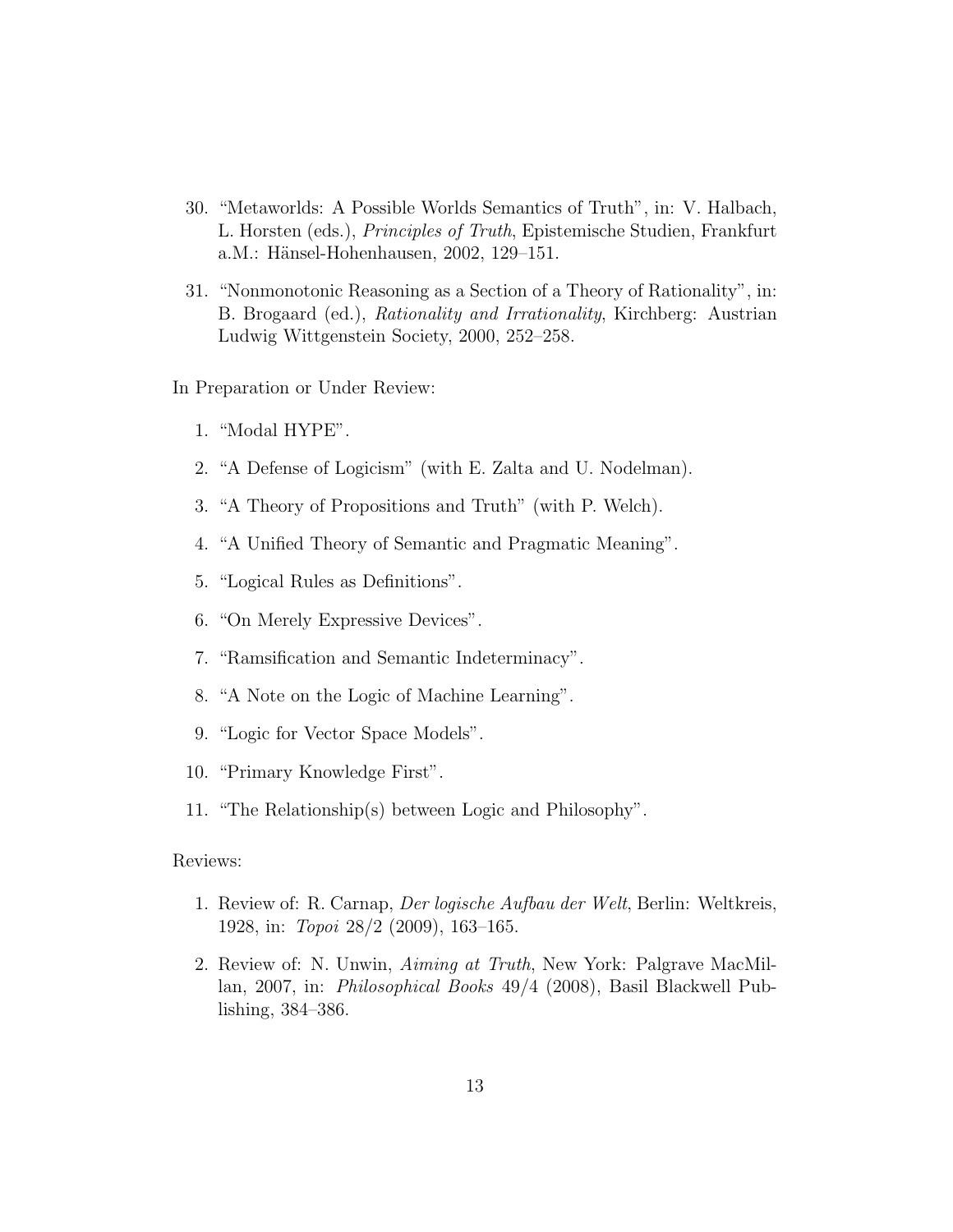- 3. Review of: V.F. Hendricks and J. Symons, Formal Philosophy, Automatic Press, 2005, in: Philosophy in Review 27/4 (2007), 266–268.
- 4. Review of: E. Köhler et al. (eds.), Kurt Gödel. Wahrheit  $\mathcal B$  Beweisbarkeit, vol. I and II, Vienna: öbv et hpt, 2002, in: Philosophia Mathematica  $15/2$  (2007), 245–257.
- 5. Review of: Timothy Williamson, Knowledge and its Limits Oxford: Oxford University Press, 2000, in: Grazer Philosophische Studien 65 (2002), 195–205.
- 6. Eight reviews for the Mathematical Reviews, American Mathematical Society (see  $http://www.ams.org/)$ .

Editorial Work:

- 1. Co-editor (with I. Petrakis, P. Schuster and H. Schwichtenberg) of a special issue of IfCoLog. Journal of Logics and their Applications on "Proof, Truth, Computation", 2016, Volume 3/4 (2016), 513–753.
- 2. Coordinating Editor of Review of Symbolic Logic (01/01/13–31/12/15).
- 3. Editor-in-Chief of *Erkenntnis* (since  $01/01/11$ ).
- 4. Editor of Review of Symbolic Logic (23/12/10–31/12/12).
- 5. Consulting Editor of Journal of Philosophical Logic (since 26/03/08).
- 6. Consulting Editor of Theoria (since 14/12/07).
- 7. Associate Editor of Erkenntnis (22/09/06–31/12/10).
- 8. Managing Editor of *Studia Logica*  $(15/12/05-30/11/11)$ .
- 9. Subject Editor of the Stanford Encyclopedia of Philosophy for Philosophy of Mathematics (since 01/10/05).
- 10. Editor of a special volume of *Studia Logica* on "Psychologism in Logic?", Studia Logica 88/1 (2008).
- 11. Co-editor of a special volume (two numbers) of Synthese on "Nonmonotonic and Uncertain Reasoning in the Focus of Paradigms of Cognition" (with G. Schurz), Synthese  $146/1-2$  (2005).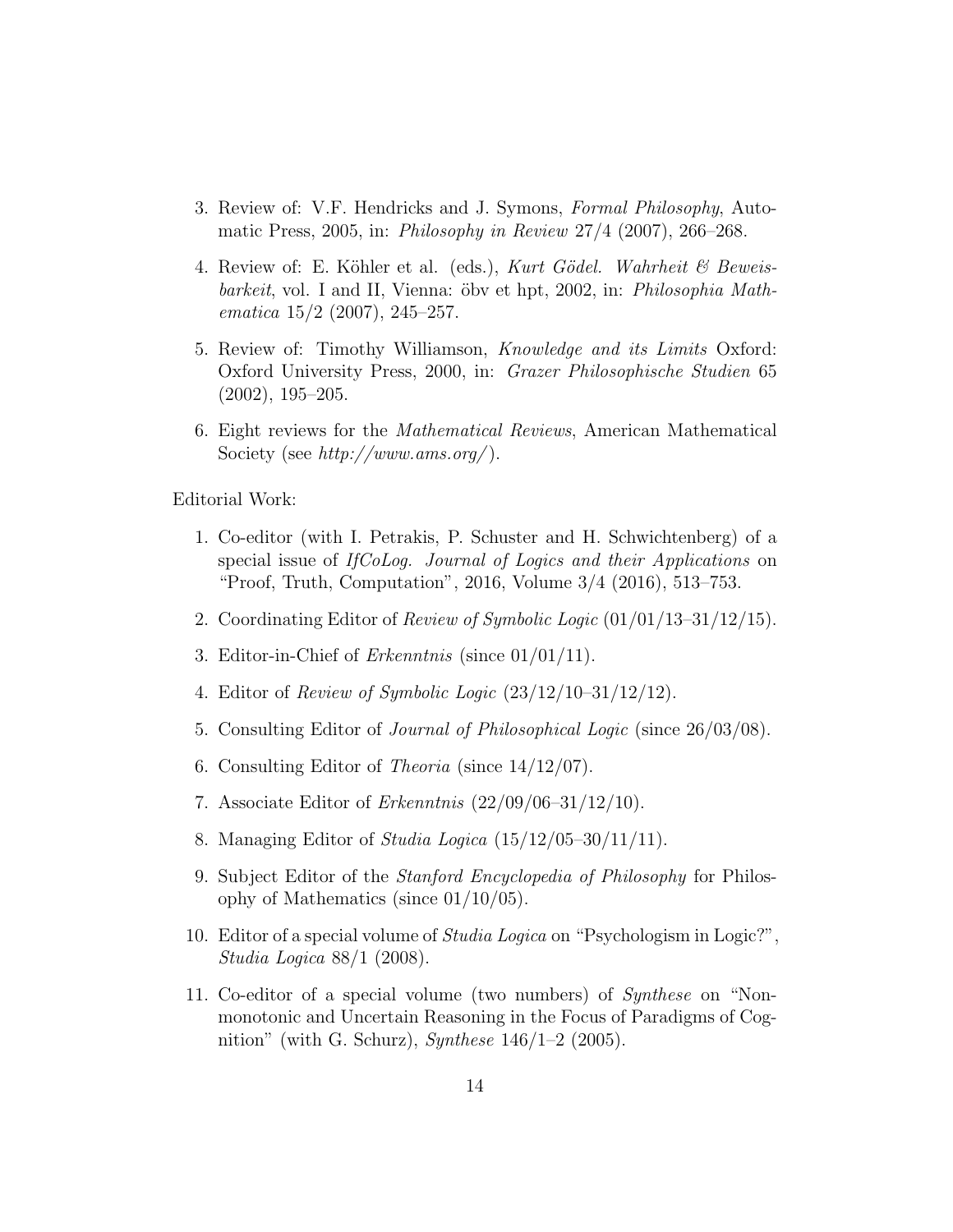- 12. Co-founder and co-editor of LOGOS, Book Series on Logic, Metaphysics, and Philosophy of Language (Ontos Press, 2002–2015).
- 13. Member of the Editorial Board of Semantics and Pragmatics (since May 2015).
- 14. Member of the Editorial Board of the Springer Briefs in Philosophy of Science (since December 2013).
- 15. Member of the Editorial Board of the forthcoming book series Studies in Theoretical Philosophy, Klostermann Verlag (since 26/02/2013).
- 16. Member of the Editorial Board of the European Journal for the Philosophy of Science (since  $22/06/09$ ).
- 17. Member of the Editorial Board of the Grazer Philosophical Studies  $(since 05/06/08).$
- 18. Member of the Editorial Board of the Bulletin of Symbolic Logic Reviews Section (01/01/08–31/12/10).
- 19. Member of the Editorial Board of The Collected Works of Rudolf Carnap (Open Court, since February 2007).

Published Abstracts:

- 1. "On Truth and Probability", The Bulletin of Symbolic Logic 15/1 (2009), 98.
- 2. "A Type-Free Theory of Modality and Truth", The Bulletin of Symbolic  $Logic\ 12/2\ (2006),\ 320.$
- 3. "Semantic dependence for type-free truth, modality, and membership", The Bulletin of Symbolic Logic  $12/1$  (2006), 160–161.
- 4. "Paradoxes for Tense logic" (with L. Horsten), The Bulletin of Symbolic Logic 7/1 (2001), 119.
- 5. "The Possible Worlds of Semantically Closed Languages", The Bulletin of Symbolic Logic 6/1 (2000), 118.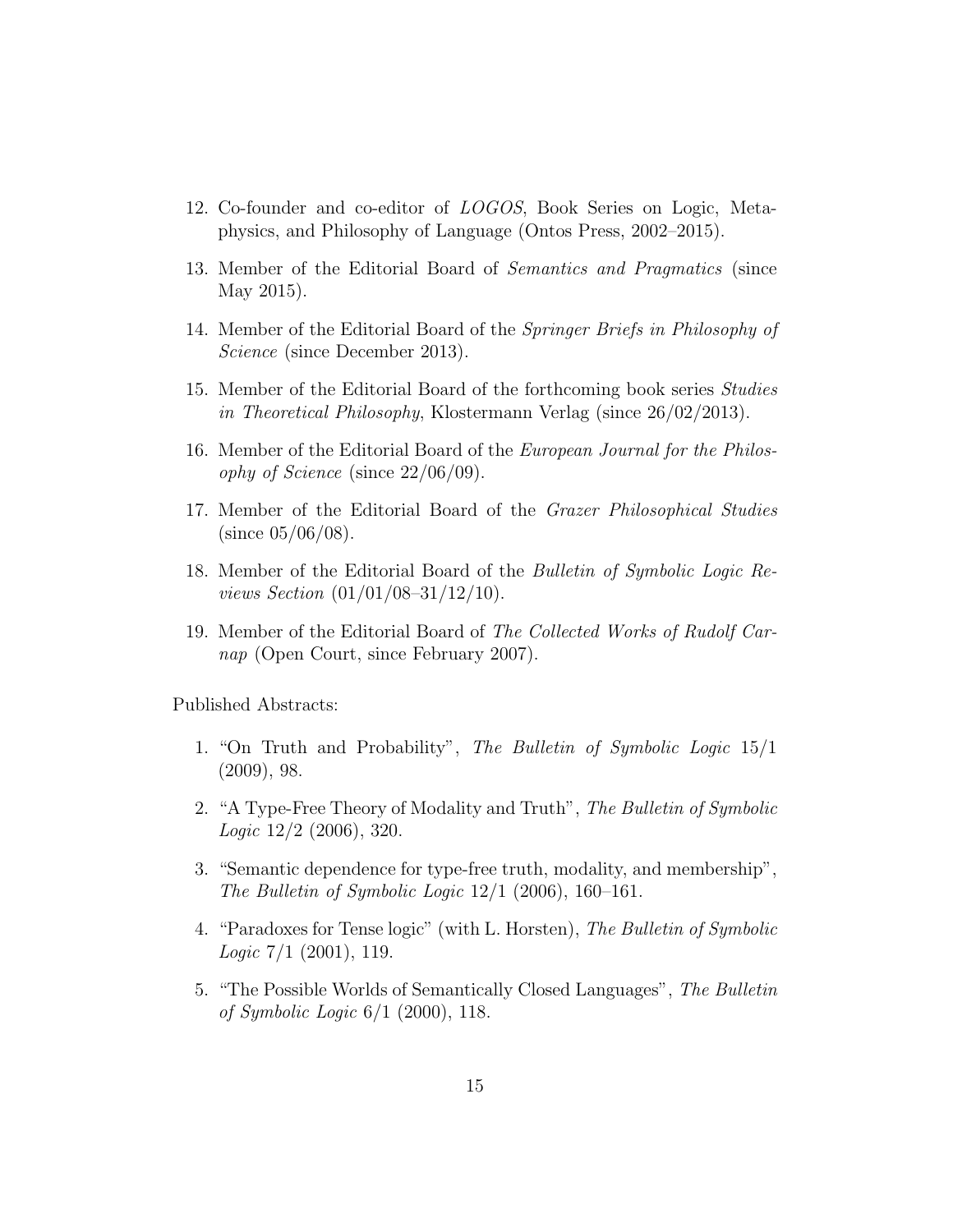6. "Truth Predicates Defined by Translations", The Bulletin of Symbolic *Logic*  $5/1$  (1999), 120–121.

Other Publications:

- 1. "Rudolf Carnap" (with A. Carus), entry in the Stanford Encyclopedia of Philosophy, https://plato.stanford.edu/entries/carnap/, 2020.
- 2. "Humanismus im postfaktischen Zeitalter?", Festrede zur 400-Jahr-Feier des akademischen Gymnasiums Salzburg, November 2017.
- 3. "Was ist Logik?", Fatum. Magazin für Philosophie der Wissenschaft, Technik und Gesellschaft 2 (2015), 7.
- 4. "Eine außergewöhnliche Kombination!", Widerspruch Münchner Zeitschrift für Philosophie 53  $(2011)$ , 123–127.
- 5. "Reseaux de neurones capables de raisonner", Dossier Pour la Science (special issue of the French edition of the *Scientific American*) October/December 2005, 97–101.

#### Discussion of Research in the Press

- 1. TV appearance in Scobel, 3Sat, "Mathematik", 23/01/20.
- 2. Interview with leitwolf, 002, and the Private Banking Magazin, 2016, available online at https://www.private-banking-magazin.de/hannes-leitgeb- $\it{und\text{-}alexander\text{-}raviolet}\rm{}-anwendbarkeit\text{-}von\text{-}mathematik\text{-}steht\text{-}nicht\text{-}in\text{-}r$ zweifel-1467032292/.
- 3. Contribution to epilogue of Jonas Winner, Das Gedankenexperiment, Die Zeit (Edition), April 2015.
- 4. TV appearance in Scobel, 3Sat, "Normalitt", 08/05/14.
- 5. Interview, Süddeutsche Zeitung, 14/11/13.
- 6. Interview, Information Philosophie 1/2013, p.110.
- 7. Interview, Humboldt Kosmos 98/2011 (supplement to the Zeit and the Frankfurter Allgemeine Sonntagszeitung).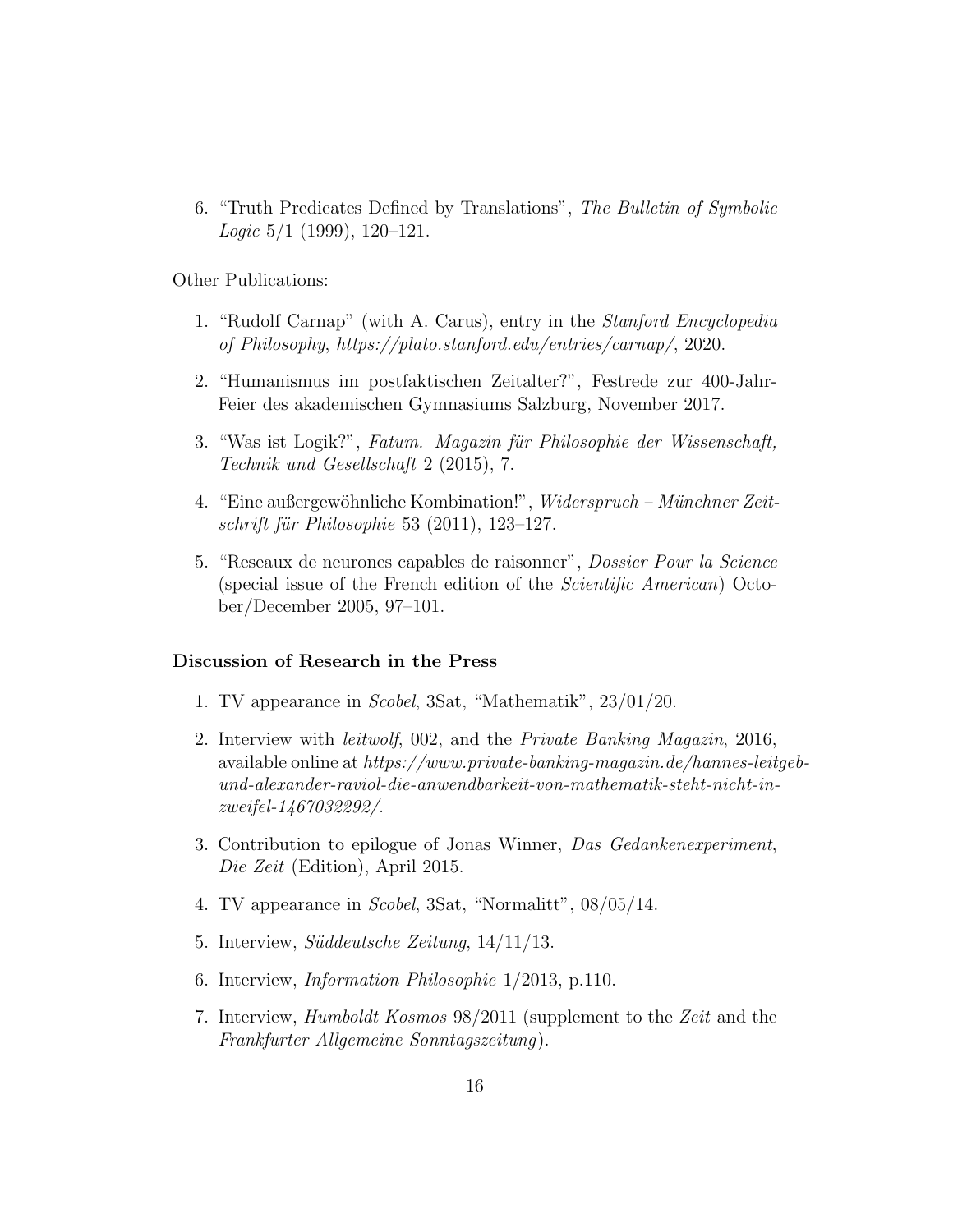- 8. Interview, Salzburger Uni-Nachrichten, October 2011.
- 9. Interview, LMU Forschungsmagazin Einsichten, 2011.
- 10. Interview on "Paradoxien und Unsinn", Bayrischer Rundfunk, 2011.
- 11. Interview, Radio Salzburg, 2011.
- 12. Film on my research, Alexander von Humboldt Foundation, http://www.humboldt-foundation.de/web/ahp-2010.html.
- 13. Interview, Spitzenforscher für Deutschland. Die Preisträger der Alexander von Humboldt-Professur im Porträt, Alexander von Humboldt Foundation, 2011, 34–37.
- 14. Interview, The Reasoner 5/4, http://www.thereasoner.org/, April 2011, 48–50.
- 15. Interview, APA Zukunftswissen, http://www.zukunftwissen.apa.at, July 2010.
- 16. Interview, The Reasoner 4/4, http://www.thereasoner.org/, April 2010, 51–53.
- 17. Interview with the ORF (Austrian Broadcasting Corporation), http://science.orf.at/stories/1640677/, March 2010.
- 18. Article on my research ("Where maths meets philosophy"), Leverhulme Trust Newsletter, February 2008.
- 19. Interview with Epigram, Bristol University's Independent Student Newspaper, 195, November 2007.
- 20. Interview with Salzburger Uni-Nachrichten on the "Aufbau" project, December 2004.
- 21. Interview on "Bewußtsein und der freie Wille" in the special issue of Aurora with the same title (internet journal for politics, economy, culture, society, and science), 2002; see:  $http://www.aurora-magazin.at/wissenschaft/phil.inhalt\_frm.htm.html$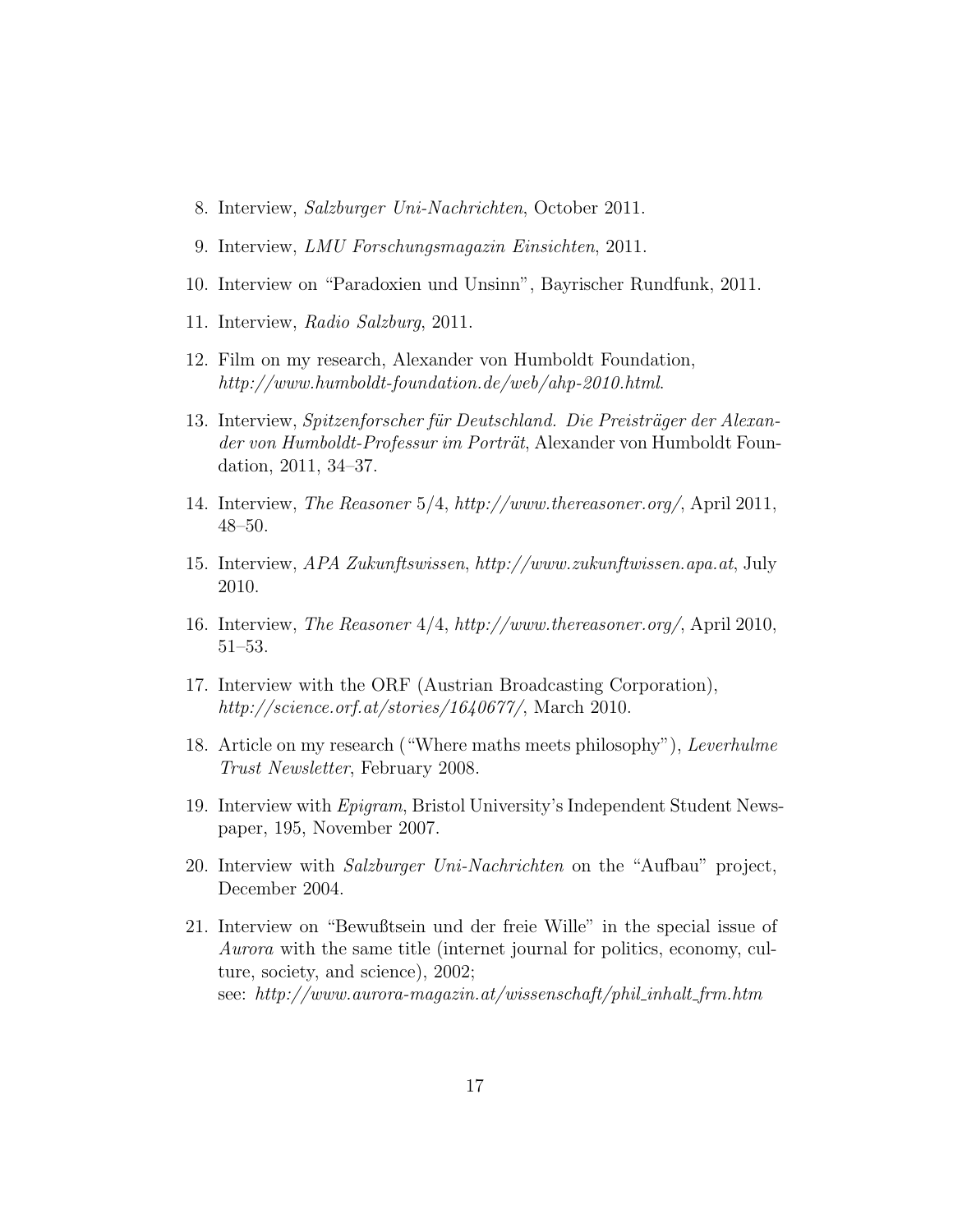# Refereeing and Reviewing

Agence Nationale de la Recherche, Analysis, Alexander von Humboldt Foundation, Artificial Intelligence, Arts and Humanities Research Council, Australasian Journal of Philosophy, Axiomathes, British Journal for the Philosophy of Science, Cambridge University Press, Canadian Journal of Philosophy, Conceptus, Czech Science Foundation, Deutsche Studienstiftung, dialectica, Edinburgh University Press, Engineering and Physical Sciences Research Council, Erkenntnis, European Research Council, European Science Foundation, Flemish FWO, Foundation for Polish Science, Georgian National Science Foundation, German Academic Exchange Service (DAAD), German Research Foundation (Deutsche Forschungsgemeinschaft), Grazer Philosophical Studies, Hessisches Ministerium für Wissenschaft und Kunst (Exzellenzförderung), Journal of Applied Non-Classical Logics, Journal of Artificial Intelligence Research, Journal of Philosophical Logic, Journal of Semantics, Lecture Notes in Artificial Intelligence, Leverhulme Trust, Logical Analysis and History of Philosophy, LSE Philosophy Papers, Mathematical Reviews, Mind, Notre Dame Journal of Formal Logic, Nous, Oxford University Press, Philosophical Quarterly of Israel, Philosophische Forschung, Philosophical Review, Philosophical Studies, Philosophy and Phenomenological Research, Philosophy of Science, Polish Journal of Philosophy, Review of Symbolic Logic, Routledge, Semantics and Pragmatics, Social Sciences and Humanities Research Council of Canada, Stanford Encyclopedia of Philosophy, Studia Logica, Swiss National Science Foundation, Synthese, Synthese, "Knowledge, Rationality and Action", Theoretical Computer Science, The Philosophical Quarterly, Thought, Volkswagen Foundation, ZiF Bielefeld, Zukunftskolleg Konstanz.

# Invited Presentations

- 1. TBA, Closing Workshop of the ANR-DFG project Formalism, Formalization, Intuition and Understanding in Mathematic, Fondation Del Duca of the Institut de France  $(15/06/22-17/06/22)$ .
- 2. TBA, Vienna Circle Conference, Vienna (05/05/22–07/05/22).
- 3. TBA, LOFT Conference, 2022.
- 4. TBA, Richardfest, Boston (04/11/21–07/11/21).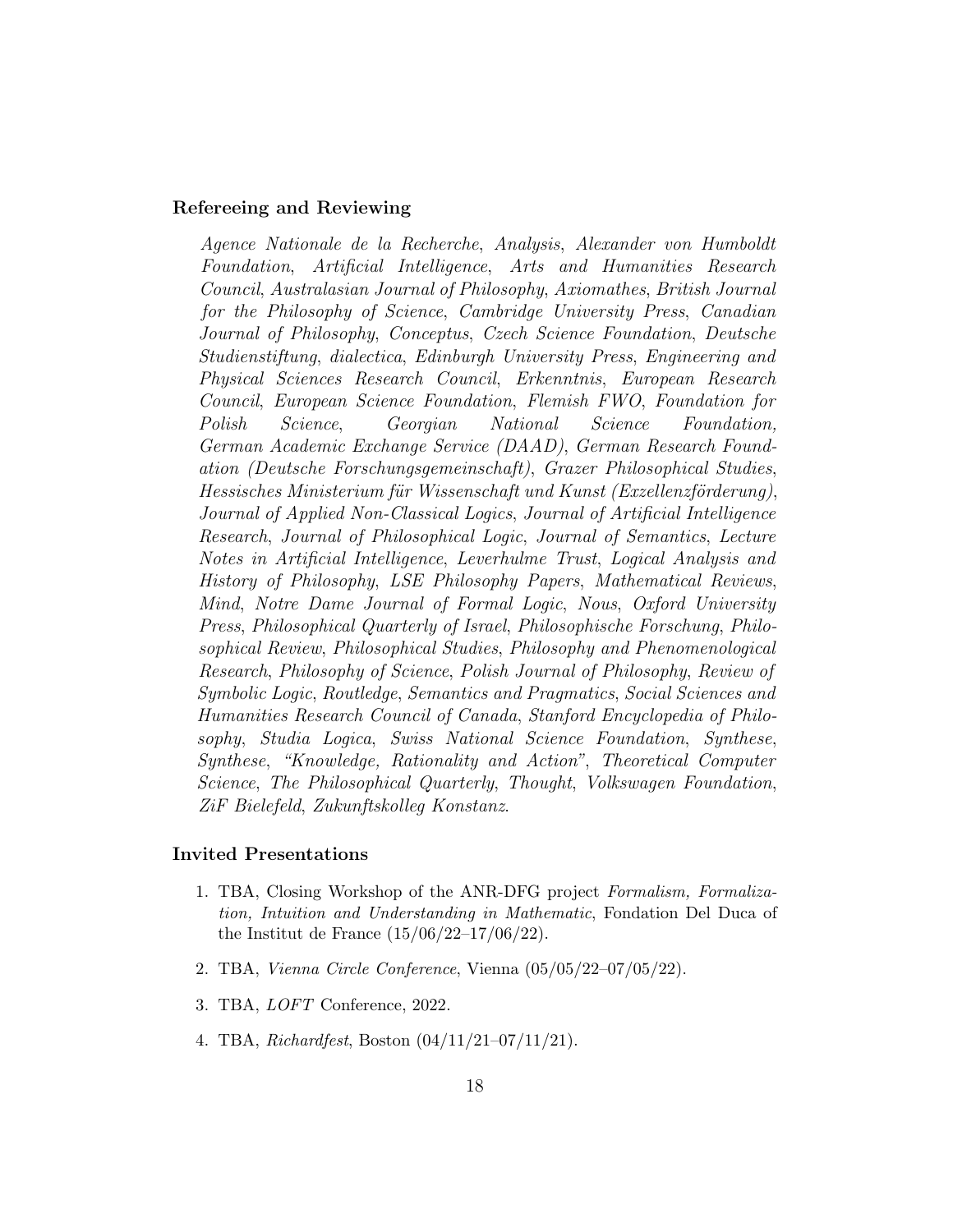- 5. TBA, Workshop on Logic and Deliberation, Rotterdam (26/10/21–27/10/21).
- 6. TBA, Formal Methods in Philosophy Workshop, Warsaw (20/09/21–21/09/21).
- 7. TBA, 3rd Context, Cognition and Communication Conference, Warsaw (16/09/21– 19/09/21).
- 8. TBA, *PhDs in Logic*, Berlin  $(08/09/21-10/09/21)$ .
- 9. "Logic and Artificial Neural Networks", Summer School in Neurosciences, Paris-Saclay Institut of Neurosciences, Virtual (25/06/21).
- 10. "On Merely Expressive Devices", First International Congress on Logic, Epistemology and Methodology of the University of Costa Rica, Virtual (24/06/21).
- 11. "On Merely Expressive Devices", Arch´e Seminar at St Andrews (06/04/21).
- 12. "Mathematical Philosophy", Discrete Mathematics Day, FWF Doctoral Programme 'Discrete Mathematics' (Graz/Leoben), Virtual (11/12/2020).
- 13. "Philosophy as Rational Construction", Tbingen (10/12/2020).
- 14. "On the Logic of Vector Space Models", Workshop on Logic with Vector Space Models, Tsinghua University, Beijing (13/11/20).
- 15. "On the Logic of Vector Space Models", LPS Colloquium, UC Irvine (23/10/20).
- 16. "On Merely Expressive Devices", UT Austin, Virtual (09/10/20).
- 17. "On the Logic of Vector Space Models", Joint Online Logic Colloquium, Virtual (08/05/20).
- 18. "On the Logic of Vector Space Models", ILLC Colloquium, Amsterdam  $(21/11/2019).$
- 19. "On Merely Expressive Devices", Department of Philosophy, Bochum  $(31/10/2019).$
- 20. "On Merely Expressive Devices", Metzler Lecture at SOPhiA Conference, Salzburg (20/09/19).
- 21. "Ramsification and Semantic Indeterminacy", Special Sunday Lecture, Congress on Logic Methodology and Philosophy of Science and Technology (CLMPST), and Logic Colloquium 2019, Prague  $(11/08/2019)$ .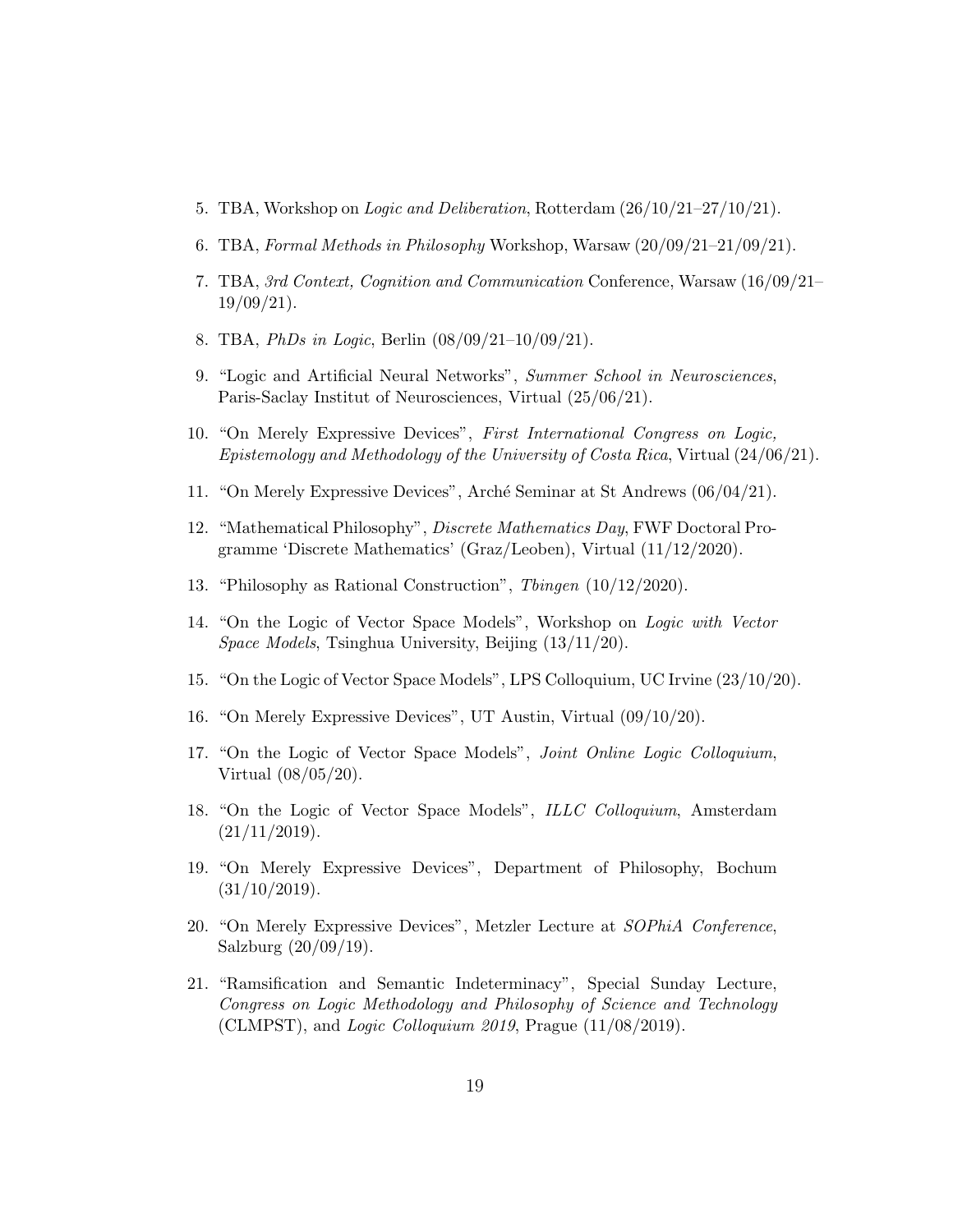- 22. "From Communicative Belief Revision to a Theory of Semantic and Pragmatic Meaning", SEGA Final Conference, Prague (18/07/19-20/07/19).
- 23. "HYPE: A System of Hyperintensional Logic and Semantics", Mathematical Philosophy Week, Peking University (24/06/2019).
- 24. "On Merely Expressive Devices", Mathematical Philosophy Week, Peking University (24/06/2019).
- 25. "Philosophy as Rational Construction and the Role of Mathematics in Philosophy", Mathematical Philosophy Week, Peking University (23/06/2019).
- 26. "The Partition-Sensitivity of Belief", Workshop Belief in Context, Hamburg  $(08/02/19).$
- 27. "On Merely Expressive Devices (such as Metaphysical Modalities)", Diaphora Workshop, Neuchatel (12/12/2018).
- 28. "Logic as Rational (Re-)Construction", Conference Logic and Theoretical Philosophy, Bejing (27/10/18).
- 29. "Relevance: Semantics, Logic, and the Logic of Belief", Workshop Logic and Relevance, Hamburg (12/10/18).
- 30. "Semantic Indeterminacy, Classical Mathematics, and the Sorites", Workshop Philosophy & Mathematics, Wroclaw  $(05/10/18)$ .
- 31. "HYPE: A System of Hyperintensional Logic", New Trends in Logic Conference, Milan  $(26/09/18)$ .
- 32. "Model-Theoretic Semantics for Mere Expressive Devices", 41st International Wittgenstein Symposium on Philosophy of Logic and Mathematics, Kirchberg (08/08/18).
- 33. "Semantic Indeterminacy, Classical Mathematics, and the Sorites", Humboldt Workshop in the Philosophy of Language and Logic, Berlin (02/07/18).
- 34. "HYPE: A System of Hyperintensional Logic (With an Application to Semantic Paradoxes)", Conference on The Liar and its Revenge, Salzburg  $(28/06/18).$
- 35. "Semantic Indeterminacy, Classical Mathematics, and the Sorites", Workshop Formal Methods in Philosophy: Truth, Paradox, and Mathematics, Munich (06/06/18).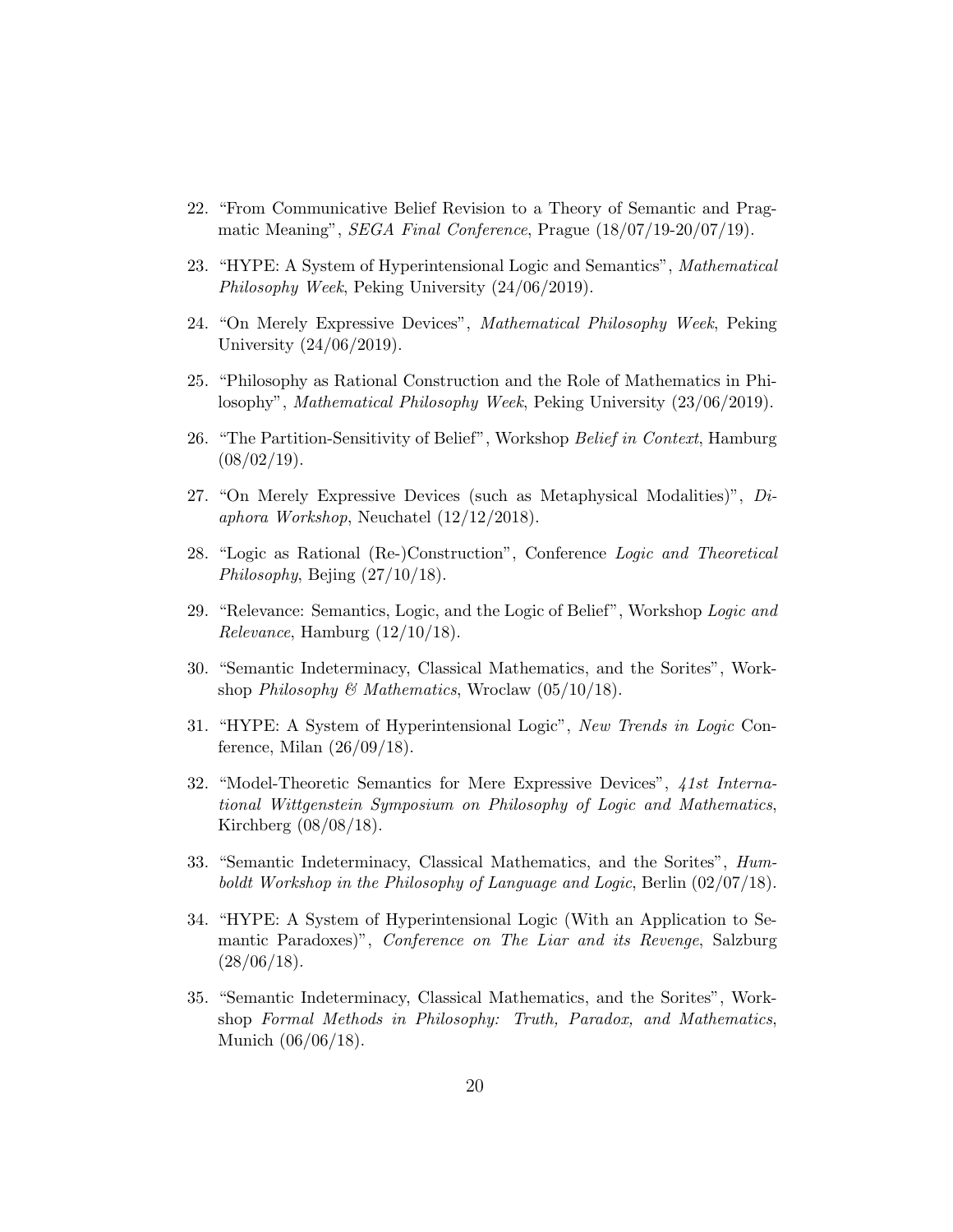- 36. "From Communicative Belief Revision to Pragmatic Meaning", Topoi Conference on Foundational Issues in Philosophical Semantics, Turin (31/05/18–  $01/06/18$ ).
- 37. "The Stability of Belief From A Bird's Eye View", Knowledge, Belief, Evidence Conference, Oxford (22/05/18).
- 38. "HYPE: A System of Hyperintensional Logic (With an Application to Semantic Paradoxes)", Logical Perspectives Conference, Saint Petersburg  $(18/05/18).$
- 39. "Semantical Indeterminacy, Classical Mathematics, and the Sorites", Universität des Saarlandes  $(02/05/18)$ .
- 40. "Models with Non-Representing Concepts: Logicality, Analyticity, Metaphysics", Workshop on Engineering Logical Concepts, Oslo (09/03/18).
- 41. "Philosophy as Rational Reconstruction", ConceptLab Seminar, Oslo (07/03/18).
- 42. "Semantic Indeterminacy, Classical Mathematics, and the Sorites", Diaphora Conference, Barcelona (13/12/17).
- 43. "Logic as Rational Reconstruction", Bergen-Munich Workshop, Munich  $(07/12/2017).$
- 44. "Semantical Indeterminacy, Classical Mathematics, and the Sorites", DLMPST *Meeting*, Salzburg  $(30/11/17)$ .
- 45. "Semantic Indeterminacy, Classical Mathematics, and the Sorites", 9th French PhilMath Workshop, Nancy (06/10/17).
- 46. "Metaphysics as Rational Reconstruction", Quo Vadis, Metaphysics? Conference, The International Centre for Formal Ontology (ICFO), Warsaw  $(26/09/17).$
- 47. Commentary on Christensen, Hajek, Schoenfield, Williamson, Epistemic Rationality: Conceptions and Challenges, Barcelona (21/09/17).
- 48. "Bayesian Philosophy of Language, "Natural Logic", and the Stability Bridge", Sinn und Bedeutung Conference, Berlin (10/09/17).
- 49. "A Theory of Rational Belief: Logic, Probability Theory, and Neural Networks", Max-Planck Institute of Plasma Physics, Garching (21/07/17).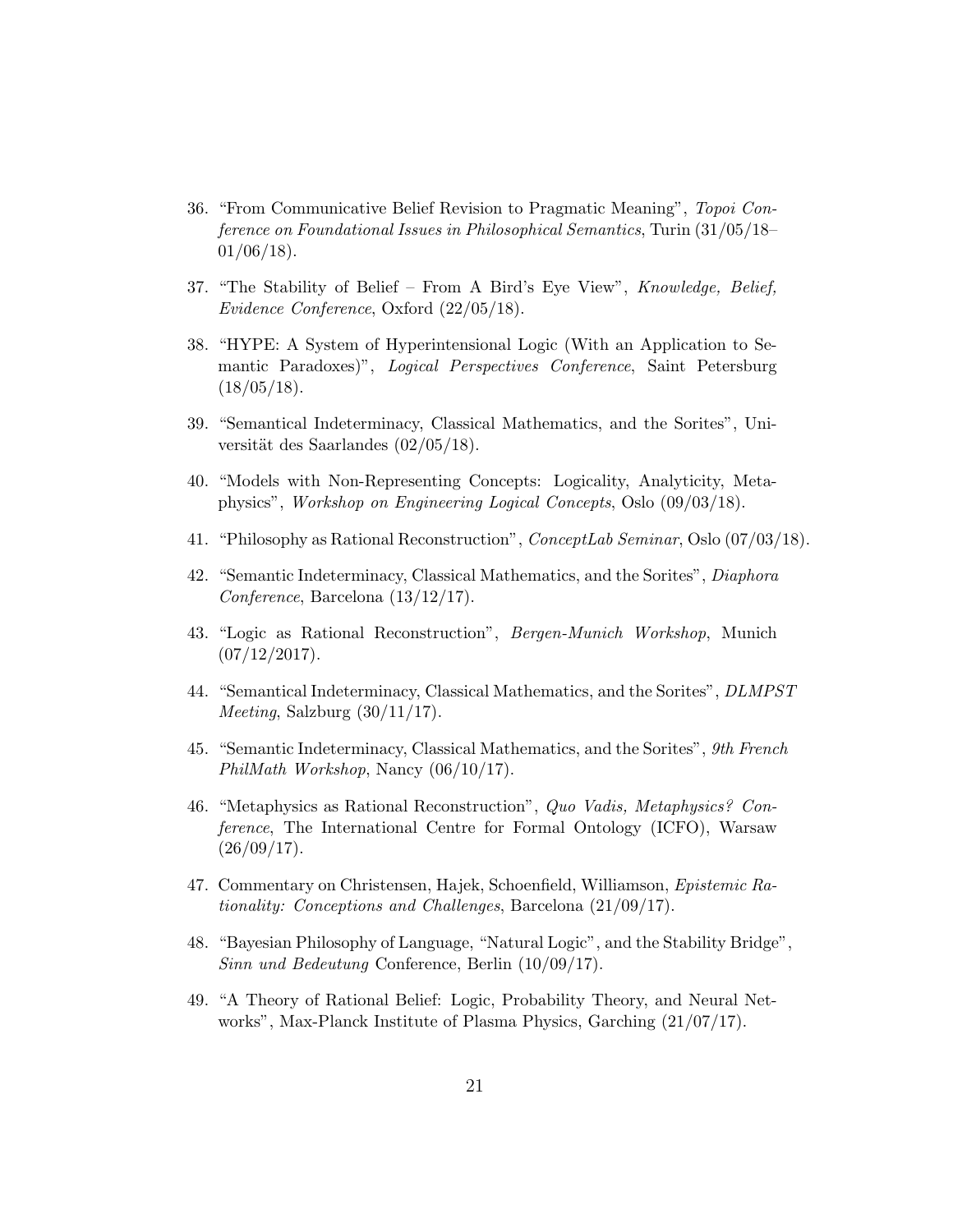- 50. "HYPE: A System of Hyperintensional Logic (With an Application to Semantic Paradoxes)", 11th Panhellenic Logic Symposium, Delphi, Greece  $(12/07/17).$
- 51. "HYPE: A System of Hyperintensional Logic (With an Application to Semantic Paradoxes)", Conference The Structure of Modal and Semantic Reasoning, Munich  $(30/06/17)$ .
- 52. "On Mathematical Structuralism. A Theory of Unlabeled Graphs as Ante Rem Structures", Workshop on Structural Realism and the Metaphysics of Science, Rutgers  $(19/05/17)$ .
- 53. "Structuralist (Philosophy of) Mathematics. An Axiomatic Theory of Unlabeled Graphs as Example", Conference "Logik zwischen Mathematik und  $Philosophie", Göttingen (29/04/17).$
- 54. "A New System of Hyperintensional Logic and Semantics (And Its Application to Semantic Paradoxes)", University of Connecticut, Storrs (06/04/17).
- 55. "Philosophy as Rational Reconstruction. What Philosophy Might Do for AI", Workshop on Artificial Intelligence, British Embassy Berlin (09/03/17).
- 56. "Philosophy as Rational Reconstruction", Department of Philosophy, UC Davis (17/02/17).
- 57. "A New System of Hyperintensional Logic and Semantics (And Three Applications to Grounding)", Workshop on Metaphysical Explanation, Mathematical Explanation: New Perspectives, Paris (02/02/17).
- 58. "Philosophy as Rational Reconstruction. Truth and Semantic Paradoxes as an Example", Diaphora Workshop on Logic and Paradox, Munich (14/12/16).
- 59. "A New System of Hyperintensional Logic and Semantics (And Its Applications to Semantic Paradoxes)", Truth Conference, Amsterdam (04/12/16).
- 60. "New Foundations for Hyperintensional Logic & Semantics", Celebratory  $\emph{Colloguium}$  in Honour of Gerhard Schurz, Düsseldorf  $(01/12/16)$ .
- 61. "Philosophy as Rational Reconstruction. A Methodological Proposal", Department of Philosophy, University of Düsseldorf  $(22/11/16)$ .
- 62. "Philosophy as Rational Reconstruction. A Methodological Proposal", Department of Philosophy, University of Zürich  $(21/10/16)$ .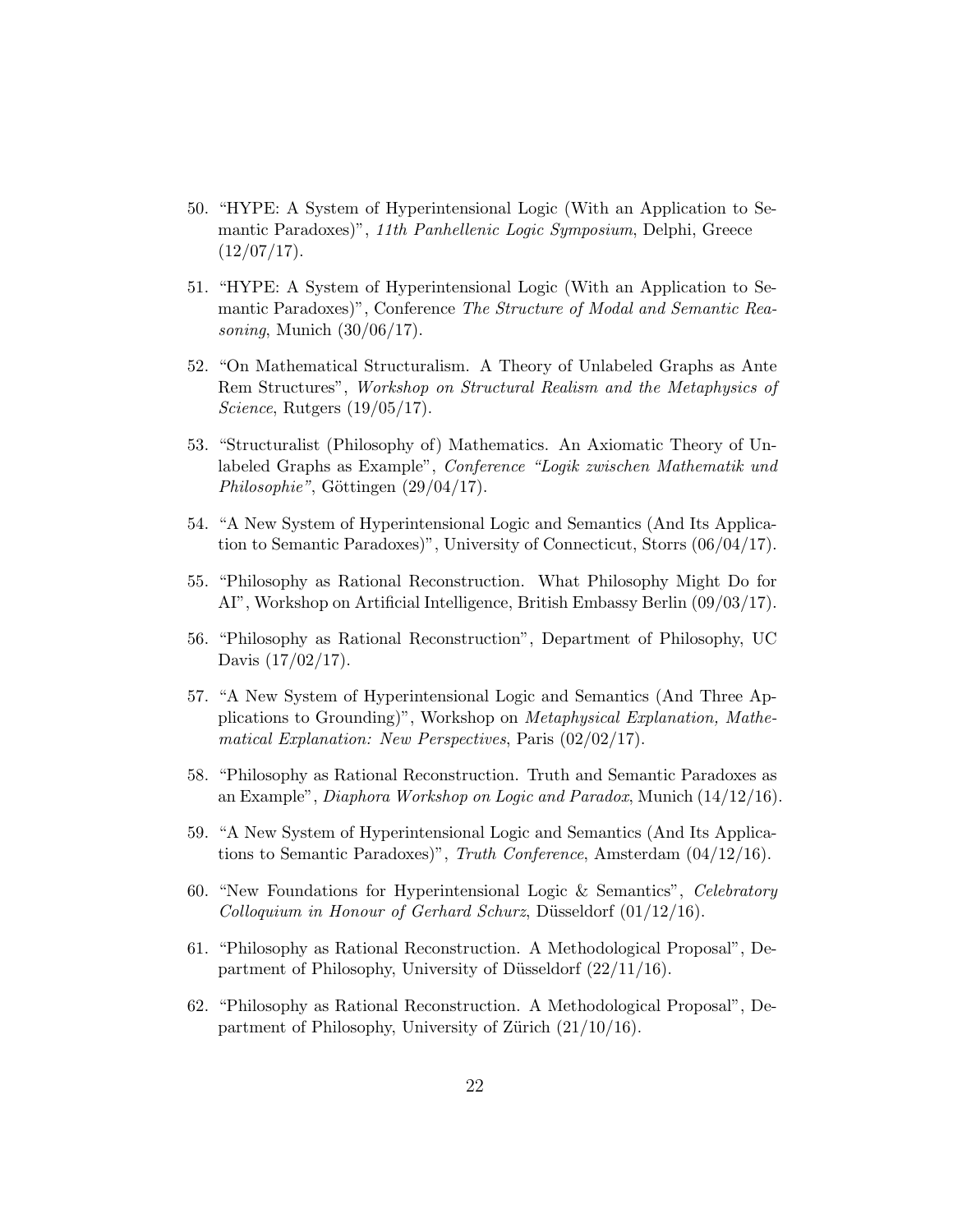- 63. "A Theory of Unlabeled Graphs as Ante Rem Structures", Foundations of Mathematical Structuralism, Munich (13/10/16).
- 64. "The Stability of Belief", Workshop on Conceptions of Belief in Philosophy and Science, Regensburg (29/09/16).
- 65. "Mathematical Empiricism: A Methodological Proposal", Workshop on Philosophical Methods, University Duisburg-Essen (16/06/16).
- 66. "The Stability of Belief", FARBEK Workshop, Barcelona  $(26/05/16).$
- 67. 'Mathematical Empiricism. A Mathematical Vision for Philosophy", Workshop on Leibniz, Trento  $(23/05/16)$ .
- 68. "A Hyperintensional Logic for the Causal 'Because'?", Workshop on The Metaphysical 'Because' and the Foundations of Mathematics, Hamburg  $(22/01/16).$
- 69. "A Hyperintensional Logic for the Causal 'Because'?", Workshop on Questions in Semantics and Logic, Amsterdam (15/12/15).
- 70. "Meet the Editor", Seminar at the Central European University Budapest  $(08/12/15).$
- 71. "Logik, Schlussfolgern, Gehirn. Das Gehirn aus der Sicht eines Logikers in fünf Akten", Department of Philosophy, University of Göttingen  $(25/11/15)$ .
- 72. "The Humean Thesis on Belief", Symposium (lead symposiast), 89th Joint Session of the Aristotelian Society and Mind Association, Warwick  $(12/07/15).$
- 73. "On Mathematical Structuralism. A Theory of Unlabeled Graphs as Ante Rem Structures", Department of Philosophy, University of Konstanz  $(02/07/15).$
- 74. "Logik, Schlussfolgern, Gehirn. Das Gehirn aus der Sicht eines Logikers in fünf Akten", First Bonn Logic Lecture, University of Bonn  $(21/05/15)$ .
- 75. "The Humean Thesis on Belief", Department of Philosophy, University of Bonn (21/05/15).
- 76. "On Mathematical Structuralism. A Theory of Unlabeled Graphs as Ante Rem Structures", Moral Sciences Club, Cambridge (12/05/15).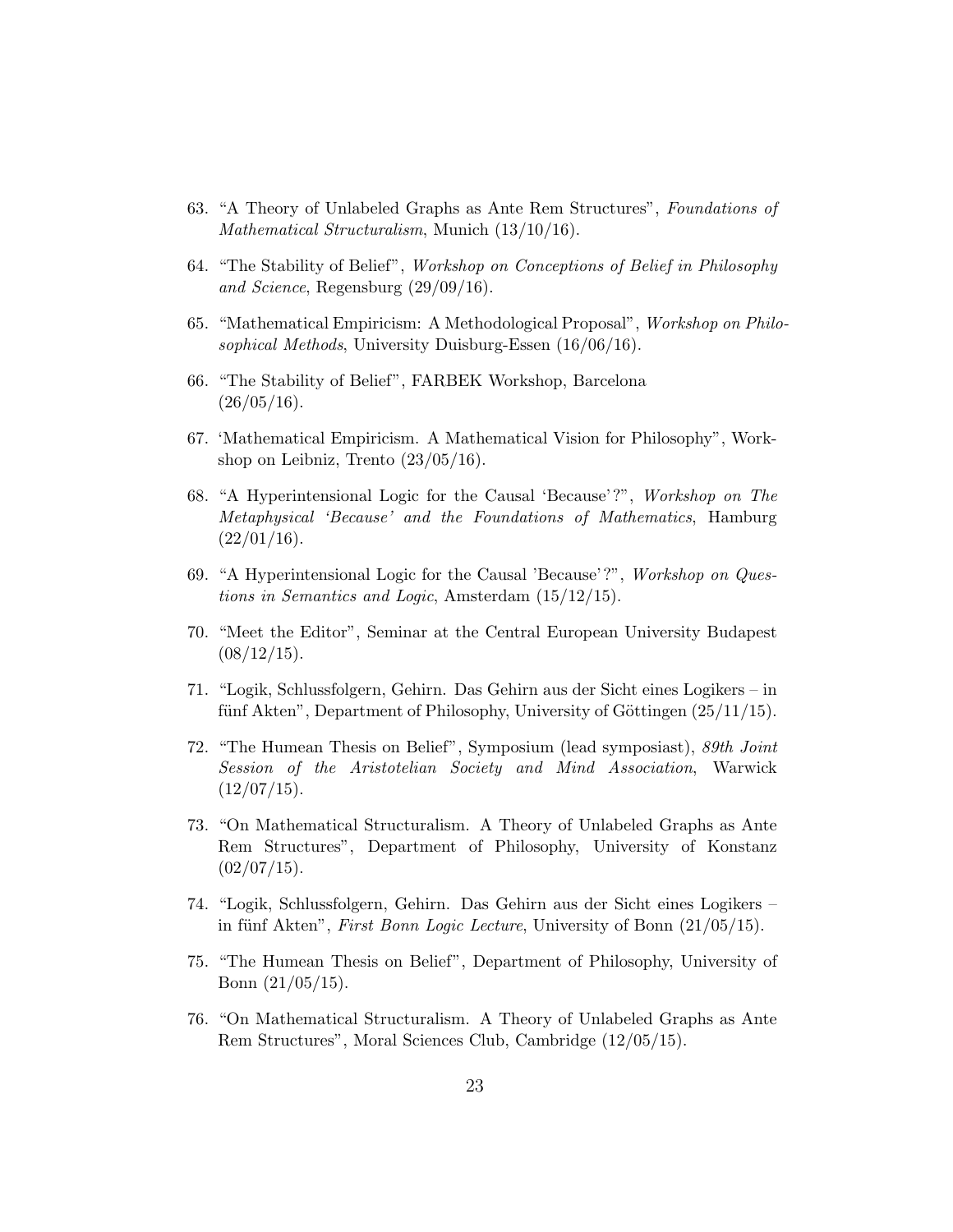- 77. "Theoretical Terms and Induction. Two Carnapian Remarks", First Salzburg-Irvine-Munich Workshop, Salzburg (24/04/15).
- 78. "Logik, Schlussfolgern, Gehirn", Auricher Wissenschaftstage (23/03/15).
- 79. "On Mathematical Structuralism. A Theory of Unlabeled Graphs as Ante Rem Structures", Department of Letters and Philosophy, University of Florence (13/03/2015).
- 80. "The Stability of Belief. A Bird's Eye View", Keynote Lecture at the Synthese Conference, Amsterdam (20/11/14).
- 81. "The Humean Thesis on Belief", Workshop in Honour of Louis Loeb, University of Michigan, Ann-Arbor (14/11/14).
- 82. "Rational Belief. Stability, Reasoning, and Action", Descartes Lectures, three lectures at Tilburg University  $(20/10/14-22/10/14)$ .
- 83. "New Foundations for Hyperintensional Semantics?", J65 Workshop in Honour of Johan van Benthem, Amsterdam (27/09/14).
- 84. "The Humean Thesis on Belief. Building a Bridge Between Two Epistemic Modalities", Workshop on the Epistemology of Modality, Aarhus (24/09/14).
- 85. "The Stability of Belief", Bridges Workshop, New York (02/09/14).
- 86. "The Humean Thesis on Belief", Evening Lecture at ESSLI 2014, Tübingen  $(12/08/14).$
- 87. "The Humean Thesis on Belief", Conference on the Nature and the Epistemology of Reasoning, Konstanz (24/07/14).
- 88. "A Stability Theory of Belief and Degrees of Belief", Summer School on Truth, Proof, Computation, Chiemsee (21/07/14).
- 89. "On Mathematical Structuralism", Symposium on the Foundations of Mathematics, Vienna  $(07/07/14)$ .
- 90. "Probabilistic Theories of Type-Free Truth and Probability", Workshop in Philosophical Logic, Rome (21/06/14).
- 91. "The Humean Thesis on Belief", Triennal Meeting of the Italian Society for Logic and the Philosophy of Science (SILFS), Rome (19/06/14).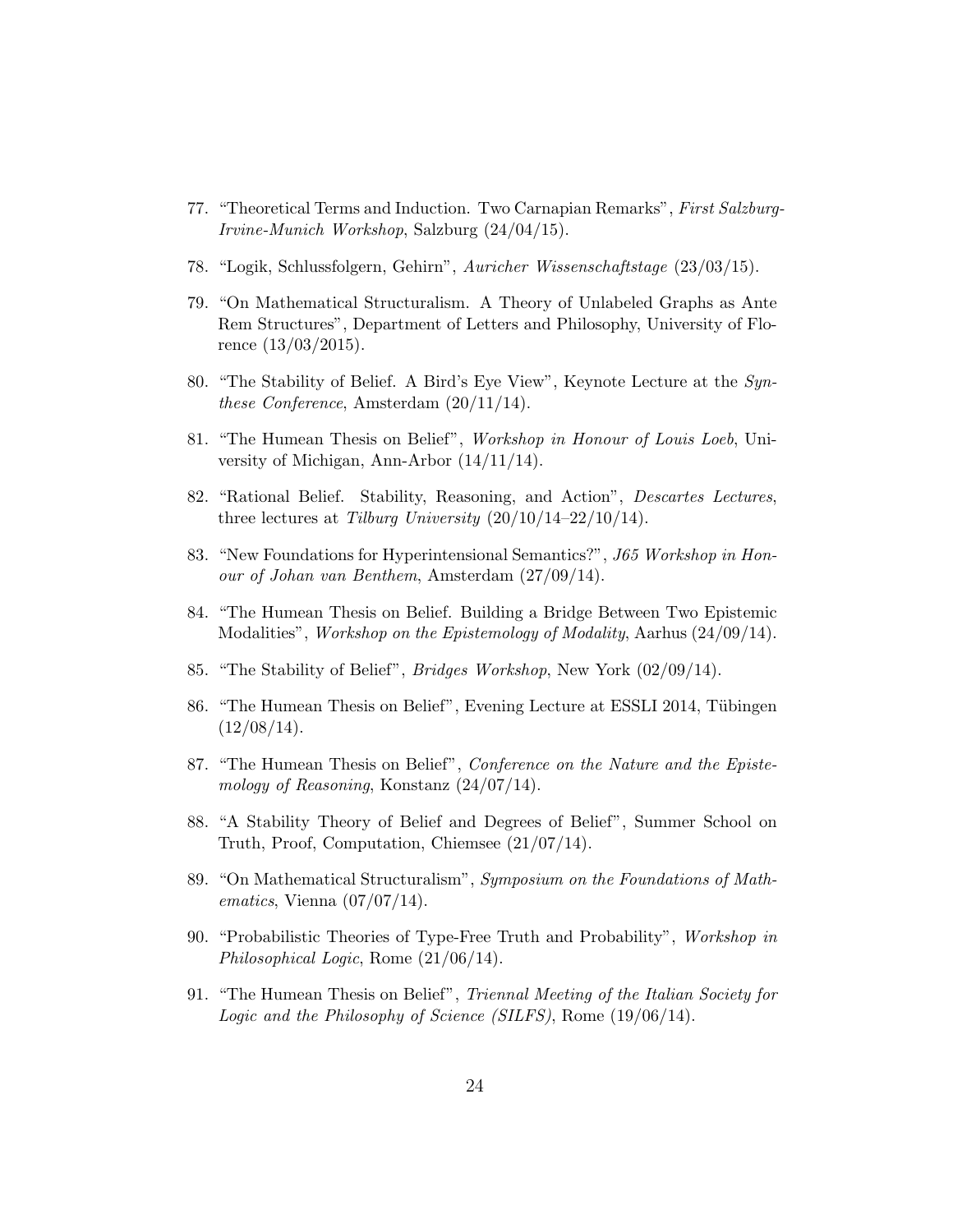- 92. "The Humean Thesis on Belief", LSE Fourth Graduate Conference in Philosophy of Probability, London (06/06/14).
- 93. "The Humean Thesis on Belief", Belief and Credence Workshop, Leeds  $(02/06/14).$
- 94. "The Stability Theory of Belief", Bernstein Center for Computational Neuroscience, Munich (12/05/14).
- 95. "The Humean Thesis on Belief", Seminar on Logic, Probability and Games,  $CUNY/Columnbia (02/05/14).$
- 96. "Conditionals and Stability", Workshop on Conditionals, Hamburg  $(04/04/14).$
- 97. "The Humean Thesis on Belief", Philosophy of Probability Workshop, Venice  $(01/04/14).$
- 98. "Probabilistic Theories of Type-Free Truth and Probability", Workshop in Honour of Philip Welch's 60th Birthday, Bristol (22/03/14).
- 99. "The Humean Thesis on Belief", Department of Philosophy, University of Bern (03/12/13).
- 100. "Mathematical Explications in Philosophy", Workshop on Mathematical Philosophy, Lausanne  $(03/12/13)$ .
- 101. "Truth, Necessity, Probability", Logic and Truth Workshop, Swiss Graduate Society of Logic and Philosophy of Science (SGSLPS), Geneva (02/12/13).
- 102. "Type-Free Truth and Probability", Workshop of the Machine Intelligence Research Institute, Oxford (23/11/13).
- 103. "The Stability Theory of Belief", Logic across the University, Foundation and Applications, Tsinghua University, Beijing (15/10/13).
- 104. "Logic of Belief vs Subjective Probability: A Normative Clash?", Evening lecture at  $LORI-4$ , Hangzhou  $(10/10/13)$ .
- 105. "Belief and Stable Probability", Progic 2013: The Sixth Workshop on Combining Probability and Logic, Munich (17/09/13).
- 106. "The Logic of Belief and the Stability of Reasoning", Keynote lecture at 4th Biennial Conference of the EPSA, Helsinki (29/08/13).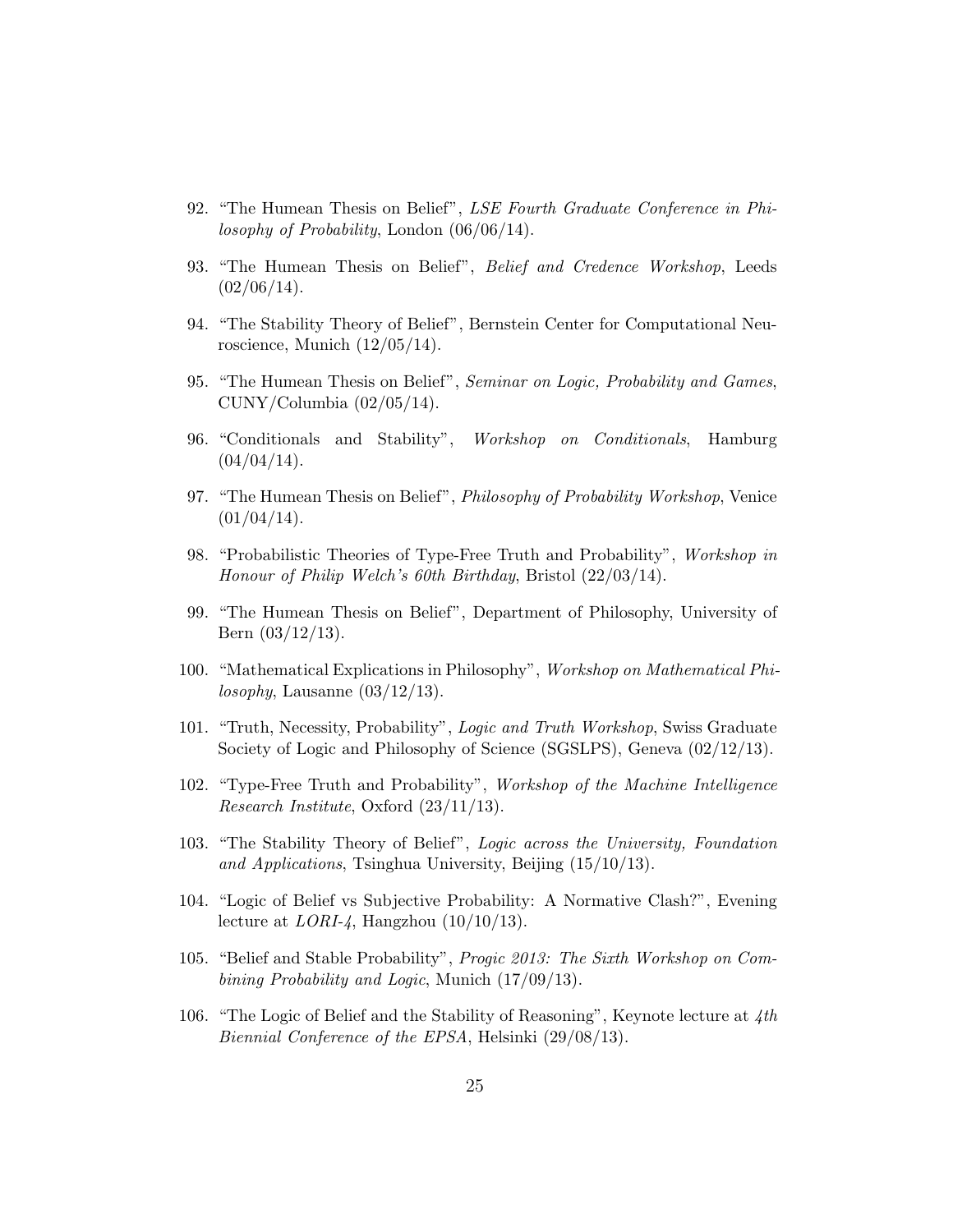- 107. "The Humean Thesis on Belief", 2nd Bristol-Munich Workshop, Bristol  $(20/07/2013).$
- 108. "The Humean Thesis on Belief Explicated", Second Theoria Lecture, Stockholm  $(14/06/13)$ .
- 109. "A Theory of Propositions and Truth", Symposium on Principia Mathemat*ica*, Graz  $(17/06/13)$ .
- 110. "The Humean Thesis on Belief (and Its Equivalents)", LOGOS Colloquium, Barcelona (29/05/13).
- 111. "The Humean Thesis on Belief (and Its Equivalents)", Formal Epistemology Workshop, Rutgers (09/05/13).
- 112. "The Humean Thesis on Belief (and Its Equivalents)", Graduate Conference in Theoretical Philosophy, Groningen (18/04/13).
- 113. "Theoretical Terms and Induction", The Analysis of Theoretical Terms, Munich  $(04/04/13)$ .
- 114. "Rational Belief: Four Approaches, One Theory", Department of Philosophy, University of Ghent (22/02/13).
- 115. "Rational Belief: Four Approaches, One Theory", LogiCIC Kick-off Workshop, Amsterdam  $(15/12/12)$ .
- 116. "Mathematical Philosophy. New Bridges Between Mathematics and Philosophy", Philosophy and the Sciences – Old Visions, New Directions, Cambridge (01/12/12).
- 117. "Belief vs. Degrees of Belief. A Joint Theory", Department of Philosophy, Leipzig  $(10/10/12)$ .
- 118. "A Theory of Propositions and Truth", *PhilMath Workshop*, Collége de France and Ecole Normale Supérieur, Paris  $(03/10/12)$ .
- 119. "A New Lottery Paradox for Counterfactuals", Philosophical Issues in Belief Revision, Conditional Logic and Possible World Semantics, Workshop at GAP.8, Konstanz (20/09/12).
- 120. "A New Lottery Paradox for Counterfactuals", Workshop on Counterfactu*als*, Bristol  $(14/08/12)$ .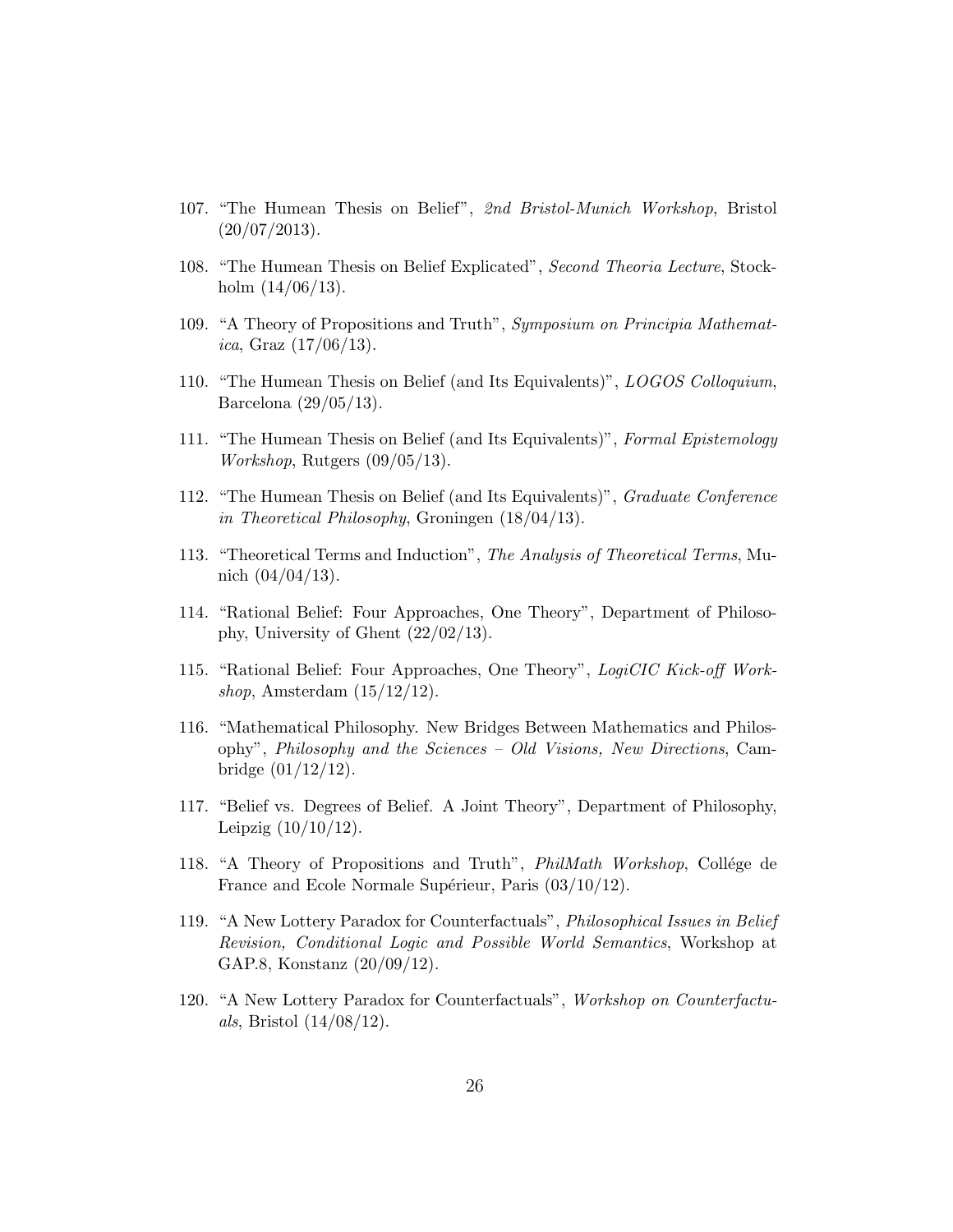- 121. "Set-Theory as a Foundation for Semantics", What Are Foundations and What Are They For?, Cambridge (11/07/12).
- 122. "Belief vs. Degrees of Belief. A Joint Theory", Annual Conference of the British Society for the Philosophy of Science, Stirling (06/07/12).
- 123. "Logic and Probability: A Normative Clash?", Conference on Dimensions of Normativity, Frankfurt  $(21/06/12-23/06/12)$ .
- 124. "Rationaler Glaube vs. Glaubensgrade", Plenary lecture, Graduate Symposium of the Austrian Society for Philosophy, Salzburg (17/05/12).
- 125. "Rationaler Glaube vs. Glaubensgrade", Department of Philosophy, Humboldt University Berlin (16/05/12).
- 126. "A Theory of Propositions and Truth", Department of Philosophy, University of Buenos Aires  $(13/04/12)$ .
- 127. "Reducing Belief Simpliciter to Degrees of Belief", Department of Philosophy, University of Buenos Aires (12/04/12).
- 128. "Standards of Rationality and Bridges Between Them", First Workshop of the Priority Program New Frameworks of Rationality (SPP 1516), Tutzing  $(21/03/12).$
- 129. "A Theory of Propositions and Truth", Workshop on Axiomatic vs. Semantic Truth, München  $(15/03/12)$ .
- 130. "Belief as Qualitative Probability", Celebration Meeting on the Occasion of Patrick Suppes' 90th Birthday, Stanford (10/03/12).
- 131. "Theoretical Terms and the Relativized A Priori", Conference on Perspectives on Structuralism, München  $(17/02/12)$ .
- 132. "Reducing Belief Simpliciter to Degrees of Belief", Emmy Noether Research Group on Understanding and the A Priori, University of Cologne  $(27/01/12).$
- 133. "Warum mathematische Philosophie?", Hamburg, Ringvorlesung Elfenbein und Lehnstuhl,  $(11/01/12)$ .
- 134. "The Lockean Thesis Revisited", Workshop within the Philosophy and Semantics in Europe Conference, Bochum (01/10/11).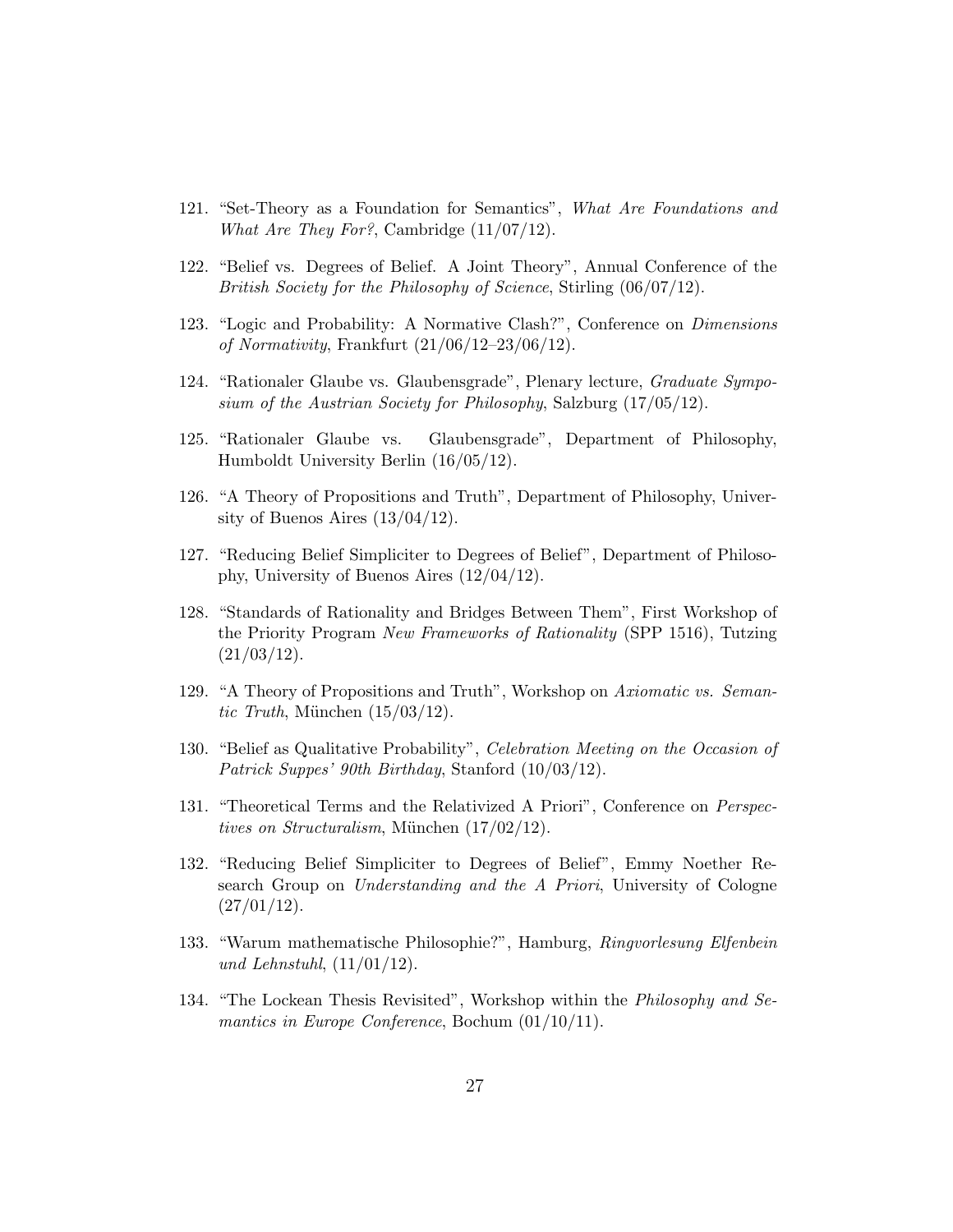- 135. "From the Lockean Thesis to Conditionals", Philosophy of Language and Mind Conference, Stockholm (17/09/11).
- 136. "Theoretical Terms and the Relativized A Priori", Conventional Principles in Science, Bristol  $(18/08/11)$ .
- 137. "Groundedness in Set Theory and Semantics" (with L. Incurvati), three lectures, Summer School on Set Theory and Higher-Order Logic, London  $(04/08/11).$
- 138. "Probabilities, Conditionals, Laws", 14th Congress of Logic, Methodology and Philosophy of Science, Nancy (22/07/11).
- 139. "The Logic of Belief: Qualitative vs. Quantitative", Logic Colloquium 2011. European Summer Meeting of the Association for Symbolic Logic, Barcelona  $(12/07/11).$
- 140. "A Theory of Propositions and Truth", Department of Philosophy, Hebrew University of Jerusalem (20/06/11).
- 141. "The Lockean Thesis Revisited", Department of Philosophy, Hebrew University of Jerusalem (19/06/11).
- 142. "The Lockean Thesis Revisited", Workshop on Bayesian Methods in Philosophy, Munich  $(15/06/11)$ .
- 143. "A Theory of Propositions and Truth", Philosophy of Mathematics Seminar, Oxford (30/05/11).
- 144. "From the Lockean Thesis to Conditionals", Workshop on Conditionals, Counterfactuals and Causes in Uncertain Environments, Düsseldorf  $(21/05/11).$
- 145. "Advertising Mathematical Philosophy", CoTeSys Workshop, Munich  $(29/04/11).$
- 146. "The Lockean Thesis Revisited", Department of Philosophy, University of Vienna (07/04/11).
- 147. "A Theory of Truth for Propositions", Department of Philosophy, University of Vienna (07/04/11).
- 148. "A Theory of Propositions and Truth", Truth Conference, Amsterdam  $(24/03/11).$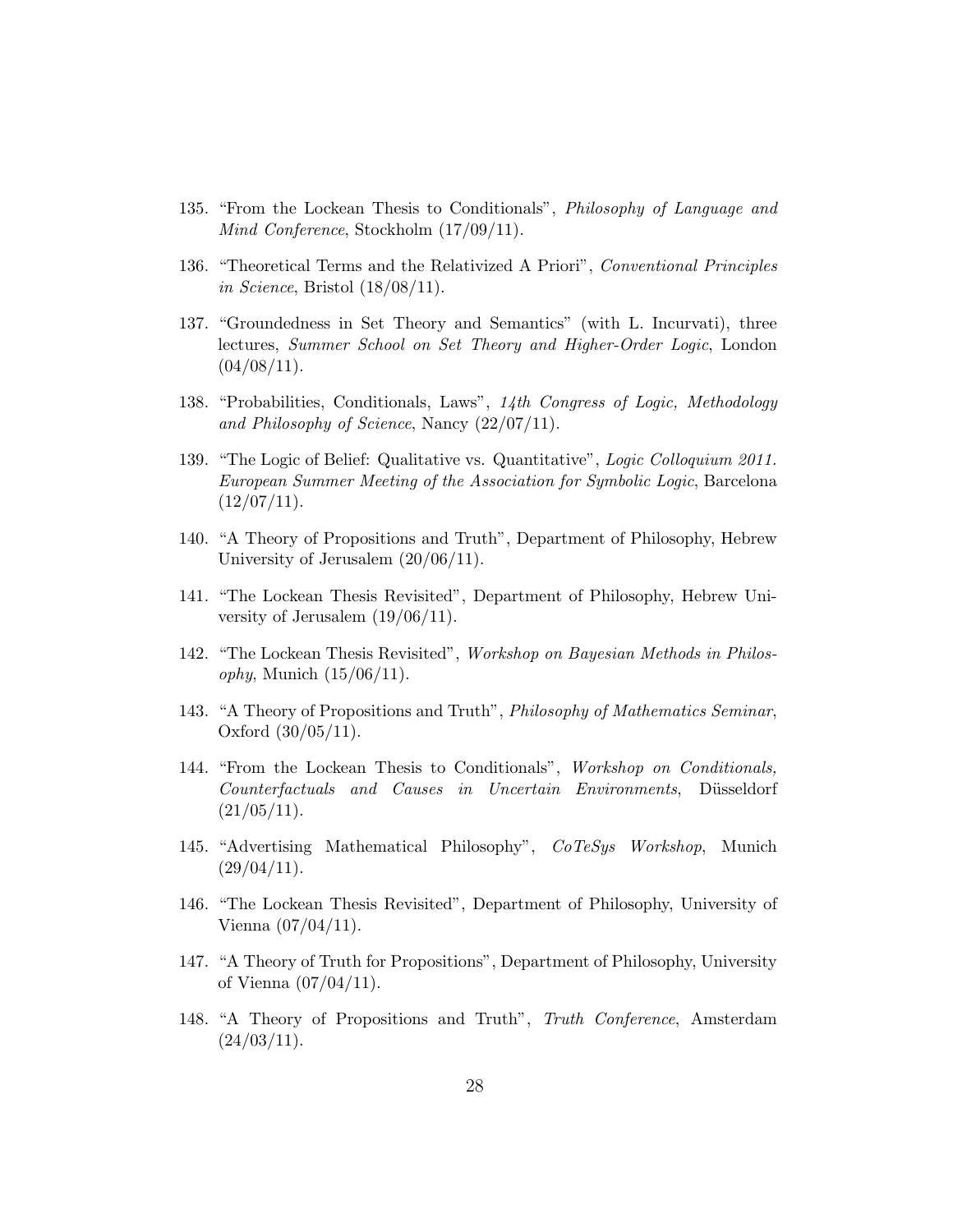- 149. "The Lockean Thesis Revisited", Department of Philosophy, Carnegie Mellon University, Pittsburgh (17/03/11).
- 150. "A Theory of Propositions and Truth", Department of Philosophy, Carnegie Mellon University, Pittsburgh (16/03/11).
- 151. "Algebraic and Probabilistic Structures in Epistemology", Arbeitstagung Allgemeine Algebra (AAA81), Salzburg (04/02/11).
- 152. "Logik, Schlussfolgern, Gehirn", Lecture Series (Ringvorlesung) Human Beings and the Brain, Ludwig-Maximilians-University Munich (21/12/10).
- 153. "Reducing Belief Simpliciter to Degrees of Belief", Department of Philosophy and Economics, University of Bayreuth (07/12/10).
- 154. "Reducing Belief Simpliciter to Degrees of Belief", Bioinformatisches Kol $loguium$ , Helmholtz Zentrum München  $(24/11/10)$ .
- 155. Moderation of, and Commentary on, Geert Keil's lecture on "Willensfreiheit und Determinismus: Begriffe, Probleme, Positionen", Center of Advanced Studies, Munich (11/11/10).
- 156. Commentary on I. Hacking's 1st Descartes Lecture, Tilburg (06/10/10).
- 157. "Reducing Belief Simpliciter to Degrees of Belief", Truth, Meaning and Normativity, Amsterdam Graduate Philosophy Conference, Amsterdam  $(30/09/10).$
- 158. Three lectures on Truth and Probability, SIGMA Lectures, Ecole Normale Supérieure, Paris  $(13/09/10-15/09/10)$ .
- 159. "Warum Philosophie wissenschaftlich soll", Salzburger Tagung für Junge Analytische Philosophie, Salzburg (11/09/10).
- 160. "Reducing Belief Simpliciter to Degrees of Belief", Formal Epistemology Workshop 2010, Konstanz (04/09/10).
- 161. Three Days of Scientific Philosophy, Philosophische Sommerakademie der  $Fachschaft Philosophie der LMU München$ , Frauenwört, Chiemsee (29/08/10–  $01/09/10$ ).
- 162. "Reducing Belief Simpliciter to Degrees of Belief", Center for Formal Epistemology, Carnegie Mellon University (27/06/10).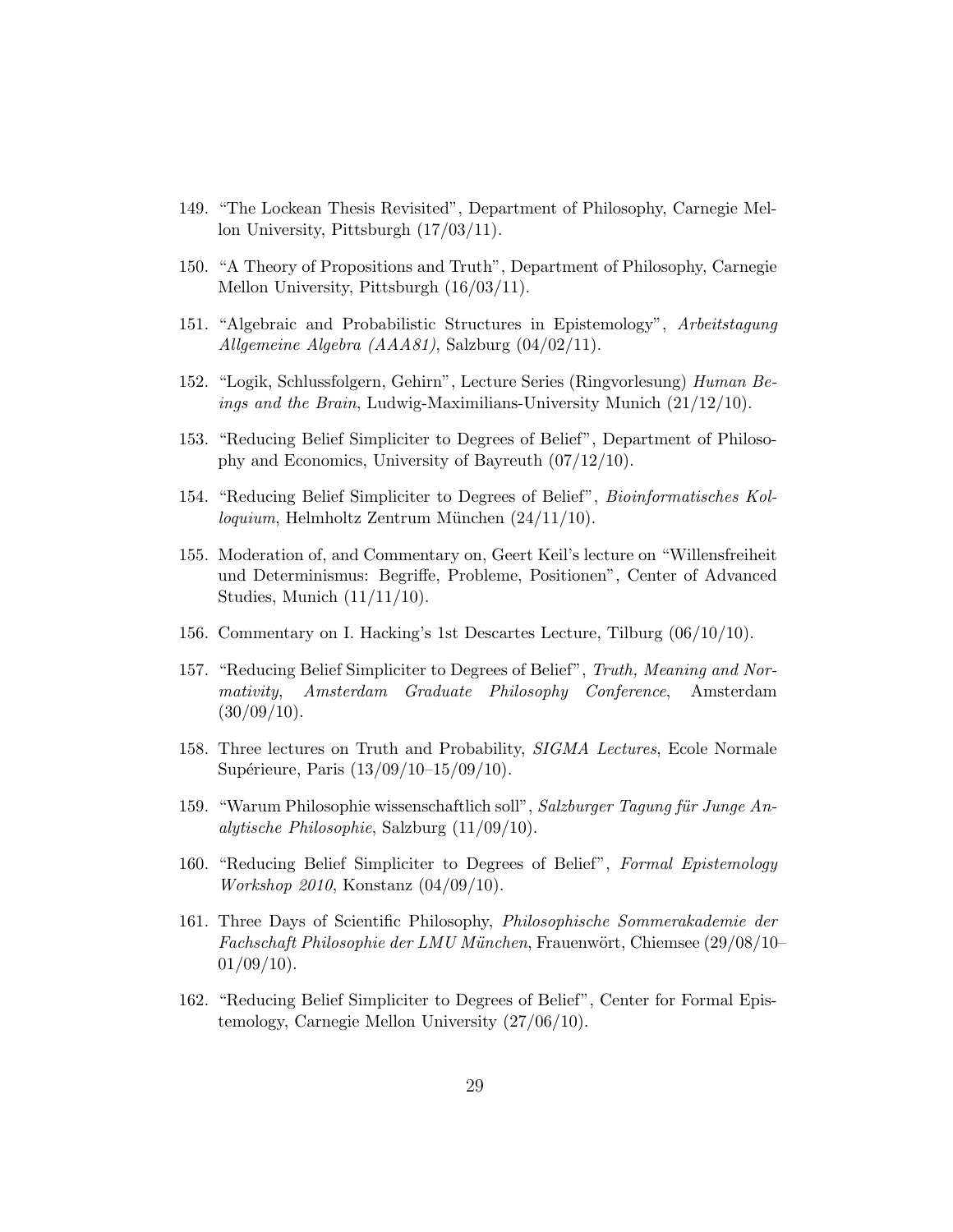- 163. "Reducing Belief Simpliciter to Degrees of Belief", Logica 2010, Hejnice, Czech Republic (23/06/10).
- 164. "Non-Pragmatic Vindications of Probabilism and of Diachronic Norms" (with R. Pettigrew), four lectures, Workshop on Formal Epistemology, NIP, Aberdeen (14/06/10–18/06/10).
- 165. "Pragmatic Meaning and Logical Consequence", Foundations of Logical Consequence, St Andrews  $(12/06/10)$ .
- 166. "Reducing Belief Simpliciter to Degrees of Belief", Department of Philosophy, Glasgow  $(18/05/10)$ .
- 167. "How to Reconcile General Philosophy of Science with Bayesianism: Reducing Belief Simpliciter to Degrees of Belief", The Future of Philosophy of Science, Tilburg  $(14/04/10)$ .
- 168. "Mathematical Philosophy in the Past and the Future: Conditionals as a Shining Example", Scientific Philosophy: Past and Future, Tilburg  $(13/04/10).$
- 169. "An Objective Justification of Bayesianism", British Society for the Philosophy of Science, London  $(30/11/09)$ .
- 170. "A Probabilistic Semantics for Counterfactuals", Department of Philosophy, University of Sheffield (20/11/09).
- 171. "A Probabilistic Semantics for Counterfactuals", Choice Group Seminar, London School of Economics, London (07/10/09).
- 172. "An Objective Justification of Bayesianism", Department of Philosophy, University of Groningen (30/09/09).
- 173. "A Probabilistic Semantics for Counterfactuals. From Probability to Truth", Truth and Probability Workshop, Bristol (22/09/09).
- 174. "An Impossibility Theorem on Belief Revision Derived from Arrow's Theorem", Workshop on Metacognition, Belief Change and Conditionals, Bristol  $(11/09/09)$ .
- 175. "Semantic Resemblance and Compositionality", Workshop on Compositionality and Systematicity, Düsseldorf  $(25/07/09)$ .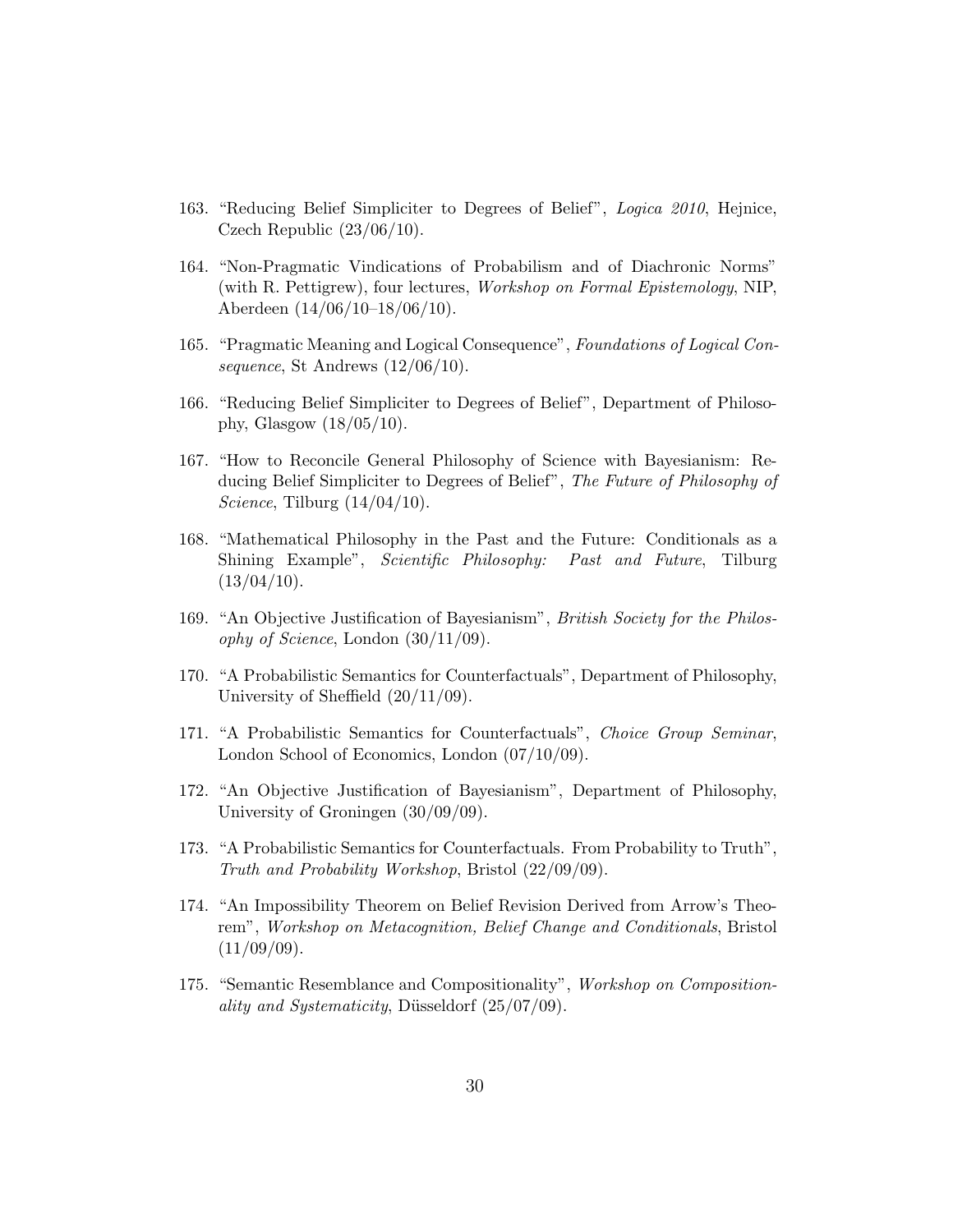- 176. "Metacognition and Indicative Conditionals", Research Group on Functional Concepts and Frames, University of Düsseldorf  $(15/07/09)$ .
- 177. "Metacognition and Indicative Conditionals", Metacognition Workshop, Salzburg (10/07/09).
- 178. "A Probabilistic Semantics for Counterfactuals", Metaphysics and Modality, Regensburg (14/06/09).
- 179. "Modalities as Operators and a Predicates", Metaphysics and Modality, Regensburg (13/06/09).
- 180. "A Neural Network Semantics for Conditionals", Department of Philosophy, University of Düsseldorf  $(02/06/09)$ .
- 181. "A Probabilistic Semantics for Counterfactuals", Conference on Philosophical Logic, Princeton University (24/05/09).
- 182. "On Formal and Informal Provability", Department of Philosophy, University of Düsseldorf  $(12/05/09)$ .
- 183. "A Probabilistic Semantics for Counterfactuals", Workshop on Conditionals, University of Düsseldorf  $(11/05/09)$ .
- 184. "A Probabilistic Semantics for Counterfactuals", Department of Philosophy, University of Frankfurt (05/05/09).
- 185. "On Formal and Informal Provability", TransCoop Project in Philosophy of Mathematics, LMU Munich (30/04/09).
- 186. "Mathematische Philosophie", Festvortrag, University of Düsseldorf  $(29/04/09)$ .
- 187. "An Objective Justification of Bayesianism"', Formal Philosophy Seminar, University of Leuven (24/04/09).
- 188. "A Probabilistic Semantics for Counterfactuals", Department of Philosophy, University of Utrecht (24/03/09).
- 189. "Empirical Content and the Aufbau Programme", Research Group in Philosophy of Mind, Department of Philosophy, University of Bochum (04/03/09).
- 190. "The Prospects of Formal Philosophy", Nature and Scope of Information Seminar, Oxford (27/01/09).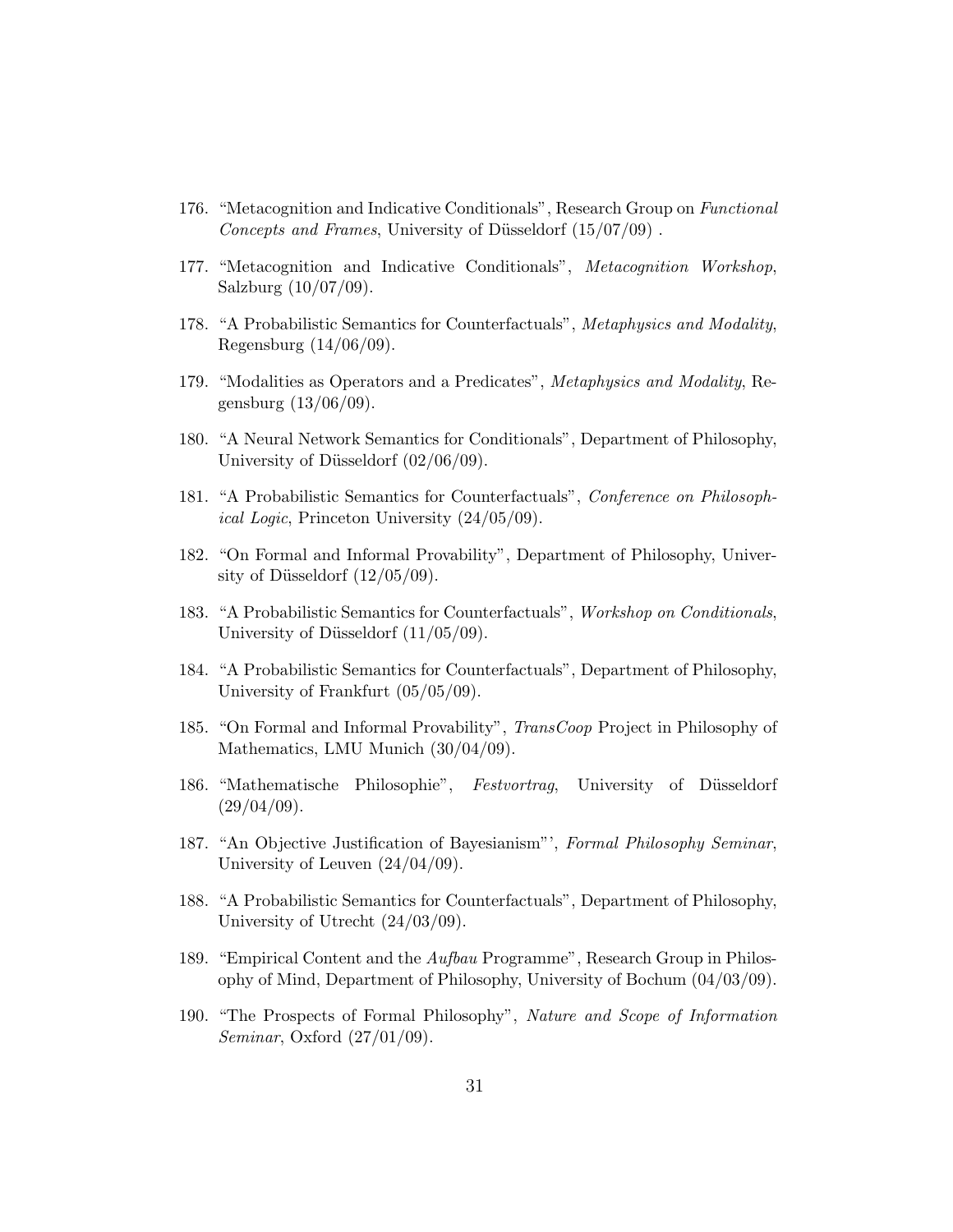- 191. "On Formal and Informal Provability", Second Cambridge Graduate Conference in the Philosophy of Logic and Mathematics, Cambridge  $(18/01/09)$ .
- 192. "Empirical Content and the Aufbau Programme", Institute Vienna Circle, University of Vienna (08/01/09).
- 193. "Formal Methods in the Philosophy of Natural and Formal Sciences", Inaugural Conference of the ESF Network Programme The Philosophy of Science in a European Perspective, Vienna (18/12/08).
- 194. "An Objective Justification of Bayesianism', Popper Seminar, London School of Economics  $(02/12/08)$ .
- 195. "A Probabilistic Semantics for Counterfactuals", Department of Mathematics, University of Manchester (27/11/08).
- 196. "On Mathematical Methods in Philosophy. Case Studies from the Philosophy of Mind", Department of Philosophy, University of Bochum (06/11/08).
- 197. "On Formal and Informal Provability', Department of Logic and Philosophy of Science, UC Irvine (24/10/08).
- 198. "A Probabilistic Semantics for Counterfactuals", Department of Logic and Philosophy of Science, UC Irvine (23/10/08).
- 199. "On Truth and Probability", Mathematical Methods in Philosophy, Bristol  $(21/09/08).$
- 200. "On Truth and Probability", Evert Willem Beth Centenary Conference, Royal Dutch Academy of Science, Amsterdam (16/09/08).
- 201. "On Truth and Probability", British Logic Colloquium, Nottingham  $(05/09/08).$
- 202. "Logic between Truth and Probability", Workshop in Logic, Philosophy and History of Science, Belgian Society for Logic and Philosophy of Science, Brussels (02/09/08).
- 203. "Formal Methods in Semantics and Metaphysics", Workshop on Formal Philosophy, 6th European Congress of Analytic Philosophy, Kracow (24/08/08).
- 204. "A Probabilistic Semantics for Counterfactuals", First Formal Epistemology Festival, Konstanz (30/07/08).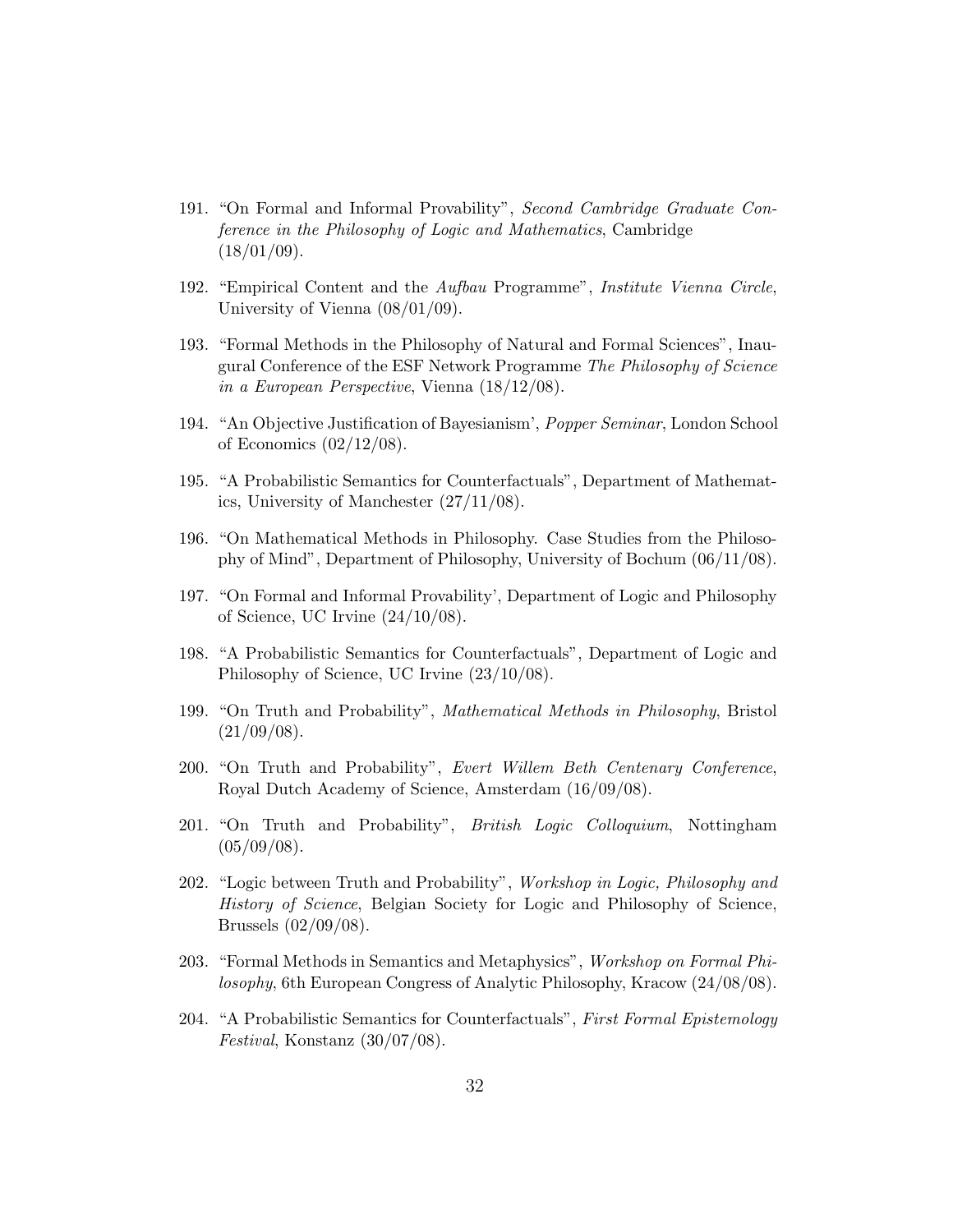- 205. "Empirical Content and Its Presuppositions", Philosophy Program, Research School of Social Sciences, Australian National University, Canberra  $(22/07/08).$
- 206. "Expected Accuracy and the Justification of Bayesianism", Probability Conference, Australian National University, Canberra (21/07/08).
- 207. Co-organization and two presentations, Carnap Workshop, Bern  $(08/07/08).$
- 208. "On Truth and Probability", Logic Colloquium 2008, Bern (06/07/08).
- 209. "Mengers Logik für die Ethik" (Menger's Logic for Ethics; with A. Siegetsleitner), Logischer Empirismus, Werte und Moral, Salzburg  $(04/07/08).$
- 210. "Empirical Content and Its Presuppositions", Department of Philosophy, University of Salzburg (26/06/08).
- 211. "Formal and Informal Provability", New Waves in Philosophy of Mathemat*ics*, Miami  $(25/04/08)$ .
- 212. "Empirical Content and Its Presuppositions", Theoretical Frameworks and Empirical Underdetermination, Düsseldorf  $(11/04/08)$ .
- 213. "A Justification of Objectivist Bayesianism", Workshop in Philosophical *Logic*, Oxford  $(21/03/08)$ .
- 214. "Logik in der Wissenschaftstheorie", Was ist Wissenschaft? Darstellung und Bestandaufnahme der deutschen Wissenschaftsphilosophie, Bonn  $(18/03/08).$
- 215. "A Probabilistic Semantics for Counterfactuals", Oxford University Philosophical Society, Oxford  $(01/02/08)$ .
- 216. "Indicative Conditionals and Metacognition", Seminaire APIC, Institut Jean Nicod, Paris (11/01/08).
- 217. "A Probabilistic Semantics for Counterfactuals", What If? So What? Interdisciplinary approaches to counterfactual reasoning, Rotterdam (19/12/07).
- 218. "Neural Network Models of Conditionals", two papers, ILCLI International Workshop on Philosophy and Logic of Knowledge, Communication and Action, Donostia/San Sebastian (28/11/07–29/11/07).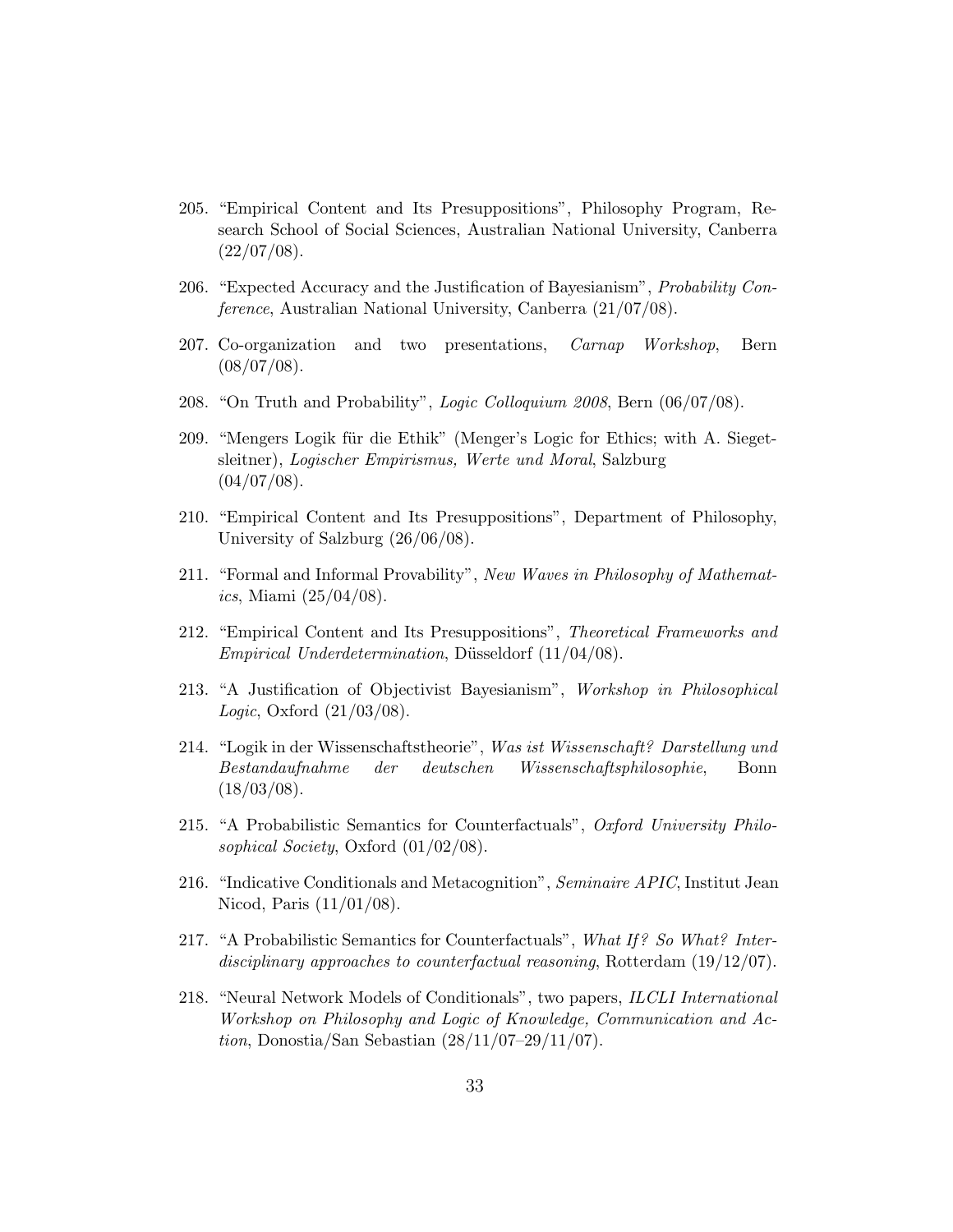- 219. "On Mathematical Philosophy: Why Serious Philosophy Must Use Mathematics", Edinburgh University Philosophy Society (01/11/07).
- 220. "Mathematical Philosophy", Workshop in Honour of Hans Czermak, Department of Mathematics, Salzburg (12/10/07).
- 221. "A Probabilistic Semantics for Counterfactuals", Logic and Intuition: David Lewis and the Future of Formal Philosophy, Synthese Annual Conference, Copenhagen (04/10/07).
- 222. "Arithmetical Truth, Logical Truth, and Informal Provability", Workshop on Arithmetical Truth, Cambridge (21/04/07).
- 223. "Formal and Informal Provability", Association for Symbolic Logic Annual Meeting, Gainesville, Florida (10/03/07–13/03/07).
- 224. "The Logic of Conditional Beliefs", Department of Philosophy, Carnegie Mellon University (08/03/07).
- 225. "Formal and Informal Provability", Department of Philosophy, Carnegie Mellon University (07/03/07).
- 226. "Applications of Logic and Mathematics in Philosophy: Four Case Studies", Mathematical Methods in Philosophy, Banff International Research Station, Canada (18/02/07–23/02/07).
- 227. "Networks and Conditional Reasoning", The Oxford Advanced Seminar on Informatic Structures, Oxford (09/02/07).
- 228. "Grounded Abstraction", Status Belli: Neo-Fregeans and Their Critics, 11th Arch`e Abstraction Workshop, St. Andrews (09/12/06).
- 229. Joint presentation of the CNCC Metacognition Project, Scientific Launch Conference of the EUROCORES programme "Consciousness in a Natural and Cultural Context" (CNCC), Copenhagen (13/11/06).
- 230. "Formal and Informal Provability", New College Logic Meeting 2006, New College, Oxford (25/09/06).
- 231. "Applications of Logic and Mathematics in Philosophy: Four Case Studies", Studia Logica International Conference. Trends in Logic IV: Towards Mathematical Philosophy, Torun (02/09/06).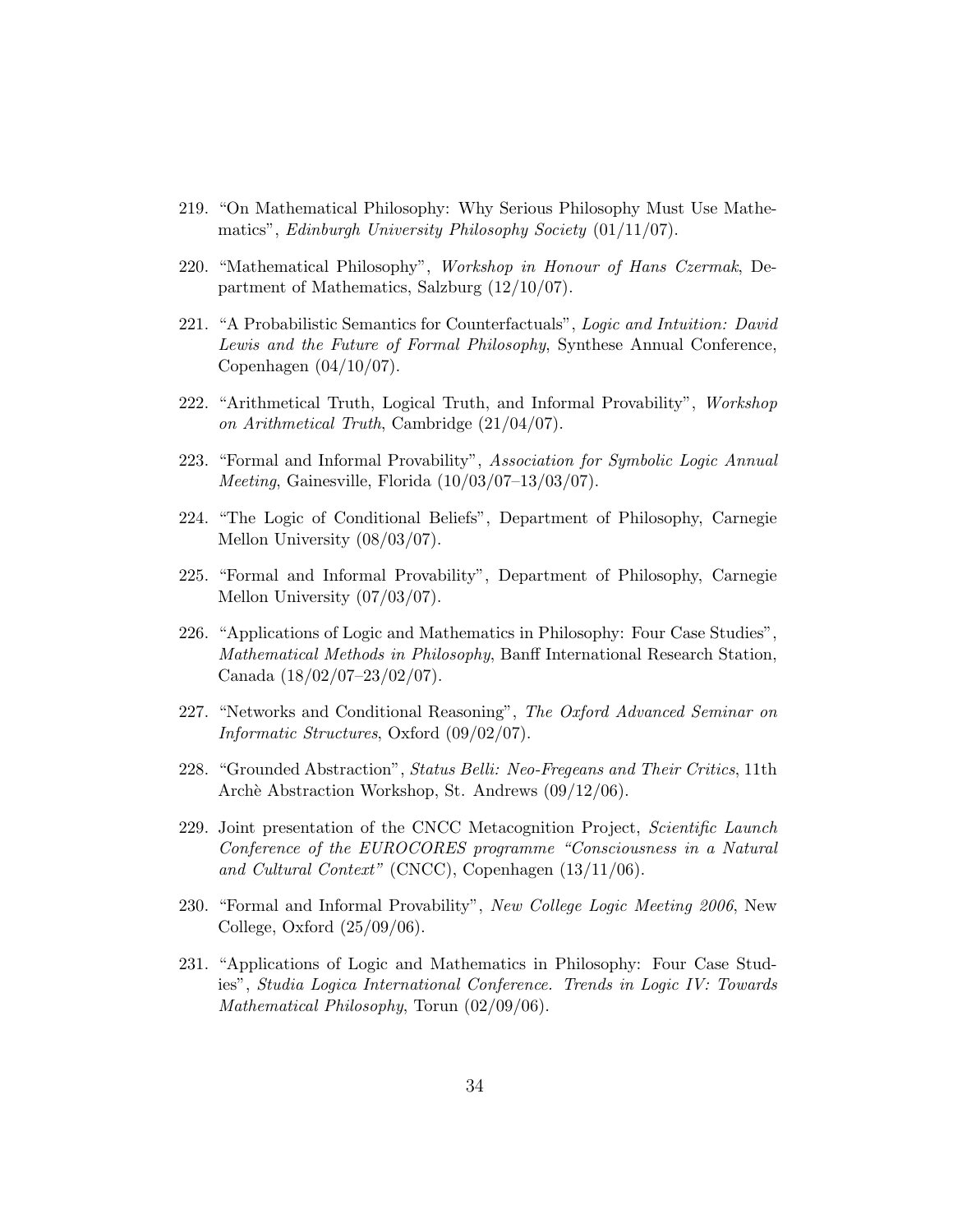- 232. "Formal and Informal Provability", History and Philosophy of Mathematics *Day*, Bristol  $(23/05/06)$ .
- 233. "Formal and Informal Provability", Gödel Centenary Conference, Young Scholars' Competition (one of ten selected papers from over sixty submitted ones), Vienna (27/04/06).
- 234. "Type-Free Necessity, Truth, and Informal Provability", Truth and Proof: Kurt Gödel and the Foundations of Mathematics, Edinburgh  $(26/03/06)$ .
- 235. "Carnap's Aufbau and the Logical Structure of Empirical Content", Popper Seminar, London School of Economics (21/02/06).
- 236. "Towards a Type-Free Logic of Modality and Truth", Department of Philosophy, University of Edinburgh (03/02/06).
- 237. "Comments on Hartry Field's 'A Revenge-Immune Solution to the Semantic Paradoxes' ", APA Eastern Division Meeting, New York (30/12/05).
- 238. "The Logical Structure of Cognition: Lessons from Carnap's Logical Structure of the World", 2005 Vienna Circle Beth Evening Lecture, Institute for Logic, Language & Computation, Amsterdam (20/12/05).
- 239. "New Life for Carnap's Aufbau?", Institut d'histoire et de philosophie des sciences et des techniques, Paris (29/11/05).
- 240. "Towards a Type-Free Logic of Modality and Truth", Institut d'histoire et de philosophie des sciences et des techniques, Paris (28/11/05).
- 241. "Implicit and Explicit Representations of Conditionals in Cognitive Systems", Seminaire APIC, Institut Jean Nicod, Paris (25/11/05).
- 242. "Dynamic Doxastic Logic and its Prospects" (with K. Segerberg), Understanding the Dynamics of Knowledge, ESF Exploratory Workshop, Siena  $(18/11/05).$
- 243. "Applied Mathematics in Philosophy", Colloquium, Department of Mathematics, University of Bristol (10/11/05).
- 244. "A Type-Free Theory of Modality and Truth", British Logic Colloquium, Bristol (03/09/05).
- 245. "A Type-Free Theory of Modality and Truth", European Summer Meeting of the Association for Symbolic Logic, Athens (01/08/05).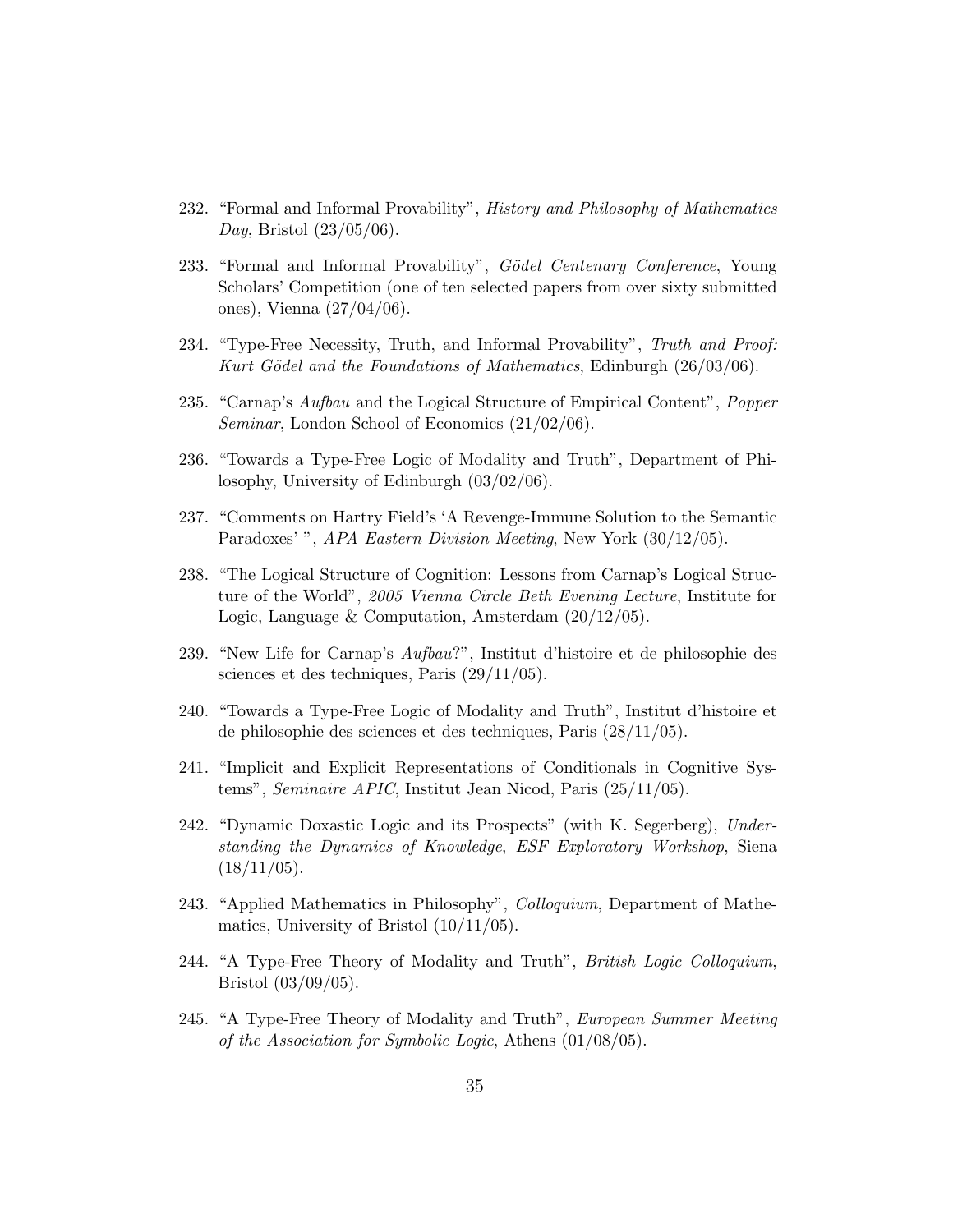- 246. "A Type-Free Theory of Truth, Modality, and Satisfaction", Meeting of the Research Group on Logical Methods in Epistemology, Semantics, and Philosophy of Mathematics, Oxford (04/06/05).
- 247. "Nonmonotonic Conditional Logic", Research Seminar on Logics for Update, Revision and Interaction, Stanford (01/06/05).
- 248. "New Life for Carnap's Aufbau?", Formal Epistemology Workshop 2005, Austin (26/05/05).
- 249. "A Type-Free Theory of Truth and Modality", Berkeley Logic Colloquium, Berkeley (29/04/05).
- 250. "Argument und Beweis", Salzburger Rhetoriktagung Rationale Argumentation, Salzburg  $(01/04/05)$ .
- 251. "Semantic Dependency and Three Applications thereof", Department of Philosophy, University of Minnesota (25/02/05).
- 252. "Can Carnap's 'Logischer Aufbau' Be Revived?", Department of Philosophy, Stanford (31/01/05).
- 253. "Rise from the Dead? Carnap's 'Logischer Aufbau' Resurrected", Workshop Logical Methods in Epistemology, Semantics, and Philosophy of Mathemat*ics*, Bristol  $(08/01/05)$ .
- 254. "Under What Conditions Does Carnap's Quasi-analysis Succeed?", Working Group in History and Philosophy of Logic, Mathematics and Science, Berkeley  $(08/12/04)$ .
- 255. "Quasi-Criteria of Identity", Conference Criteria of Identity, Leuven  $(03/12/04).$
- 256. "What Truth Depends on", Logical Methods in the Humanities Workshop, Stanford (27/10/04).
- 257. Three lectures on "Carnap's 'Logischer Aufbau' Revisited", Department of Philosophy, Leuven (11/05/04–13/05/04).
- 258. "How Similarities Compose", Conference Compositionality, Concepts and Cognition, Düsseldorf  $(03/03/04)$ .
- 259. "Wann (und woran) scheitert Carnaps Methode der Quasianalyse?", Department of Philosophy, LMU Munich (19/11/03).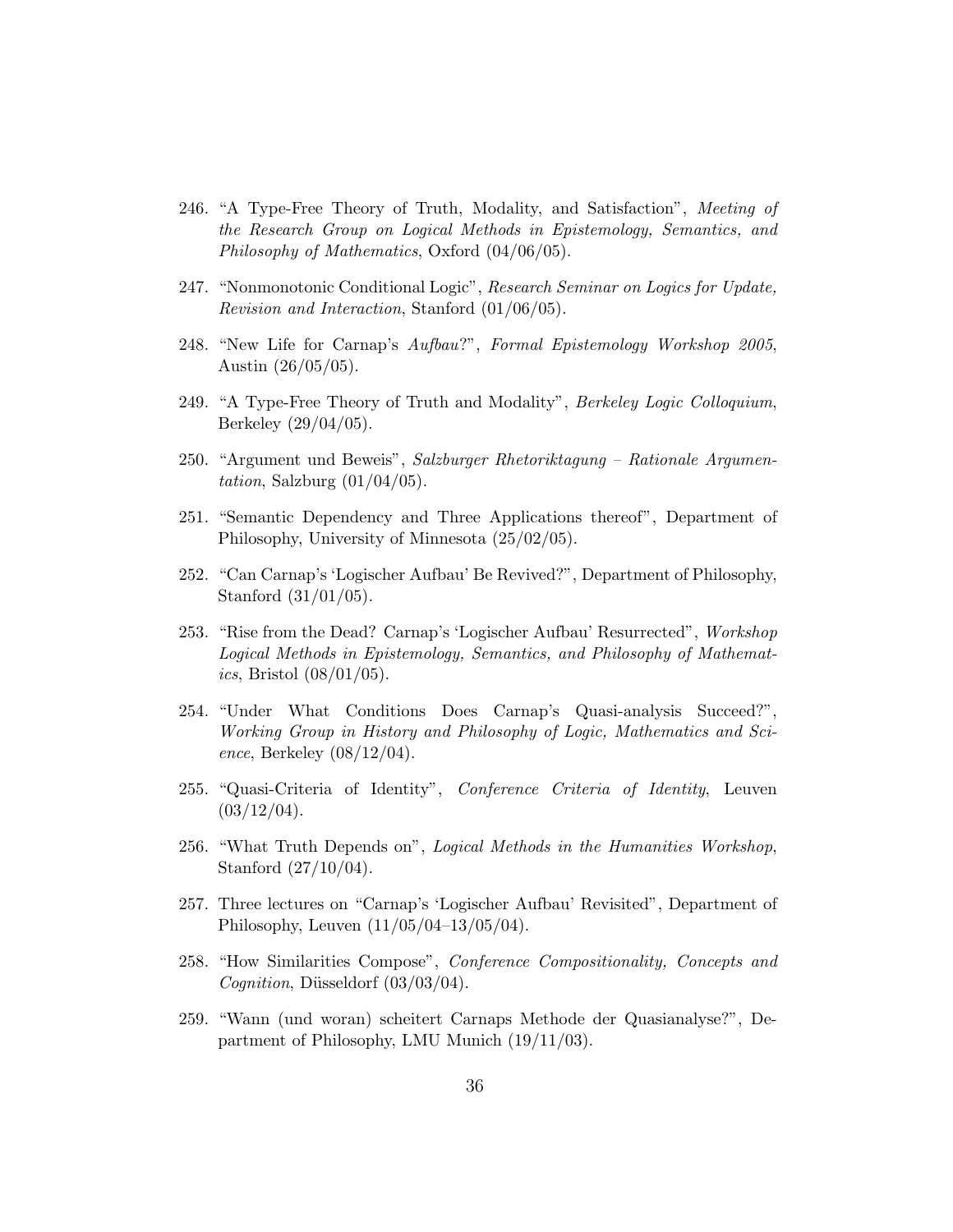- 260. "What Truth Depends on", Christmas Colloquium on the Philosophy of Logic, Department of Philosophy, Göttingen  $(20/12/02)$ .
- 261. "Finitistic and Frequentistic Approximations of Probability Measures with and without sigma-Additivity" (with G. Schurz), Workshop Psychological and Algorithmic Methods in Probabilistic Networks, Salzburg (07/12/02).
- 262. "Interpreted Dynamical Systems and Qualitative Laws", 1st Salzburg Workshop on Paradigms of Cognition, Salzburg (19/07/02).
- 263. "'Necessary' and 'Possible': Can We Have It All in First-Order Languages?", Workshop Möglichkeit und Wirklichkeit. Logik und Metaphysik, Regensburg  $(01/06/02)$ .
- 264. "The Network Semantics of Nonmonotonic Reasoning", Departments of Philosophy, Psychology, and Linguistics, Leuven (18/02/02).
- 265. "Nichtmonotones Schließen und Netzwerke", Department of Computer Science, Salzburg  $(16/03/01)$ .
- 266. "Possible Worlds Semantics for Syntactical Predicates" (with V. Halbach), Intensionality Symposium, Munich (27/10/00).
- 267. "Nonmonotonic Reasoning by Inhibition Nets", Department of Philosophy, Konstanz (19/07/00).
- 268. "Possible Worlds Semantics for Modal Predicates" (with V. Halbach), Department of Philosophy, Logic, and Philosophy of Science, LMU Munich  $(27/06/00)$ .
- 269. "Nonmonotonic Reasoning and Networks: Logic at the Intersection of Two Paradigms of Cognitive Science", 2nd Research Session of the SFB F012, Salzburg (24/03/00).
- 270. "Metaworlds: A Possible Worlds Semantics of Truth", Conference Theories of Truth, Necessity and Provability, Leuven (20/11/99).
- 271. "The Indeterminacy of Truth", Department of Philosophy, Konstanz  $(25/10/99).$
- 272. "Truth Predicates for Semantically Closed Languages", Department of Mathematics and Computer Science, Greifswald (13/10/98).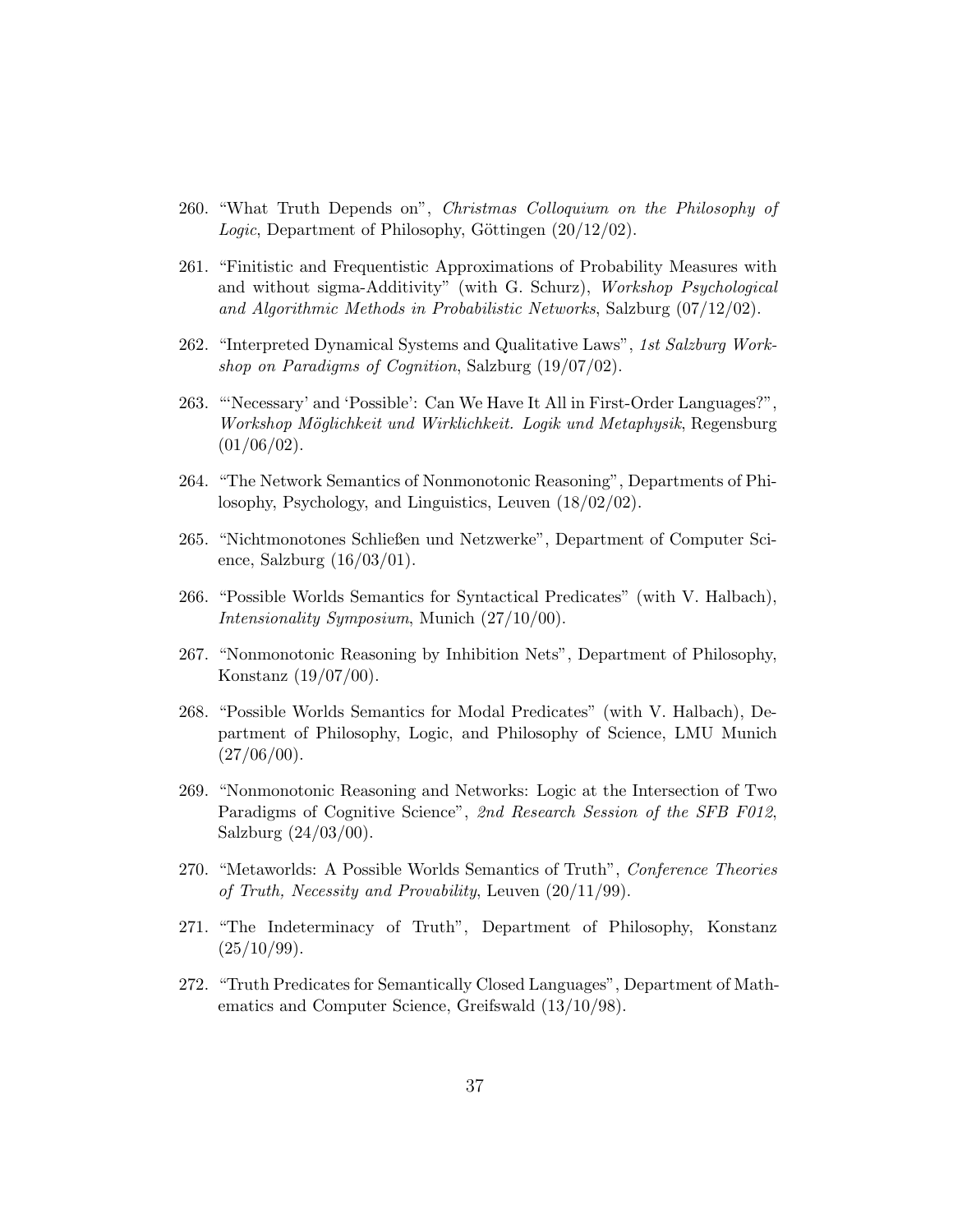273. "Truth as Translation", Department of Philosophy, Logic, and Philosophy of Science, LMU Munich (18/06/98).

# Teaching

LMU Munich, Faculty of Philosophy:

Master seminar on Central Topics in Logic (2nd semester 20-21) Oberseminar in Mathematical Philosophy (2nd semester 20-21) Logic I (1st semester 20-21) Master seminar on Central Topics in Logic (2nd semester 19-20) Oberseminar in Mathematical Philosophy (2nd semester 19-20) Logic I (1st semester 19-20) Master seminar on Central Topics in Logic (2nd semester 18-19) Oberseminar in Mathematical Philosophy (2nd semester 18-19) Logic I (1st semester 18-19) Master seminar on Central Topics in Logic (2nd semester 17-18) Oberseminar in Mathematical Philosophy (2nd semester 17-18) Logic I (1st semester 17-18) Master seminar on Central Topics in Logic (2nd semester 16-17) Oberseminar in Mathematical Philosophy (2nd semester 16-17) (Research leave: 1st semester 16-17.)

Master seminar on Central Topics in Logic (2nd semester 15-16) Oberseminar in Mathematical Philosophy (2nd semester 15-16) Logic I (1st semester 15-16)

Coursera online course: Introduction to Mathematical Philosophy, with S. Hartmann (2nd semester 14-15)

Master seminar on Central Topics in Logic (2nd semester 14-15) Oberseminar in Mathematical Philosophy (2nd semester 14-15) Logic I (1st semester 14-15)

Coursera online course: Introduction to Mathematical Philosophy, with S. Hartmann (2nd semester 13-14)

Master seminar on Central Topics in Logic (2nd semester 13-14) Oberseminar in Mathematical Philosophy (2nd semester 13-14)

(Research leave: 1st semester 13-14.)

Coursera online course: Introduction to Mathematical Philosophy, with S. Hartmann (2nd semester 12-13)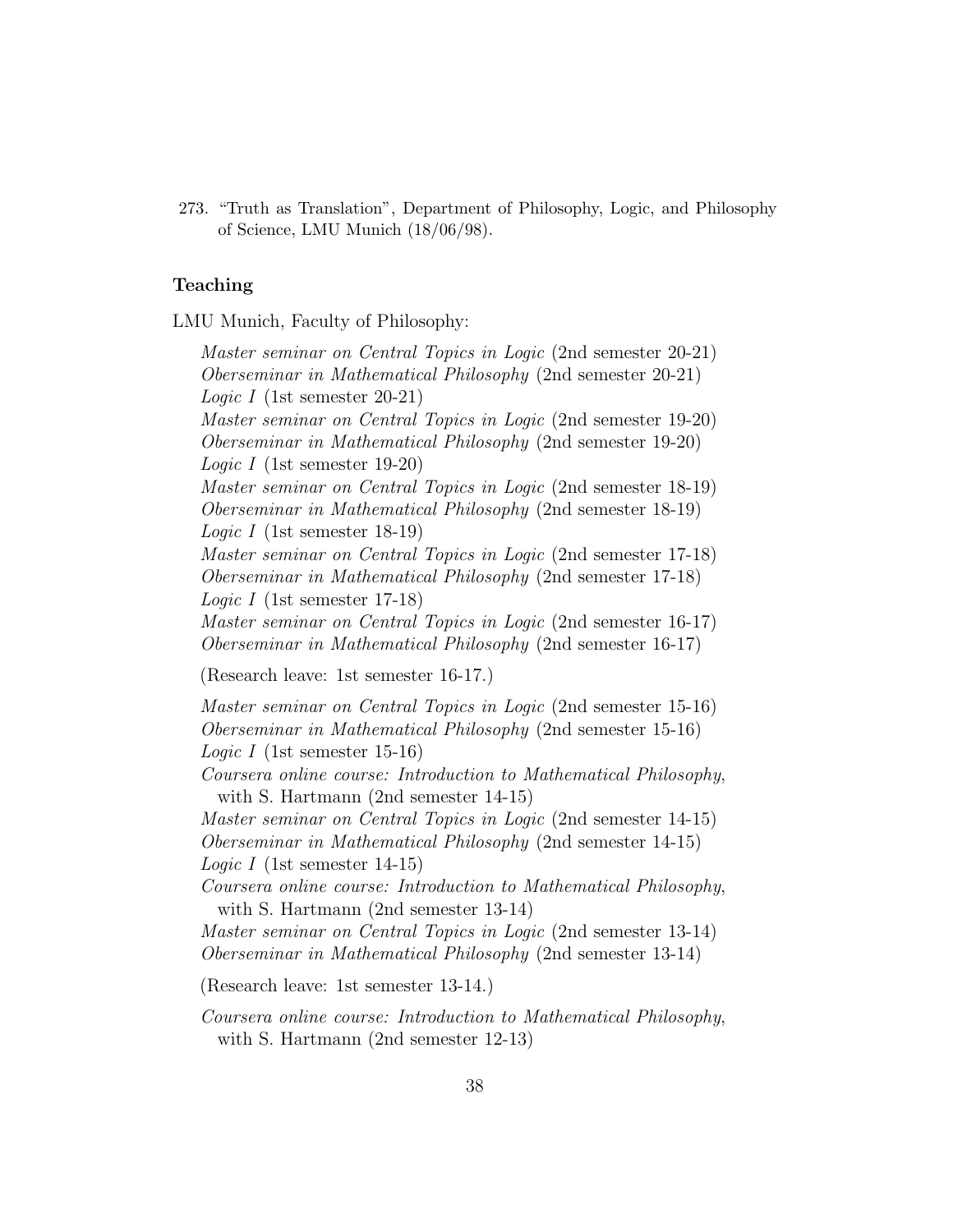Master seminar on Central Topics in Logic (2nd semester 12-13) Oberseminar in Mathematical Philosophy (2nd semester 12-13) Logic I (1st semester 12-13) Hauptseminar on Belief, Acceptance, and Degrees of Belief (2nd semester 11-12) Oberseminar in Mathematical Philosophy (2nd semester 11-12) Logic I (1st semester 11-12) Hauptseminar on Conditionals (2nd semester 10-11) Oberseminar in Mathematical Philosophy (2nd semester 10-11) Logic I (1st semester 10-11)

Supervision of Master Theses:

- Allyson Richards, Explicating Concepts of Cognition in Perceptual Problem-Solving, 2020-21.
- Ainsley Pullen, Whereof Computers Cannot Speak, Thereof Agents Should Remain Silent, 2019-20.
- Yixuan Wu, Fundamentality, Grounding and Physicalism, 2019-20.
- Max Doré, *Constructivity in Homotopy Type Theory*, 2018-19.
- Ben Genta, A Critical Survey on the Use and Study of Analogies in Philosophy and Cognitive Science, 2018-19.
- Conrad Friedrich, From Belief Revision Theory to Artificial Neural Networks, 2018-19.
- Tyko Schuff, What is Preserved in Non-Classical Logic?, 2018-19.
- Ramón Gutiérrez del Arroyo, *Probability Semantics for Intuitionistic Logic*, 2017-18.
- Felix Rohls, Transcendental Arguments, 2017-18.
- Dilectiss Liu, Steps Towards Reconstructive Pragmatism, 2016-17.
- Douglas Blue, Reducing Incompleteness in ZFC: Inner vs Outer Models, 2015-16.
- Jakob Jungmaier, A Fusion of Truth-Conditional Theories of Indicative Conditionals, 2015-16.
- Lisa Zacharski, Indispensability Arguments, 2014-15.
- Michael Cohen, Fitch's Paradox and Stages of Knowledge, 2014-15.
- Melanie Ludwig, The Semantics of the First Person, 2014-15.
- Sebastian Hengst, Hybrid Theories in Metaethics, 2014-15.
- Lukas Hoffmann, Learning Logic. How Can Radical Interpretation Be Extended to Logic?, 2013-14.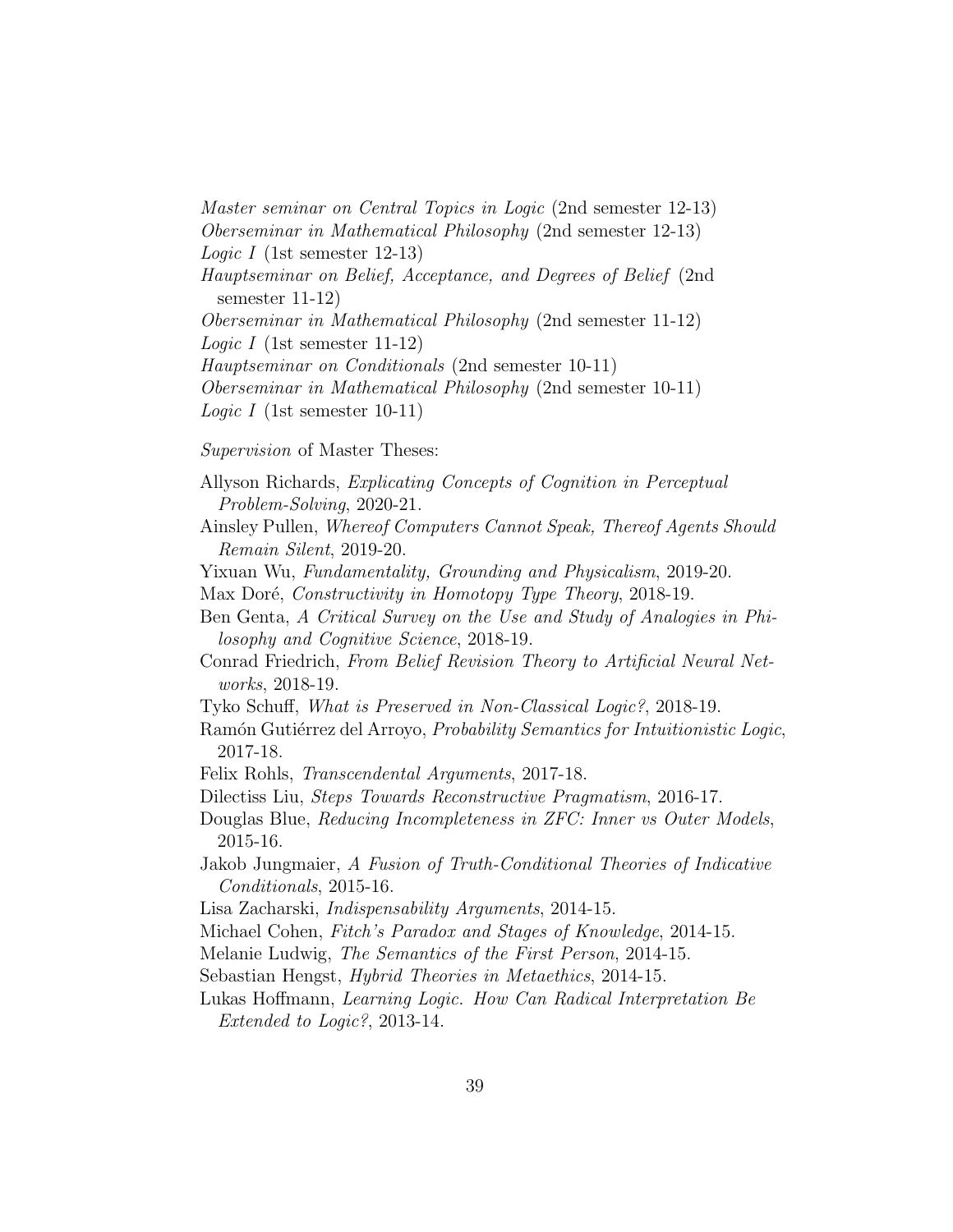Berta Grimau, Semantics for Absolutely General Formulas, 2013-14.

Cornelia Kroiss, A Generalization of McCulloch and Pitts-Type Neural Networks, 2013-14.

Jan Borner, Der kognitive Wert von Metaphern in den Wissenschaftssprachen, 2013-14.

Wilken Steiner, Epsilon Terms from a Semantic Point of View, 2013-14. Marcel Kiel, Belief Aggregation in Multi-Agent Dynamic Epistemic Logic, 2012-13.

Paul Schilling, Davidson on Events, 2012-13.

Julian Kleinknecht, Kripkes Widerlegung der Bündeltheorie, 2010-11.

University of Bristol, Department of Philosophy:

(Research leave: 2007–2010.)

Gödel's Incompleteness Theorems (2nd semester 06-07, MA) Conditionals (1st semester 06-07, third year) Structuralism in the Phil. of Mathematics (2nd semester 05-06, MA) Formal Theories of Semantic Concepts (1st semester 05-06, third year)

University of Bristol, Department of Mathematics:

Mathematical Logic (1st semester 06-07, third year) Mathematical Logic (1st semester 05-06, third year)

Internal PhD Examiner of Ian Sharpe (10/09/07), Richard Pettigrew  $(27/03/08)$ , and Barnaby Dawson  $(16/11/09)$  at Bristol.

University of Salzburg, Department of Philosophy:

Seminar Philosophical Logic (2nd semester 07-08) Introduction to the Philosophy of Science (2nd semester 03-04) Philosophy of Science for Ph.D.Students (1st semester 03-04) History of Philosophy: Modern Times (1st semester 03-04) Philosophy of Language (2nd semester 02-03) Seminar Philosophy of Language (2nd semester 02-03) Seminar *Epistemology*, with E. Morscher (1st semester 02-03) Special Problems of Logic: Set Theory (2nd semester 01-02) Seminar Predicate Logic (2nd semester 01-02) Seminar Logic for Philosophy Teachers (2nd semester 01-02) Seminar Propositional Logic (1st semester 01-02) Seminar Predicate Logic (2nd semester 00-01)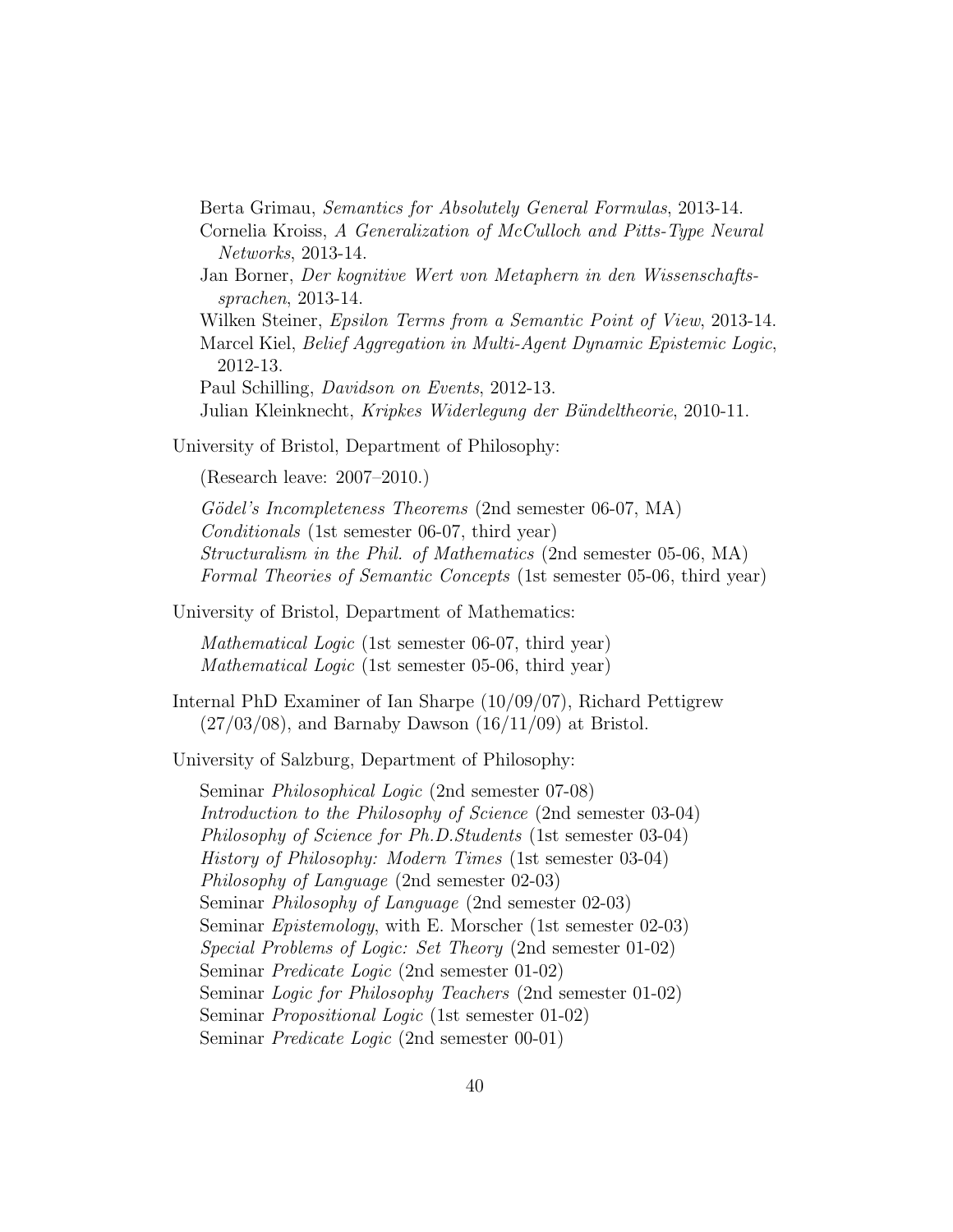Seminar *Logic for Philosophy Teachers* (2nd semester 00-01) Seminar Propositional Logic (1st semester 00-01) Seminar Epistemology (2nd semester 99-00)

University of Salzburg, Department of Mathematics:

Logic and Foundations of Mathematics (2nd semester 07-08) Logic and Foundations of Mathematics (2nd semester 03-04) Logic and Foundations of Mathematics (2nd semester 01-02) Seminar Logic and Foundations of Mathematics (2nd semester 01-02) Seminar Discrete Mathematics (1st semester 01-02) Seminar Graph Theory (2nd semester 00-01) Seminar Discrete Mathematics (1st semester 00-01) Seminar Set Theory (2nd semester 99-00)

University of Göttingen, Department of Philosophy

Logik-Kompaktseminar (11/10/17–14/10/2017).

University of Vienna, Department of Philosophy:

External referee for: N. Osorio-Kupferblum, PhD thesis on Aboutness in Logic and Language (October 2017)

University of Amsterdam, ILLC:

External second supervisor of: L. Hornischer, Master thesis on Hyperintensionality (23/06/17).

External PhD Examiner of: I. Ciardelli, PhD thesis on Questions in Logic (11/03/16)

University of Ghent, Department of Philosophy:

Member of reading committee and External PhD Examiner for: Pawel Pawlowski, PhD thesis on Informal Provability in Mathematics as a Partial Notion (2015–2018)

University of Lausanne, Department of Philosophy:

External PhD Examiner of: T. Rz, PhD thesis on On the Applicability of Mathematics Philosophical and Historical Perspectives (02/12/13)

Carnegie Mellon University, Department of Philosophy: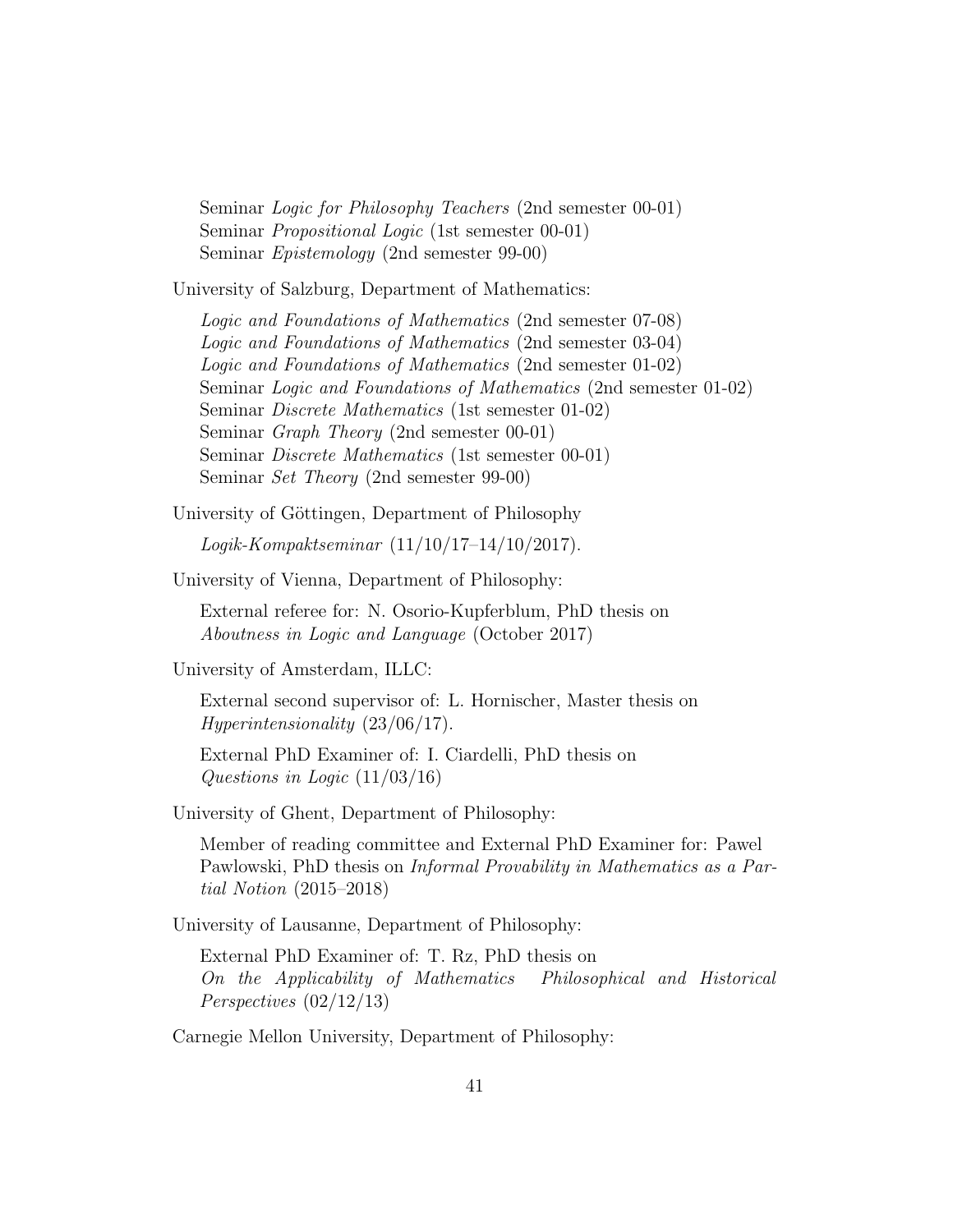Member of reading committee for: H. Lin, PhD thesis on Propositional Reasoning that Tracks Probabilistic Reasoning (2013)

University of Utrecht, Department of Philosophy:

Member of reading committee for: S. Lutz, PhD thesis on Criteria on Empirical Significance (2012)

Hebrew University, Department of Philosophy:

Member of reading committee for: A. Keren, PhD thesis on The Cognitive Foundations of Mathematics (since 2012)

University of Barcelona, Department of Logic, History and Philosophy of Science:

External PhD Examiner of: A. Pietz, PhD thesis on Logics and Falsifications (11/07/11)

University of Cambridge, Department of Philosophy:

External PhD Examiner of: B. Marschall, PhD thesis on Carnap and the Ontology of Mathematics (19/04/21)

External PhD Examiner of: L. Incurvati, PhD thesis on Set Theory: Its Justification, Logic and Extent (12/02/10)

London School of Economics, Dptm of Philosophy, Logic and Scientific Method:

External advisor to: A. Virdi, PhD thesis on What is Truth? (November 2008–July 2009)

University of Manchester, Department of Mathematics:

External PhD Examiner of: J. Landes, PhD thesis on The Principle of Spectrum Exchangeability within Inductive Logic  $(01/04/09)$ 

Stanford University, Department of Philosophy:

Member of dissertation committee for: A. Angelides, PhD thesis on Hilberts Program and the Epistemology of Informal Proof (2009–2012)

External referee for: K. Fujimoto, MA thesis on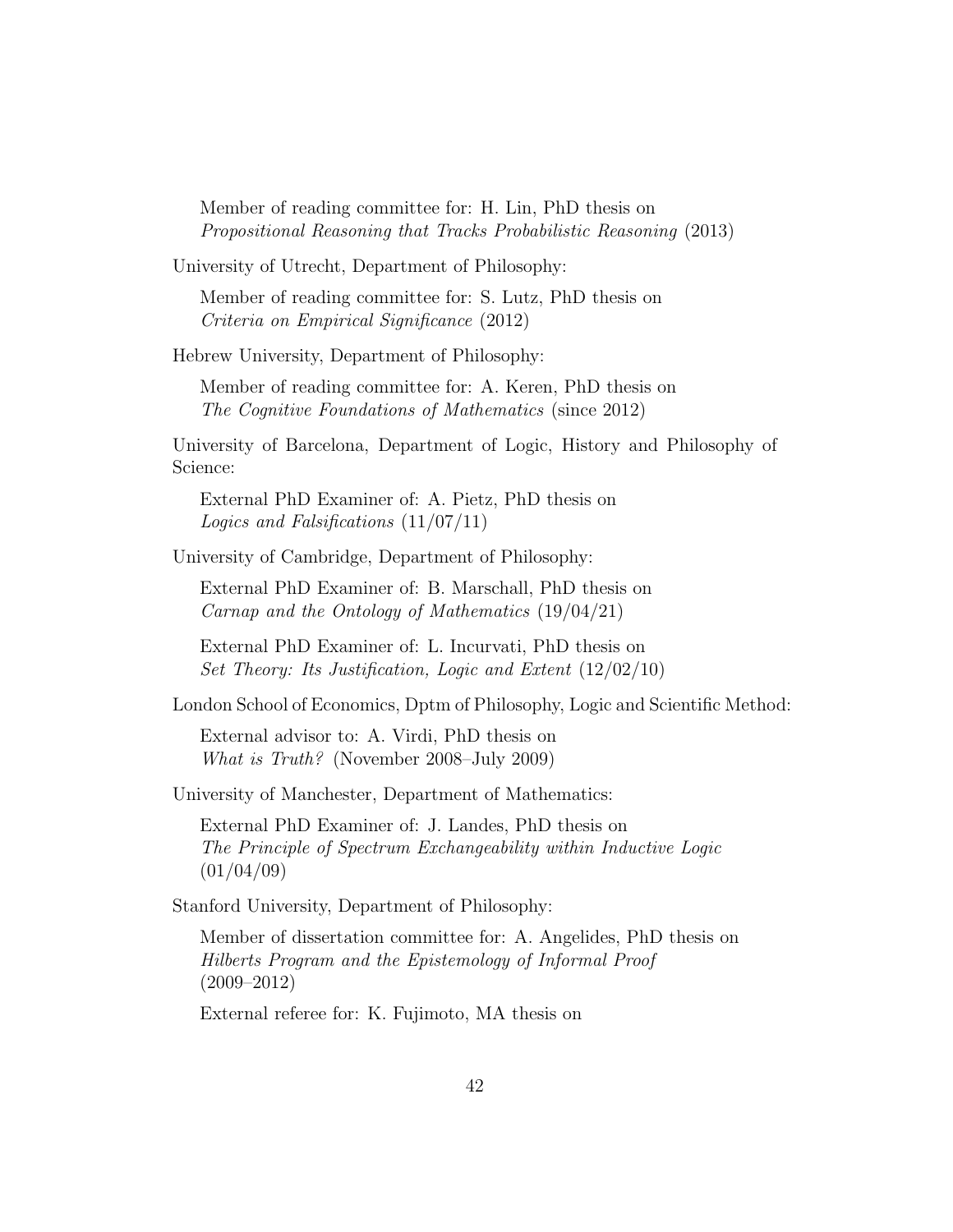Tarskian Predicament Strikes Back (March 2007)

Catholic University of Leuven, Department of Philosophy:

External PhD Examiner for: K. Demiddele, PhD thesis on Conditionals: Probability, Semantics, Pragmatics (22/02/08)

Two lectures on "Introduction to Nonmonotonic Reasoning" (2nd semester 99-00)

#### Doctoral students (Supervised or Co-Supervised)

Since October 2019: Conrad Friedrichs (Logic and Neural Networks).

Since January 2019: Jan Borner (*The Logic of Abduction*).

Since October 2018: Felix Rohls (Rethinking the Relation between Apriority, Analyticity and Necessity,

Since October 2017: Ayse Sena Bozdag (Non-Classical Belief Revision, LMU), Ana Cholodovskis (*Belief Revision with Indexical Information*, LMU), Matteo De Benedetto (Explication and Informal Rigour, LMU). Minkyung Wang (The Aggregation of Beliefs).

Since October 2016: Ali Abasnejad (Vagueness and the Sorites, LMU), Jonathan Dittrich (Substructural Solutions to the Liar Paradox, LMU), Sachith Joseph Cheruvatur (*Concept Empiricism*, LMU), Sebastian Hengst (Expressivism, LMU), Timo Beringer (The Graph-Theoretic Analysis of Semantic Paradoxes).

Since October 2015: Mario Guenther (Conditionals, Nonmonotonic Reasoning, and Machine Learning, LMU, Defended in January 2019).

Since October 2012: Catrin Campbell-Moore (Higher-Order Probability, LMU, Defended in January 2016).

Since January 2012: Thomas Schindler (Grounded Truth, LMU, Defended in January 2015).

Since September 2011: Johannes Korbmacher (Criteria of Identity and Essential Properties, Defended in February 2016, LMU), Hans-Christoph Kotzsch (Structuralism in Logic, Defended in July 2016, LMU), Thomas Meier (Structuralist Reconstruction of Linguistic Theories, LMU, Defended in January 2015), Marta Sznajder (Conceptual Frameworks and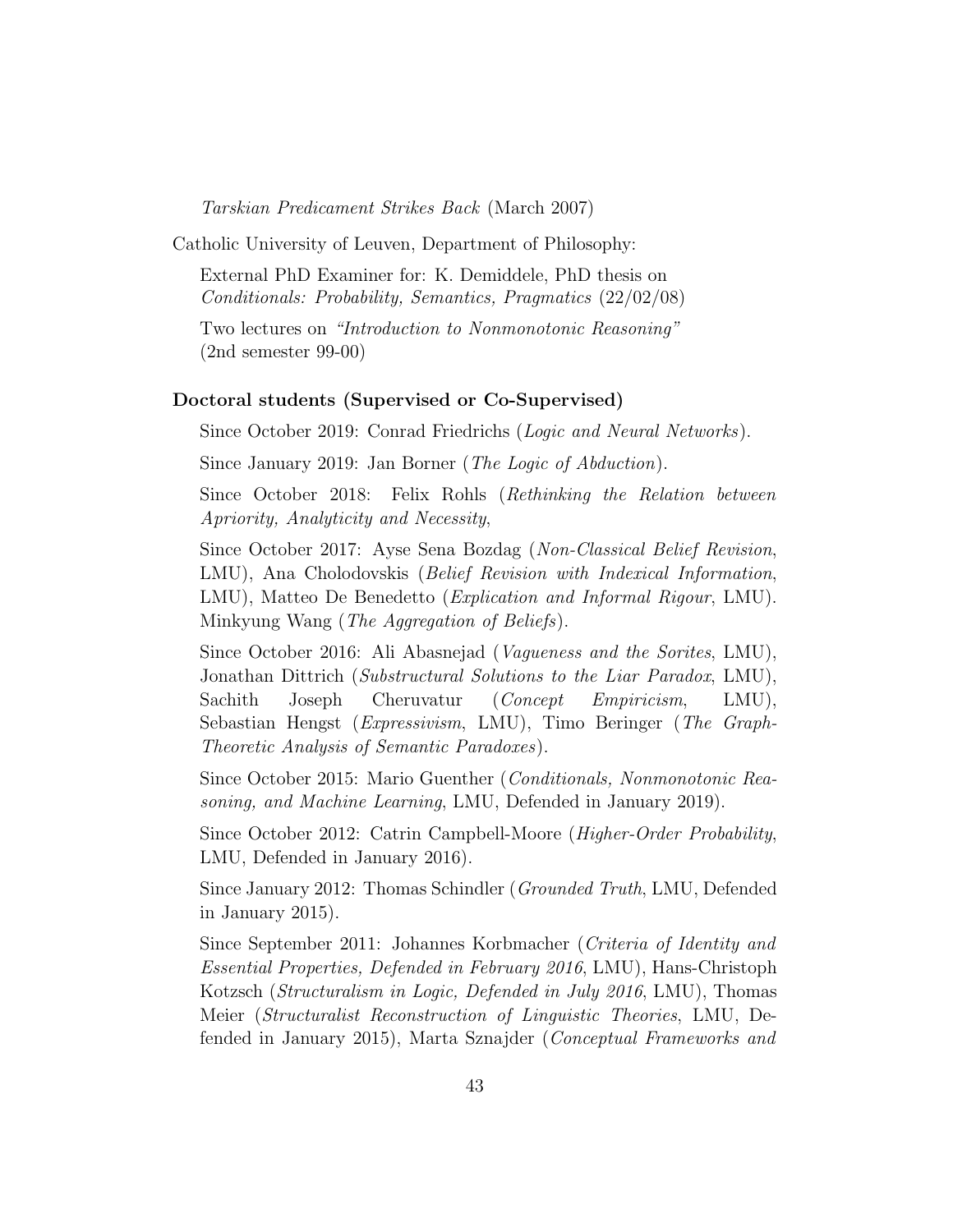Induction, LMU), Anna-Maria Eder (Epistemic Goals and Rational Belief, Konstanz, Defended in February 2016), David Kaufmann (Philosophical Premises of the Neuroscientific Approach to Moral Judgment, LMU), Lara Pourabdolrahim (Trolley Dilemmas from the Neuroscientific Point of View, LMU), Philip Pfaller (Conditionals and Dynamic Semantics, LMU, Defended in February 2016), Joachim Lipski (Intentionality and Neuroscience, LMU, Defended in May 2016).

October 2009–March 2013: Marianna Antonutti (Informal Provability, Bristol). Defended in March 2013.

October 2008-July 2012: External co-supervisor of Peter Brössel (Bayesian Coherentism, Konstanz). Defended in July 2012.

October 2008–September 2011: External co-supervisor of Christine Schurz (Non-Compositional Theories of Truth, Salzburg). Defended in September 2011.

October 2007–January 2012: Irina Starikova (Mathematical Intuition, Bristol). Defended in January 2012.

October 2007–March 2012: Giulia Terzian (Norms on Formal Theories of Truth, Bristol). Defended in March 2012.

January 2007–March 2011: Simone Duca (Logical Constraints on Metacognition, Bristol). Defended in March 2011.

Co-supervisor of three PhD students in Salzburg (2001–2004).

# University Service

Member of Scientific Board of Munich Graduate School of Systemic Neurosciences (GSN) (since October 2011).

Member of Steering Committee of Munich Center for Neurosciences (MCN) (May 2011–October 2013).

Member of Center for Advanced Studies, Ludwig-Maximilians-University Munich (since April 2011).

Forschungs- und Prodekan (Dean of Research), and Founder and Director of the Munich Center for Mathematical Philosophy at the Faculty of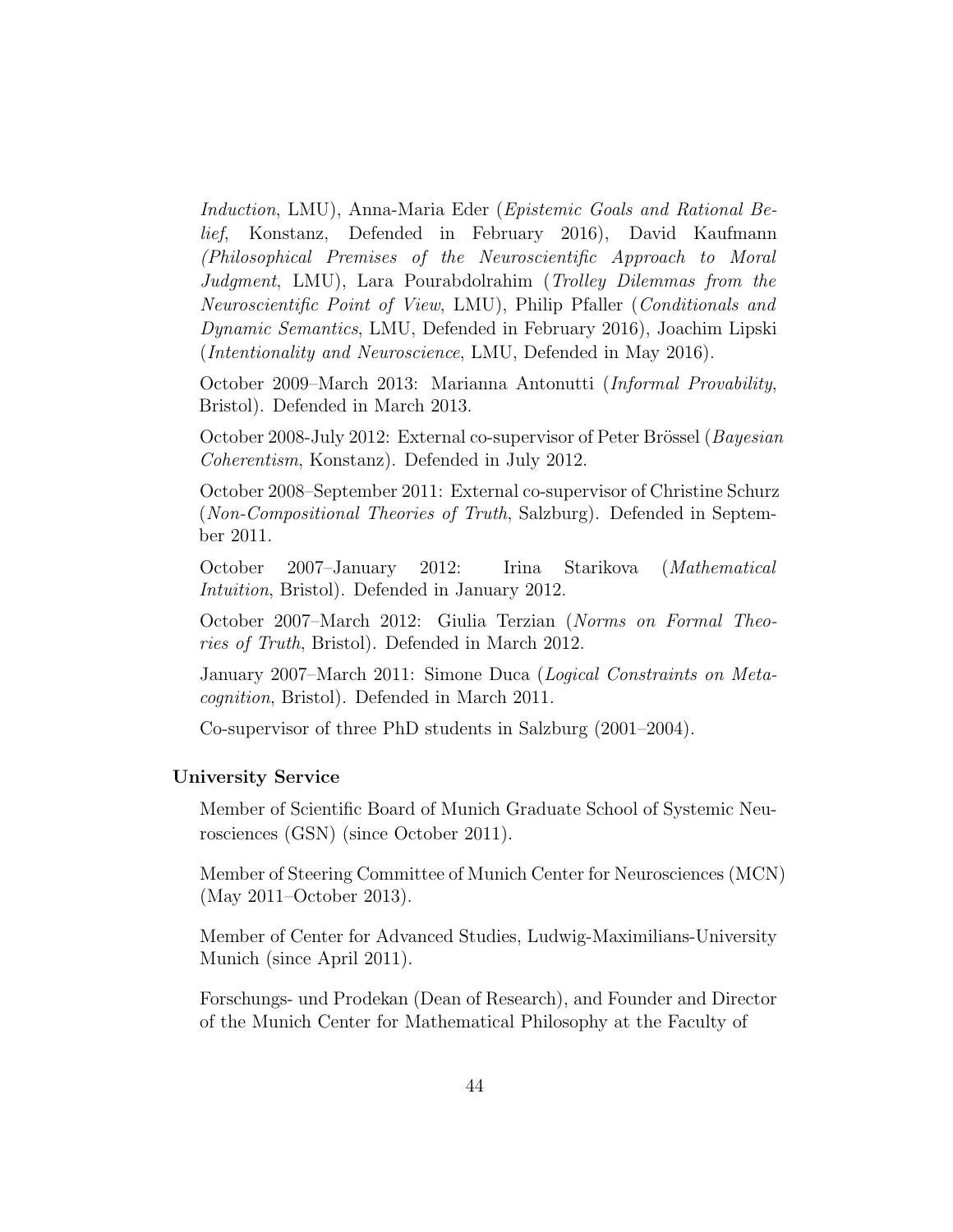Philosophy, Philosophy of Science and Science of Religion, LMU Munich (since October 2010).

Chair of postgraduate admission, introduction and organisation of the new Logic and Philosophy of Mathematics seminar series, member of the Research and Postgraduate Studies committees, undergraduate admission for Phil&Math and Phil&Psych, Departments of Philosophy and Mathematics, University of Bristol (September 2005–September 2007).

Elected member of the "Fachbereichsrat" (Department Council) of the Department of Philosophy, Faculty of Humanities and Social Sciences, University of Salzburg (March 2004–August 2005).

"Generalsekretär" (Secretary General) der Philosophischen Gesellschaft in Salzburg (2003–2004).

# Professional Affiliations

Academia Europaea (by election) Aristotelian Society Association for Symbolic Logic Austrian Mathematical Society Austrian Society for Philosophy British Logic Colloquium British Philosophical Association Center for Advanced Studies, LMU Munich Deutsche Vereinigung für Math. Logik und Grundlagen der exakten Wiss. European Philosophy of Science Association Gesellschaft für Analytische Philosophie (GAP) Internationale Bernard Bolzano Gesellschaft Académie Internationale de Philosophie des Sciences (by election) Leopoldina (by election)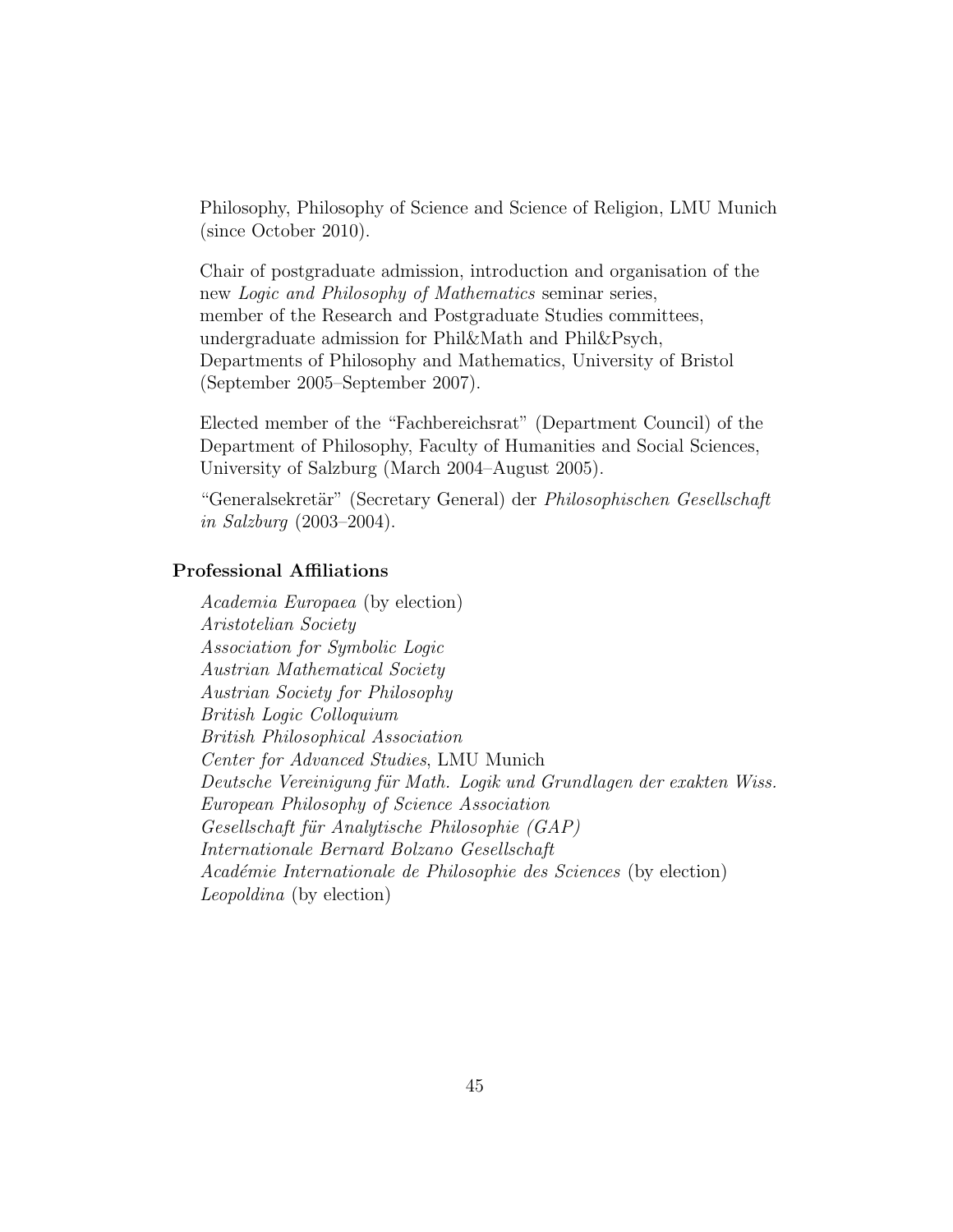External Assessor for Professorial Appointments or Promotions University of Stirling, 2021. University College London, 2021. University of Connecticut, 2019. Columbia University, 2019. University of Edinburgh, 2019 (twice). University of Cambridge, 2019. London School of Economics, 2018. University of Berkeley, 2017. University of Toronto, 2016. University of Utah, 2016. University of Amsterdam, 2016. University of Groningen, 2016. Northwestern University, 2016. University of Hamburg, 2015. University of Utrecht, 2015. University of Southern California, 2014. University of Vienna, 2014. University of Helsinki, 2014. University of Salzburg, 2014. University of Wisconsin, Madison, 2013. University of Bayreuth, 2013. University of Michigan, 2012. Rutgers University, 2012. University of Stirling, 2012. Indiana University Bloomington, 2012. University of Groningen, 2011. University of Toronto, 2011. University of Missouri – St. Louis $462011$ . University of Leeds, 2011. Carnegie Mellon University, 2010. Rutgers University, 2010.

University of California, Irvine, 2009.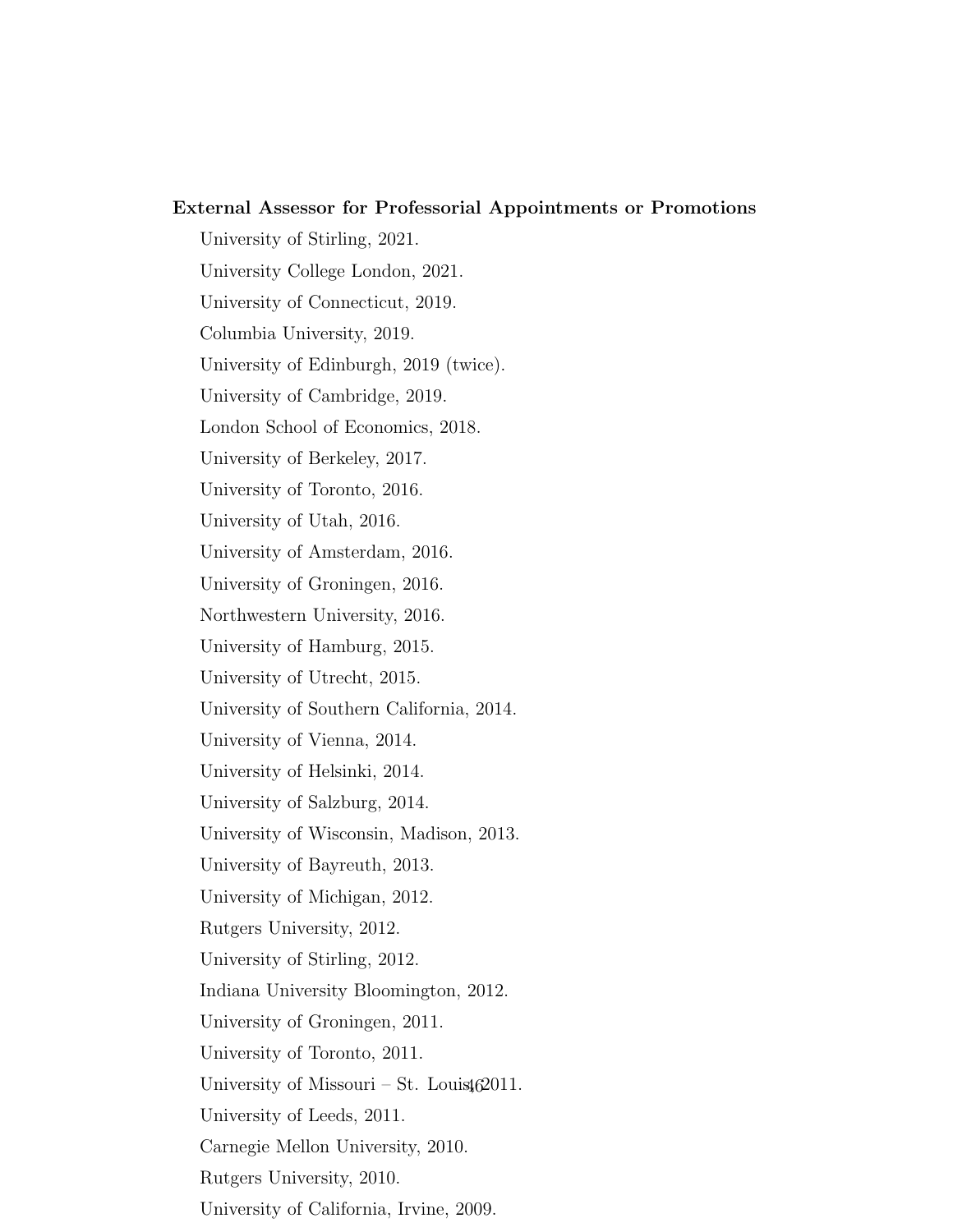# Member of Panels and Advisory Boards

Member of the panel for the *Hessische Exzellenzförderung*, 2020.

- Member of the evaluation panel for the *ERC Starting Grant 2016*, SH4 panel on "The Human Mind and Its Complexity: Cognitive science, psychology, linguistics, philosophy of mind" (since May 2015).
- Member of the Executive Committee of the Association for Symbolic Logic  $(2015-2018).$
- Member of the DFG Steering Committee for Philosophical Symposia (since May 2015).
- Member of the Advisory Board of the Joint Research Center in Logic of Tsinghua University and the University of Amsterdam (2014–2017).
- Member of a DFG Review Panel for a Kolleg Research Group (Berlin, May 2012).
- Member of Philosophical Gourmet Report Committee (since October 2011).
- Association for Symbolic Logic, Committee for Prizes and Awards (since July 2009).
- European Science Foundation Eurocores Review Panel (since May 2008).
- Member of the Advisory Council for M. Detlefsen's Ideals of Proof ANR Chaire d'Excellence Project (2007–2011).
- Member of the Selection and Review Panel for the ESF Eurocores Scheme  $LogICCC (2007-2011).$
- European Science Foundation Pool of Reviewers (since 2006).
- Advisory Committee for Humanities, Austrian Science Fund (FWF) (2006)

# Member of Program Committees

- WeSSLLI 2020 Virtual Student Session, Web Summer School for Logic, Language, and Information, 2020.
- Formal Epistemology Workshop (FEW 2020) University of California at Irvine, 2020.
- 3rd International Conference on Logic and Argumentation (CLAR 2020)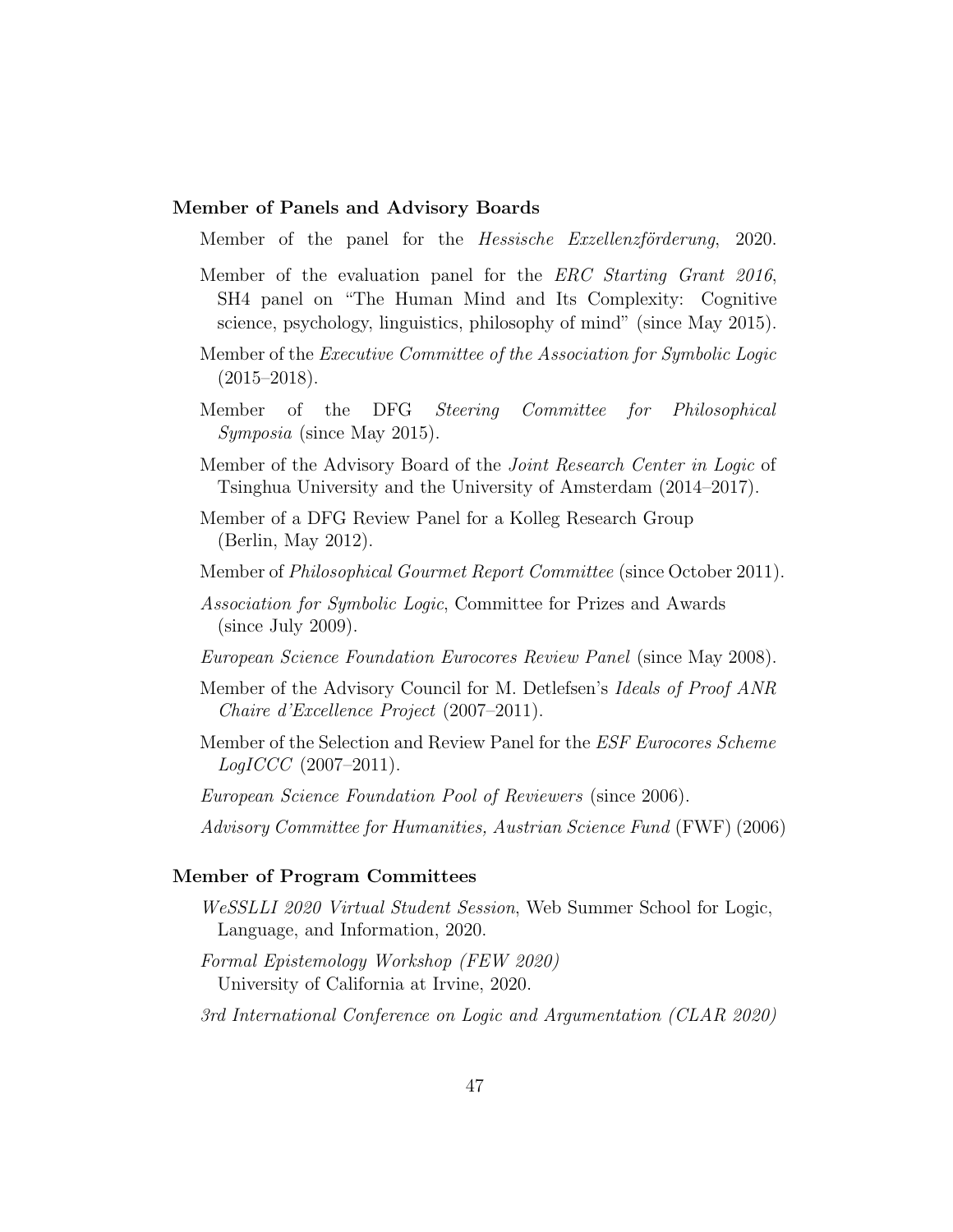University of Hangzhou, 2020.

- GAP.10, Conference of the German Society for Analytic Philosophy, Cologne, 2018, Chair of Section on Logic
- Logic Colloquium, Leeds, 2016.
- PhDs in Logic VIII, Darmstadt, 2016.
- Trends in Logic XVI: Consistency, Contradiction, Paraconsistency and Reasoning - 40 years of CLE, Campinas, 2016.
- Language and Metalanguage, Logic and Meta-logic. Revisiting Tarski's Hierarchy, Louvain-la-Neuve, 2016.
- Chair of Program Committee of the 15th Congress of Logic, Methodology and Philosophy of Science, Helsinki, 2015.
- 5th International Conference on Logic, Rationality and Interaction (LORI-V), Taipei, Taiwan.
- Colloquium Logicum, Neubiberg, 2014.
- ESSLLI Workshop on Strategies for Learning, Belief Revision and Preference Change, Opole (Poland), 2012.
- 11th Trends in Logic Conference, Bochum, 2012.
- GAP 8, Conference of the German Society for Analytic Philosophy, Konstanz 2012, Section on Logic and Philosophy of Science
- Classical Model of Science II, Amsterdam 2011.
- Programme advisor for the 14th International Congress of Logic, Methodology and Philosophy of Science, Section Philosophical Logic, Nancy, 2011.
- Descartes Lectures, Tilburg 2010.
- Trends in Logic VII: Seventh Studia Logica Conference, Frankfurt a. M. 2009.
- NeSy'09: Fifth International Workshop on Neural-Symbolic Learning and Reasoning, Pasadena 2009.
- Second Conference of the European Philosophy of Science Association,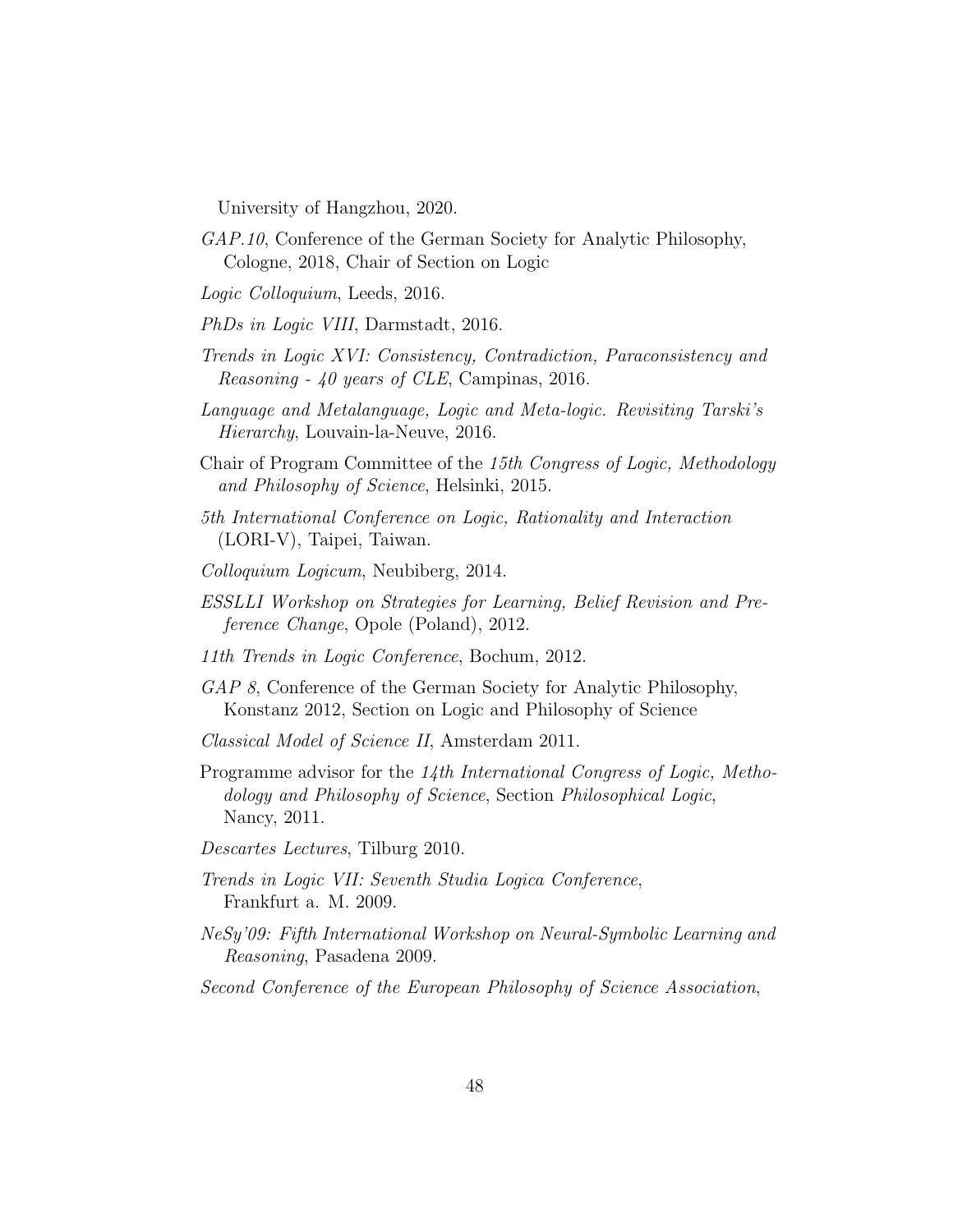Amsterdam 2009.

- CiE 2009: Mathematical Theory and Computational Practice, Heidelberg 2009.
- CiE 2008: Logic and Theory of Algorithms, Athens 2008.
- LOFT 08, Amsterdam 2008.
- The Classical Model of Science: The Axiomatic Method, the Order of Concepts and the Hierarchy of Sciences, Amsterdam 2007.
- First Conference of the European Philosophy of Science Association, Madrid 2007.
- ILCLI International Workshop on Philosophy and Logic of Knowledge, Communication and Action, Donostia/San Sebastian 2007.

LOFT 06, Liverpool 2006.

# Funded Projects and Grants

Host of more than 50 post-doctoral research projects in Munich funded by the DFG, DAAD, Alexander von Humboldt Foundation, Fritz Thyssen Foundation, LMU Academic Career Program, LMU Universitätsgesellschaft, Austrian Research Fund FWF, Polish Research Fund KAAD  $(2010–).$ 

Co-PI of the ANR-DFG Project Formalism, Formalization, Intuition and Understanding in Mathematics: From Informal Practice to Formal Systems and Back Again with Gerhard Heinzmann from the University of Nancy (2018–2021).

Co-PI of the EU Horizon MSCA Innovative Training Network Diaphora: Philosophical Problems, Resilience and Persistent Disagreement, with partners in Barcelona, Edinburgh, Neuchatel, Paris, Stirling, Stockholm (from 2015, EUR 498,432 for four years).

Member of the Spanish Project Fallibility, Knowledge and Rational Belief (2015–2018, project leader: Sven Rosenkranz, Barcelona).

Co-PI of the Volkswagen Foundation event Proof, Truth, Computation,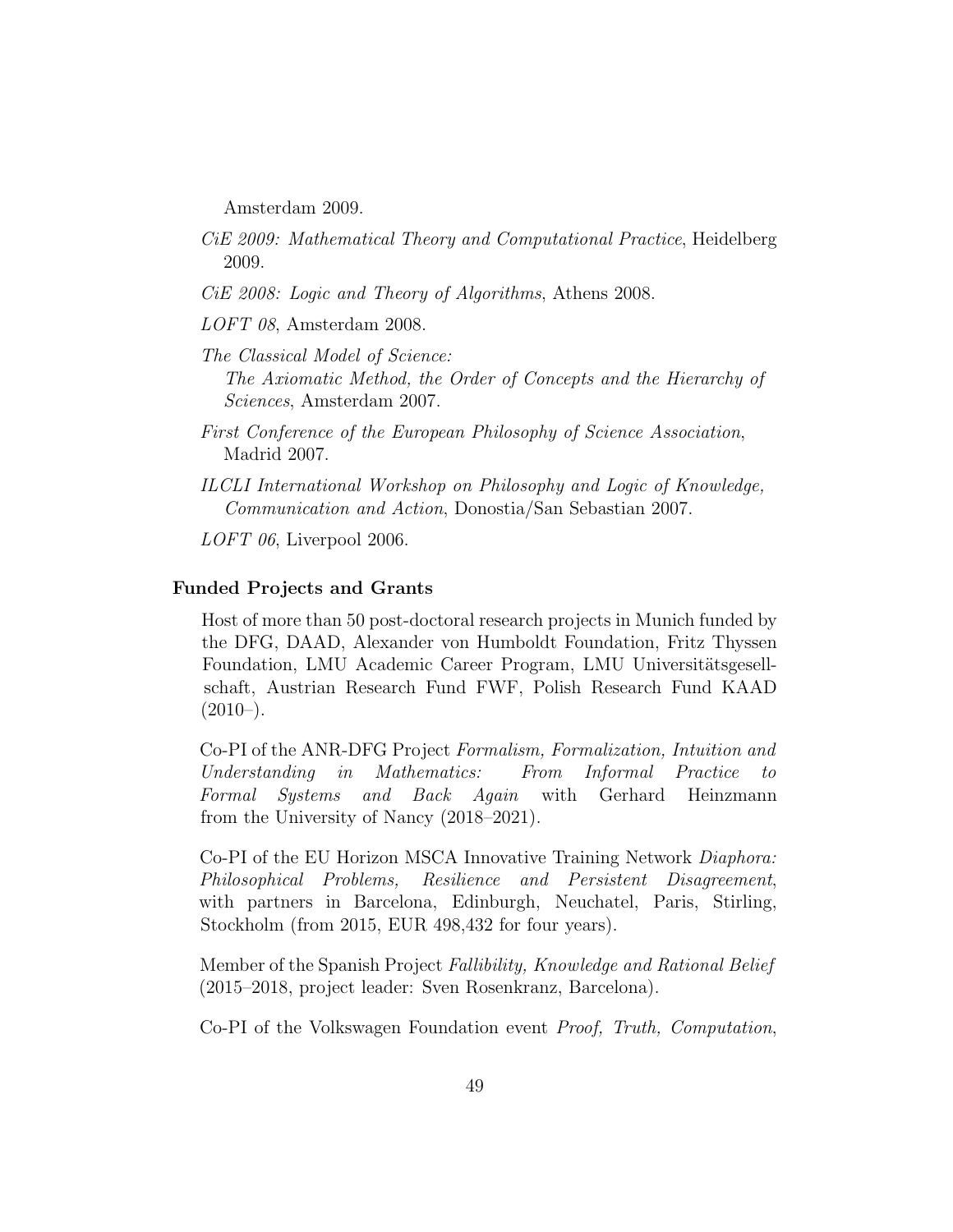Summer School on the Interactions between Modern Foundations of Mathematics and Contemporary Philosophy, with Helmut Schwichtenberg, Peter Schuster, Iosif Petrakis (2014, EUR 45,600).

Co-PI of the ANR-DFG Project Mathematics: Objectivity by Representation with Gerhard Heinzmann from the University of Nancy (2014– 2018, EUR 262,000 for the LMU project).

PI of the LMU Investitionsfonds Project Von einem logisch-mathematischen Standpunkt: Richard Swineshead und die Tradition der Calculatores (from 2013, EUR 150,000 for a year and a half).

Co-PI of the MINCYT-DAAD (German Academic Exchange Service) Project Truth, Paradoxes and Modalities with Eduardo Barrio from the University of Buenos Aires (from 2013, EUR 15,585 for two years).

PI of the DFG Project Syntactic Approaches to Interacting Modalities (from 2011, EUR 414,450 for three years; later extended by a year and a half).

Alexander von Humboldt Professorship Grant (from 2010, EUR 3,500,000 for five years).

PI of the Bristol Group in the International Research Group on Logical Modelling (GDRI project). Partners in Paris, Toulouse, Montreal, Amsterdam (2010).

Member of the ESF Network INFTY on Set Theory (2009–2014, project leader: Mirna Dzamonja, University of East Anglia).

Member of the ESF Project The Philosophy of Science in a European Perspective, team A (2009–2013, project leader: Stephan Hartman, Tilburg).

Member of the AHRC Project Foundations of Logical Consequence, (2009–2012, project leader: Stephen Read, St Andrews).

Member of the DFG International Network Philosophy of Mathematics: Sociological Aspects and Mathematical Practice (2008–2012, coordinators: Benedikt Löwe, Amsterdam; Thomas Müller, Utrecht).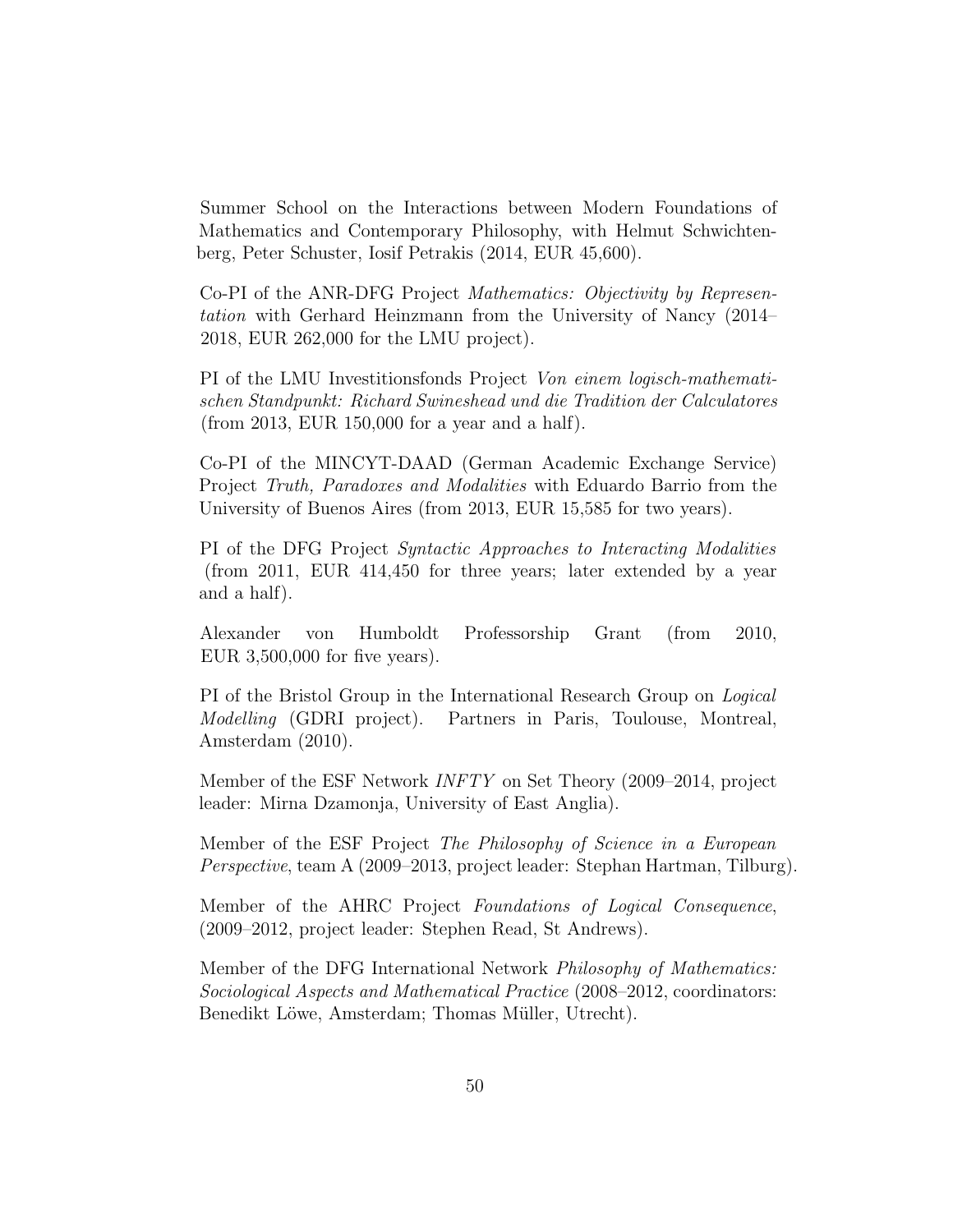PI of the Bristol Group in a EUROCORES project (2006–2009) on Metacognition as a precursor to self-consciousness: Evolution, development, and epistemology (Collaborative Research Project in the ESF Programme on Consciousness in a natural and cultural context).

Co-applicants in Paris, Buffalo, Atlanta, Salzburg, Leipzig.

£88,725 granted in August 2006 for the Bristol group.

Benjamin Meaker Fast Track Small Grant, 16/06/06, Institute of Advanced Studies, University of Bristol (with A. Bird; on behalf of Professor Hartry Field, NYU).

Founding member of the Research Group on Logical Methods in Epistemology, Semantics, and Philosophy of Mathematics (2003–2009, British Academy)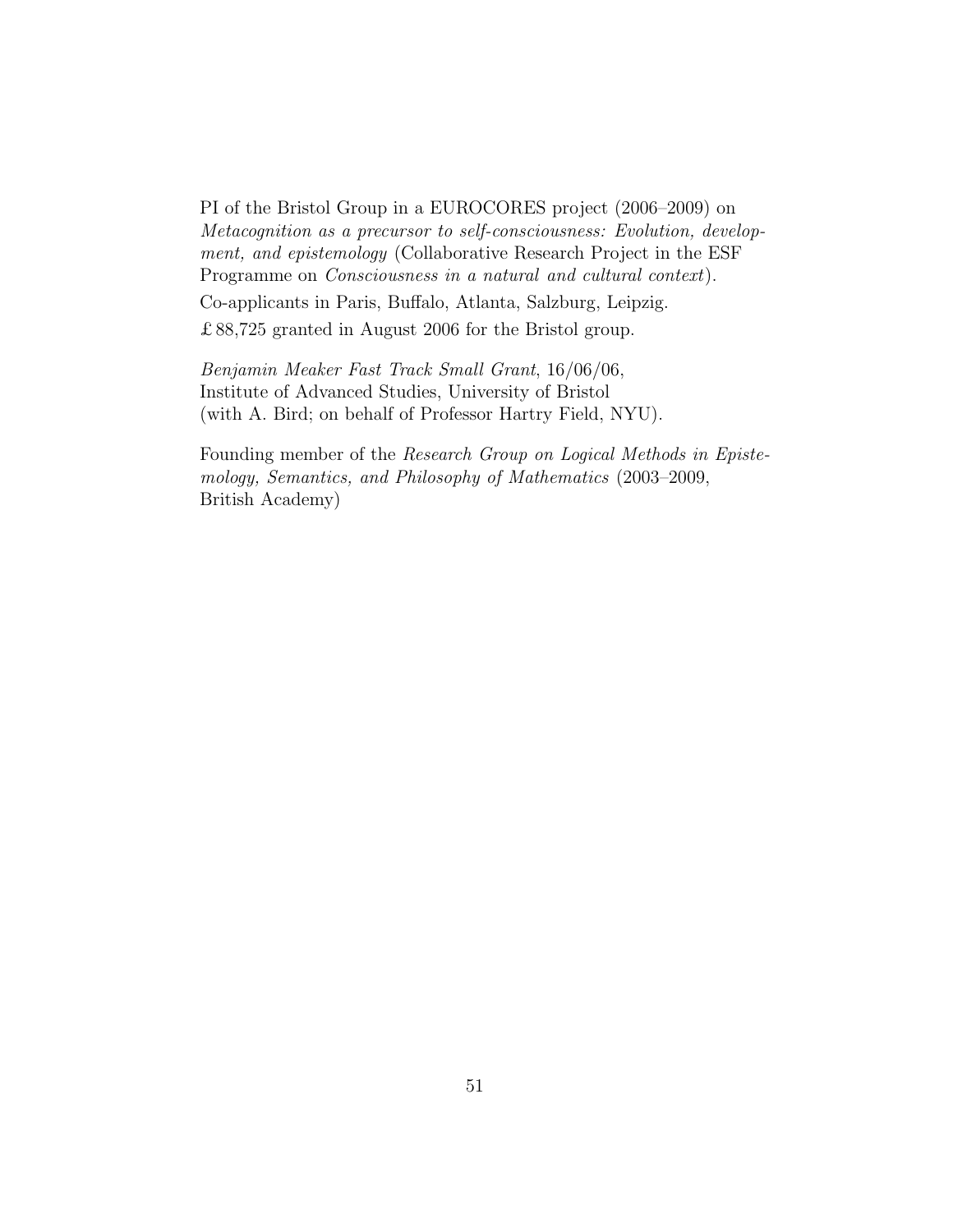# Organization of Conferences and Workshops

Workshop on Logical Paradoxes, 41. International Wittgenstein Symposium, Kirchberg am Wechsel, 05/08/18–11/08/18, 3 speakers.

Workshop on Logic and Paradox, Munich,  $14/12/16$ –16/12/16, 10 speakers.

Five Years MCMP: Quo Vadis, Mathematical Philosophy?, Munich,  $02/06/16-04/06/16$ , 20 speakers.

Mathematics: Objectivity by Representation, Munich,  $11/11/14$ , 6 speakers.

Proof, Truth, Computation. Summer School on the Interactions between Modern Foundations of Mathematics and Contemporary Philosophy (with H. Schwichtenberg, P. Schuster, I. Petrakis), Fraueninsel, sponsored by the Volkswagen Foundation, 21/07/14–25/07/14, 22 speakers.

Workshop on Groundedness (with Ø. Linnebo), Munich,  $26/10/12-27/10/12$ , 10 speakers.

1st Bristol-Munich Workshop, Munich, 22/09/11–23/09/11 16 speakers.

Workshop on Mathematical Philosophy, Munich, 12/09/11–13/09/11 13 speakers.

Workshop on Carnap, Munich, 28/07/11, 5 speakers.

Workshop on Bayesian Methods in Philosophy, Munich, 15/06/11, 5 speakers.

Workshop on Computational Metaphysics, Munich, 11/06/11, 5 speakers.

Workshop on Modality, Munich, 05/06/11, 4 speakers.

Workshop Scientific Philosophy: Past and Future, Tilburg, 13/04/10 (with S. Hartmann and Jan Sprenger), 5 speakers.

Workshop on Formal Philosophy, ECAP 2008, Kracow, 24/08/08 (with S. Hartmann), 5 speakers.

Wittgenstein Symposium of the Austrian Ludwig Wittgenstein Society, Kirchberg am Wechsel,  $10/08/08-16/08/08$  (with A. Hieke), 176 speakers.

ESF Exploratory Workshop on "Applied Logic in the Methodology of Science", Bristol, 08/09/06–10/09/06 (PI, with A. Bird), 19 speakers.

History and Philosophy of Mathematics Day, Bristol, 23/05/06